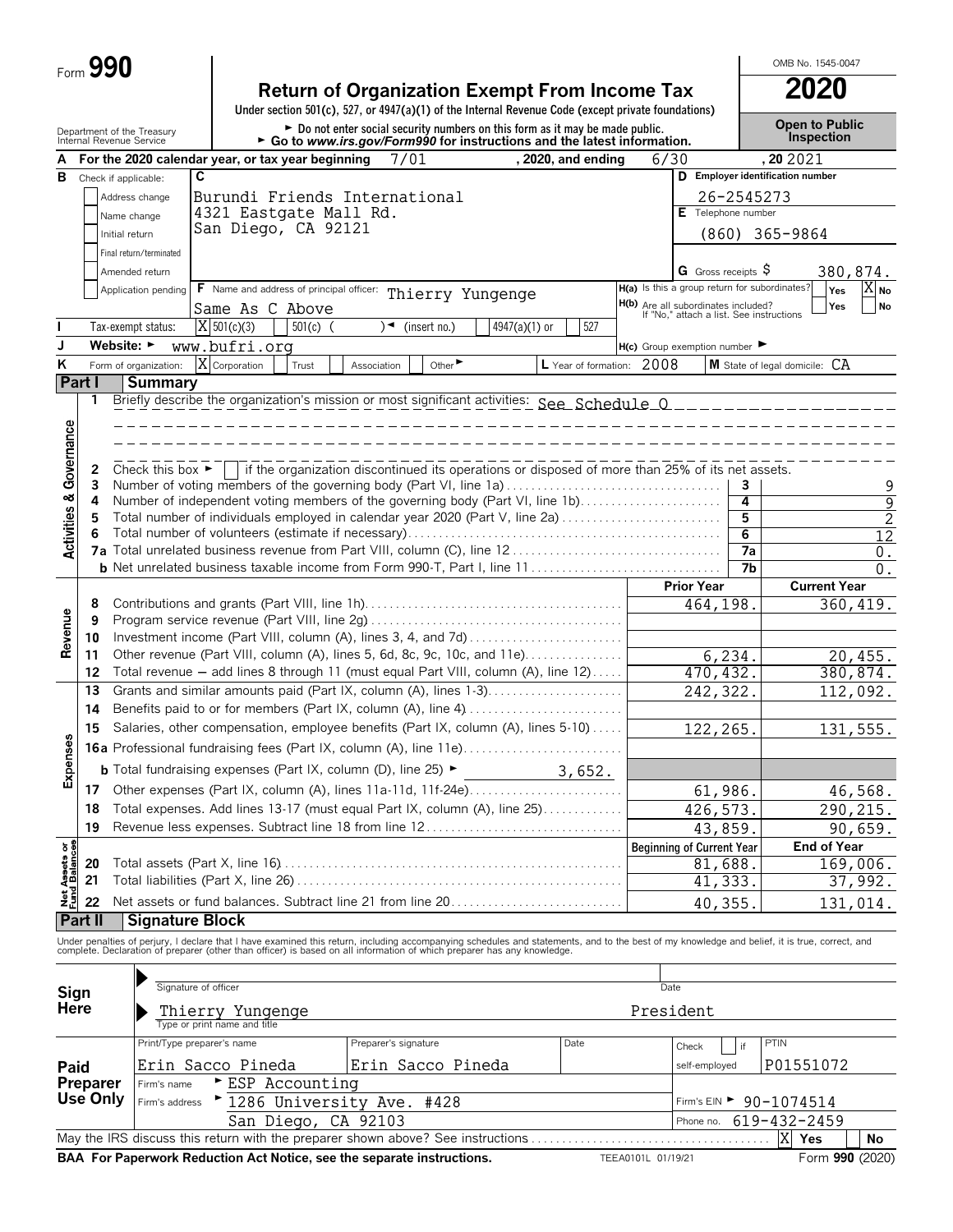|                 | Form 990 (2020) Burundi Friends International                                                                                                                                                                                                                                                                                                 | 26-2545273    | Page 2          |
|-----------------|-----------------------------------------------------------------------------------------------------------------------------------------------------------------------------------------------------------------------------------------------------------------------------------------------------------------------------------------------|---------------|-----------------|
| <b>Part III</b> | <b>Statement of Program Service Accomplishments</b>                                                                                                                                                                                                                                                                                           |               |                 |
|                 | Check if Schedule O contains a response or note to any line in this Part III                                                                                                                                                                                                                                                                  |               |                 |
| 1               | Briefly describe the organization's mission:                                                                                                                                                                                                                                                                                                  |               |                 |
|                 | BFI's mission is to fight poverty by sustaining communities through partnerships in                                                                                                                                                                                                                                                           |               |                 |
|                 | education and economic empowerment.<br>__________________________________                                                                                                                                                                                                                                                                     |               |                 |
|                 |                                                                                                                                                                                                                                                                                                                                               |               |                 |
|                 |                                                                                                                                                                                                                                                                                                                                               |               |                 |
|                 | 2 Did the organization undertake any significant program services during the year which were not listed on the prior                                                                                                                                                                                                                          |               |                 |
|                 | If "Yes," describe these new services on Schedule O.                                                                                                                                                                                                                                                                                          | Yes           | No              |
|                 | 3 Did the organization cease conducting, or make significant changes in how it conducts, any program services?                                                                                                                                                                                                                                | Yes           | No              |
|                 | If "Yes," describe these changes on Schedule O.                                                                                                                                                                                                                                                                                               |               |                 |
|                 | 4 Describe the organization's program service accomplishments for each of its three largest program services, as measured by expenses.<br>Section 501(c)(3) and 501(c)(4) organizations are required to report the amount of grants and allocations to others, the total expenses,<br>and revenue, if any, for each program service reported. |               |                 |
|                 | 160, 541. including grants of $\frac{2}{5}$ 64, 050. ) (Revenue $\frac{2}{5}$<br>4a (Code:<br>) (Expenses \$                                                                                                                                                                                                                                  |               |                 |
|                 | English Education, IT Projects and Libraries - Averaging a class size of 20 students                                                                                                                                                                                                                                                          |               |                 |
|                 | and taught by 200 trained and certified English instructors, BFI had 2,012 students                                                                                                                                                                                                                                                           |               |                 |
|                 | graduate with certificates in Beginner English Instruction. Class representation by                                                                                                                                                                                                                                                           |               |                 |
|                 | gender was 53% boys and 47% girls. BFI had 154 English clubs complete training up to                                                                                                                                                                                                                                                          |               |                 |
|                 | the certificate level. Four IT centers were created and 204 students graduated with                                                                                                                                                                                                                                                           |               |                 |
|                 | certificates in IT education. BFI?s number of libraries expanded, totaling 137. On a                                                                                                                                                                                                                                                          |               |                 |
|                 | monthly average, 10,008 Burundian students used BFI?s library system.                                                                                                                                                                                                                                                                         |               |                 |
|                 | ______________________                                                                                                                                                                                                                                                                                                                        |               |                 |
|                 | --------------------                                                                                                                                                                                                                                                                                                                          |               |                 |
|                 |                                                                                                                                                                                                                                                                                                                                               |               |                 |
|                 |                                                                                                                                                                                                                                                                                                                                               |               |                 |
|                 |                                                                                                                                                                                                                                                                                                                                               |               |                 |
|                 | ) (Expenses $\sqrt{5}$ 94, 095, including grants of $\sqrt{5}$ 48, 042, ) (Revenue $\sqrt{5}$<br>$4b$ (Code:                                                                                                                                                                                                                                  |               |                 |
|                 | Economic Empowerment - BFI expanded efforts to advance business opportunities for                                                                                                                                                                                                                                                             |               |                 |
|                 | women and families. In early 2021, 3,200 individuals (primarily women) formed 128                                                                                                                                                                                                                                                             |               |                 |
|                 | savings groups. The program goal focuses on creating dignified work, business<br>opportunities, and building sustainable communities. Weekly training is offered to                                                                                                                                                                           |               |                 |
|                 | participants and community service is performed by all as part of the program.                                                                                                                                                                                                                                                                |               |                 |
|                 |                                                                                                                                                                                                                                                                                                                                               |               |                 |
|                 |                                                                                                                                                                                                                                                                                                                                               |               |                 |
|                 |                                                                                                                                                                                                                                                                                                                                               |               |                 |
|                 |                                                                                                                                                                                                                                                                                                                                               |               |                 |
|                 |                                                                                                                                                                                                                                                                                                                                               |               |                 |
|                 |                                                                                                                                                                                                                                                                                                                                               |               |                 |
|                 |                                                                                                                                                                                                                                                                                                                                               |               |                 |
|                 | including grants of $\frac{1}{5}$<br>4c (Code:<br>) (Expenses \$                                                                                                                                                                                                                                                                              | ) (Revenue \$ |                 |
|                 | Music Education - Musicians from the U.S. supported 16 musicians in Burundi by                                                                                                                                                                                                                                                                |               |                 |
|                 | providing weekly or bi-weekly online music lessons and offering certificates of                                                                                                                                                                                                                                                               |               |                 |
|                 | completion within the Suzuki music method                                                                                                                                                                                                                                                                                                     |               |                 |
|                 |                                                                                                                                                                                                                                                                                                                                               |               |                 |
|                 |                                                                                                                                                                                                                                                                                                                                               |               |                 |
|                 |                                                                                                                                                                                                                                                                                                                                               |               |                 |
|                 |                                                                                                                                                                                                                                                                                                                                               |               |                 |
|                 |                                                                                                                                                                                                                                                                                                                                               |               |                 |
|                 |                                                                                                                                                                                                                                                                                                                                               |               |                 |
|                 |                                                                                                                                                                                                                                                                                                                                               |               |                 |
|                 |                                                                                                                                                                                                                                                                                                                                               |               |                 |
|                 |                                                                                                                                                                                                                                                                                                                                               |               |                 |
|                 | 4d Other program services (Describe on Schedule O.)<br>\$                                                                                                                                                                                                                                                                                     |               |                 |
|                 | (Expenses<br>including grants of $\frac{1}{2}$<br>) (Revenue \$<br>4e Total program service expenses<br>254,636.                                                                                                                                                                                                                              |               |                 |
| <b>BAA</b>      | TEEA0102L 10/07/20                                                                                                                                                                                                                                                                                                                            |               | Form 990 (2020) |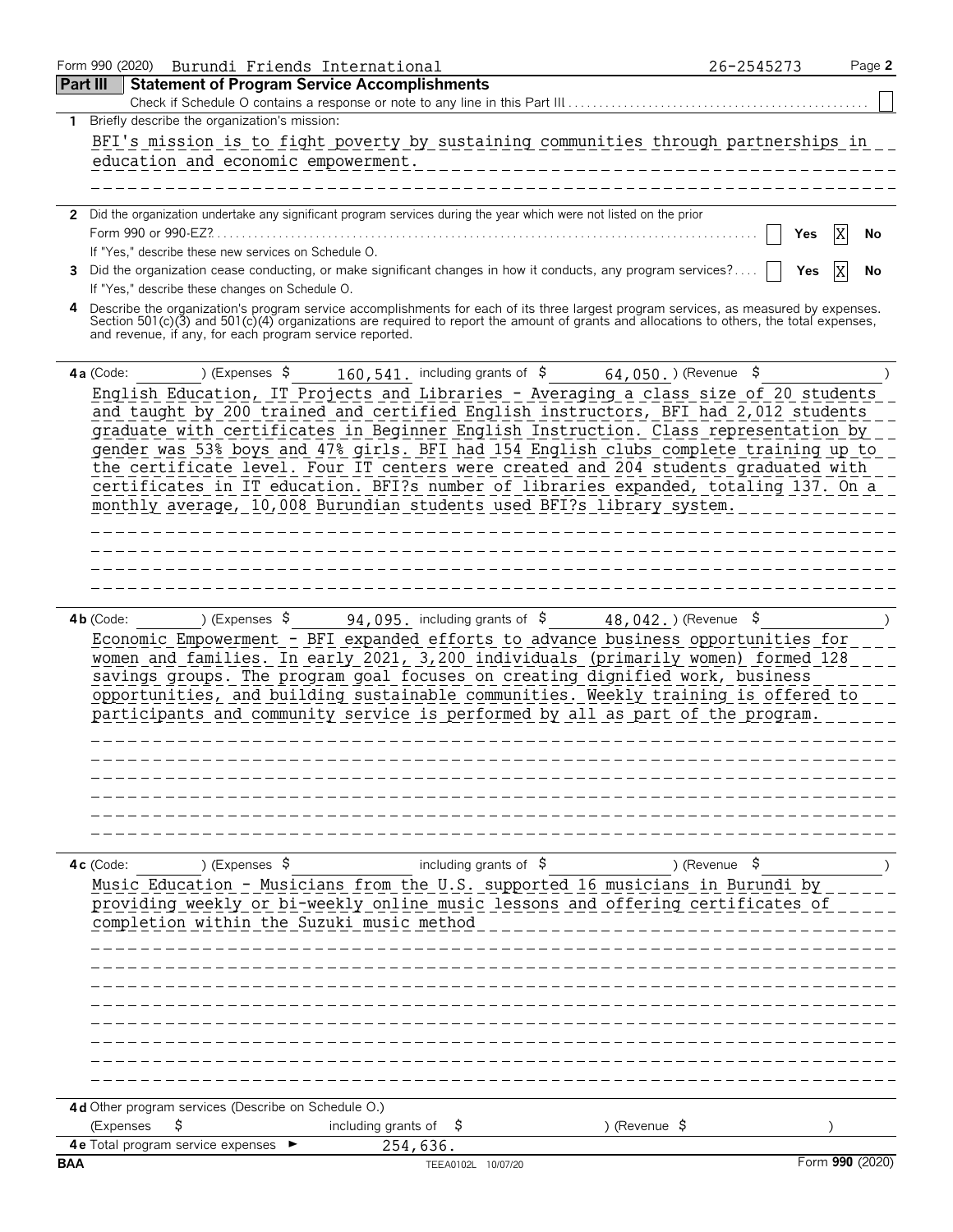|    | Form 990 (2020) Burundi Friends International<br>26-2545273                                                                                                                                                                                        |                |      | Page 3 |
|----|----------------------------------------------------------------------------------------------------------------------------------------------------------------------------------------------------------------------------------------------------|----------------|------|--------|
|    | <b>Part IV   Checklist of Required Schedules</b>                                                                                                                                                                                                   |                |      |        |
|    |                                                                                                                                                                                                                                                    |                | Yes. | No     |
|    | Is the organization described in section 501(c)(3) or $4947(a)(1)$ (other than a private foundation)? If 'Yes,' complete<br><i>Schedule A.</i>                                                                                                     |                | Χ    |        |
|    | 2 Is the organization required to complete Schedule B. Schedule of Contributors See instructions?                                                                                                                                                  | $\mathfrak{p}$ | X    |        |
| 3. | Did the organization engage in direct or indirect political campaign activities on behalf of or in opposition to candidates<br>for public office? If 'Yes,' complete Schedule C, Part I                                                            | 3              |      | X      |
|    | 4 Section 501(c)(3) organizations. Did the organization engage in lobbying activities, or have a section 501(h) election in effect during the tax year? If 'Yes,' complete Schedule C, Part II                                                     | 4              |      | X      |
|    | 5 Is the organization a section 501(c)(4), 501(c)(5), or 501(c)(6) organization that receives membership dues,<br>assessments, or similar amounts as defined in Revenue Procedure 98-19? If 'Yes,' complete Schedule C, Part III                   | 5              |      | X      |
| 6. | Did the organization maintain any donor advised funds or any similar funds or accounts for which donors have the right<br>to provide advice on the distribution or investment of amounts in such funds or accounts? If 'Yes,' complete Schedule D, | 6              |      | X      |
| 7  | Did the organization receive or hold a conservation easement, including easements to preserve open space, the<br>environment, historic land areas, or historic structures? If 'Yes,' complete Schedule D, Part II                                  | 7              |      | Χ      |
| 8  | Did the organization maintain collections of works of art, historical treasures, or other similar assets? If 'Yes,'                                                                                                                                | ጸ              |      | X      |
| 9  | Did the organization report an amount in Part X, line 21, for escrow or custodial account liability, serve as a custodian<br>for amounts not listed in Part X; or provide credit counseling, debt management, credit repair, or debt negotiation   | q              |      | X      |

| .                                                                                                                          |  |
|----------------------------------------------------------------------------------------------------------------------------|--|
| a Did the organization report an amount for land, buildings, and equipment in Part X, line 10? If 'Yes,' complete Schedule |  |
| D. Part VI                                                                                                                 |  |

| <b>b</b> Did the organization report an amount for investments – other securities in Part X, line 12, that is 5% or more of its total |  |
|---------------------------------------------------------------------------------------------------------------------------------------|--|
| c Did the organization report an amount for investments – program related in Part X, line 13, that is 5% or more of its total         |  |
| <b>d</b> Did the organization report an amount for other assets in Part X, line 15, that is 5% or more of its total assets reported   |  |

| <b>e</b> Did the organization report an amount for other liabilities in Part X, line 25? If 'Yes,' complete Schedule D, Part X   11 e                                                                                                                   |  |
|---------------------------------------------------------------------------------------------------------------------------------------------------------------------------------------------------------------------------------------------------------|--|
| f Did the organization's separate or consolidated financial statements for the tax year include a footnote that addresses<br>the organization's liability for uncertain tax positions under FIN 48 (ASC 740)? If 'Yes,' complete Schedule D, Part X 11f |  |

# **12 a** Did the organization obtain separate, independent audited financial statements for the tax year? *If 'Yes,' complete Schedule D, Parts XI and XII* . . . . . . . . . . . . . . . . . . . . . . . . . . . . . . . . . . . . . . . . . . . . . . . . . . . . . . . . . . . . . . . . . . . . . . . . . . . . . . . . . . . . . . **12a** b Was the organization included in consolidated, independent audited financial statements for the tax year? If 'Yes,' and<br>if the organization answered 'No' to line 12a, then completing Schedule D, Parts XI and XII is optio

# **14 a** Did the organization maintain an office, employees, or agents outside of the United States?. . . . . . . . . . . . . . . . . . . . . . . . . . . **14a**

| <b>b</b> Did the organization have aggregate revenues or expenses of more than \$10,000 from grantmaking, fundraising,<br>business, investment, and program service activities outside the United States, or aggregate foreign investments valued | 14 <sub>b</sub> |   |                         |
|---------------------------------------------------------------------------------------------------------------------------------------------------------------------------------------------------------------------------------------------------|-----------------|---|-------------------------|
| 15 Did the organization report on Part IX, column (A), line 3, more than \$5,000 of grants or other assistance to or for any                                                                                                                      | 15              |   | X                       |
| 16 Did the organization report on Part IX, column (A), line 3, more than \$5,000 of aggregate grants or other assistance to                                                                                                                       | 16              | Χ |                         |
| 17 Did the organization report a total of more than \$15,000 of expenses for professional fundraising services on Part IX,                                                                                                                        | 17              |   | X                       |
| 18 Did the organization report more than \$15,000 total of fundraising event gross income and contributions on Part VIII,                                                                                                                         | 18              |   | X                       |
| 19 Did the organization report more than \$15,000 of gross income from gaming activities on Part VIII, line 9a? If 'Yes,'                                                                                                                         | 19              |   | X                       |
| 20a Did the organization operate one or more hospital facilities? If 'Yes,' complete Schedule H                                                                                                                                                   | 20a             |   | X                       |
| <b>b</b> If 'Yes' to line 20a, did the organization attach a copy of its audited financial statements to this return?                                                                                                                             | 20 <sub>b</sub> |   |                         |
| 21 Did the organization report more than \$5,000 of grants or other assistance to any domestic organization or                                                                                                                                    |                 |   | $\overline{\mathbf{x}}$ |

X

X X

X

X X

X

X

X X

X

X

|            | domestic government on Part IX, column (A), line 1? If 'Yes,'<br>$'$ Parts I and II<br>* ' complete Schedule I, , |  |
|------------|-------------------------------------------------------------------------------------------------------------------|--|
| <b>BAA</b> | 10/07/20<br>TEEA0103L                                                                                             |  |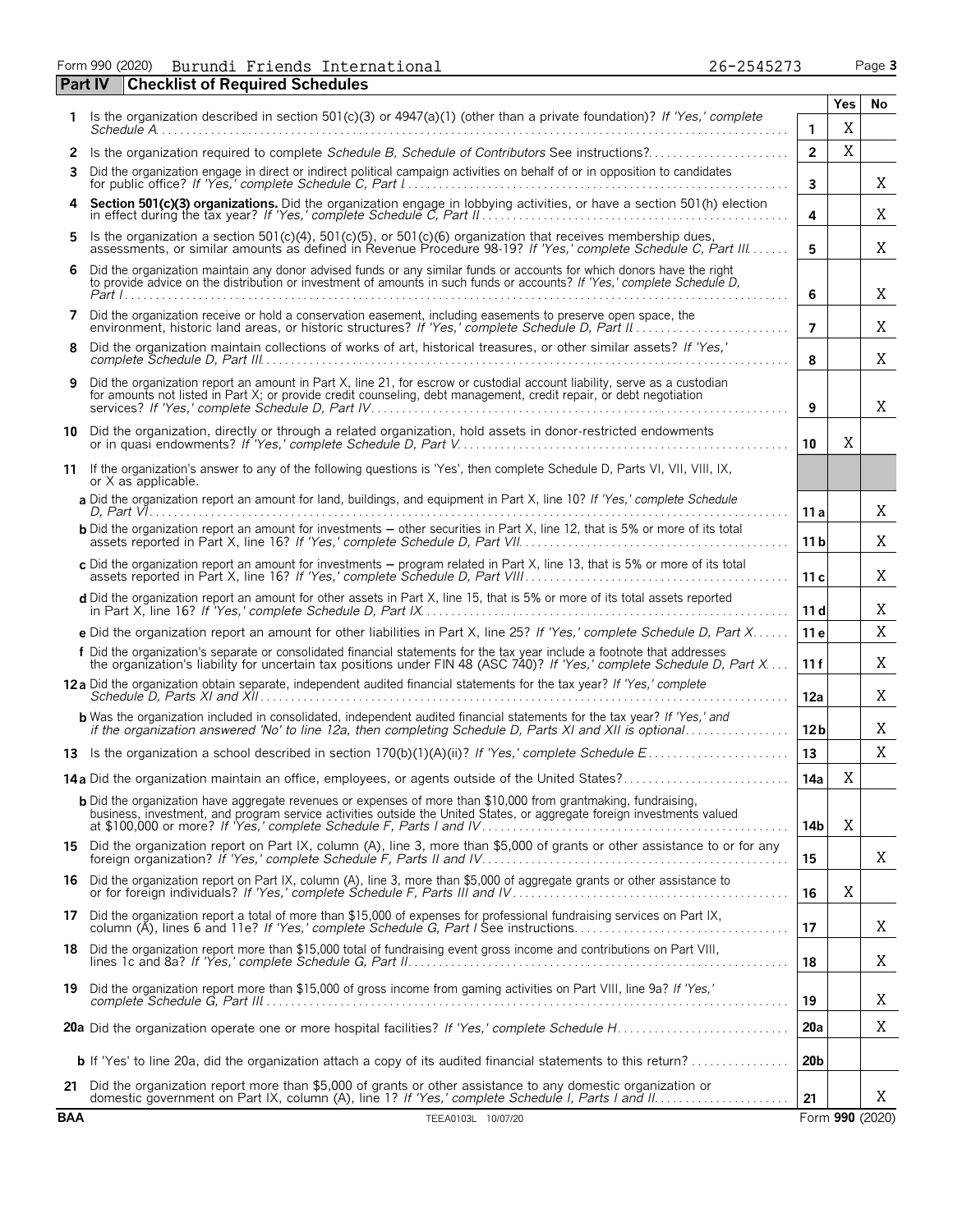Form 990 (2020) Page **4** Burundi Friends International 26-2545273

|            | <b>Checklist of Required Schedules</b> (continued)<br><b>Part IV</b>                                                                                                                                                                                                                                                                     |                 |                 |                |
|------------|------------------------------------------------------------------------------------------------------------------------------------------------------------------------------------------------------------------------------------------------------------------------------------------------------------------------------------------|-----------------|-----------------|----------------|
|            |                                                                                                                                                                                                                                                                                                                                          |                 | <b>Yes</b>      | No             |
|            | 22 Did the organization report more than \$5,000 of grants or other assistance to or for domestic individuals on Part IX,                                                                                                                                                                                                                | 22              |                 | Χ              |
|            | 23 Did the organization answer 'Yes' to Part VII, Section A, line 3, 4, or 5 about compensation of the organization's current<br>and former officers, directors, trustees, key employees, and highest compensated employees? If 'Yes,' complete                                                                                          | 23              |                 | X              |
|            | 24 a Did the organization have a tax-exempt bond issue with an outstanding principal amount of more than \$100,000 as of the last day of the year, that was issued after December 31, 2002? If 'Yes,' answer lines 24b through                                                                                                           | 24a             |                 | X              |
|            | <b>b</b> Did the organization invest any proceeds of tax-exempt bonds beyond a temporary period exception?                                                                                                                                                                                                                               | 24 <sub>b</sub> |                 |                |
|            | c Did the organization maintain an escrow account other than a refunding escrow at any time during the year to defease                                                                                                                                                                                                                   | 24c             |                 |                |
|            | d Did the organization act as an 'on behalf of' issuer for bonds outstanding at any time during the year?                                                                                                                                                                                                                                | 24d             |                 |                |
|            | 25 a Section 501(c)(3), 501(c)(4), and 501(c)(29) organizations. Did the organization engage in an excess benefit                                                                                                                                                                                                                        | 25a             |                 | X              |
|            | b Is the organization aware that it engaged in an excess benefit transaction with a disqualified person in a prior year, and<br>that the transaction has not been reported on any of the organization's prior Forms 990 or 990-EZ? If 'Yes,' complete                                                                                    | 25 <sub>b</sub> |                 | X              |
|            | 26 Did the organization report any amount on Part X, line 5 or 22, for receivables from or payables to any current or<br>former officer, director, trustee, key employee, creator or founder, substantial contributor, or 35% controlled entity                                                                                          | 26              |                 | X              |
|            | 27 Did the organization provide a grant or other assistance to any current or former officer, director, trustee, key<br>employee, creator or founder, substantial contributor or employee thereof, a grant selection committee<br>member, or to a 35% controlled entity (including an employee thereof) or family member of any of these | 27              |                 | X              |
|            | 28 Was the organization a party to a business transaction with one of the following parties (see Schedule L, Part IV<br>instructions, for applicable filing thresholds, conditions, and exceptions):                                                                                                                                     |                 |                 |                |
|            | a A current or former officer, director, trustee, key employee, creator or founder, or substantial contributor? If                                                                                                                                                                                                                       | 28a             |                 | X              |
|            |                                                                                                                                                                                                                                                                                                                                          | 28 <sub>b</sub> |                 | X              |
|            | c A 35% controlled entity of one or more individuals and/or organizations described in lines 28a or 28b? If                                                                                                                                                                                                                              | 28c             |                 | X              |
| 29         | Did the organization receive more than \$25,000 in non-cash contributions? If 'Yes,' complete Schedule M                                                                                                                                                                                                                                 | 29              |                 | $\overline{X}$ |
| 30         | Did the organization receive contributions of art, historical treasures, or other similar assets, or qualified conservation                                                                                                                                                                                                              | 30              |                 | Χ              |
| 31         | Did the organization liquidate, terminate, or dissolve and cease operations? If 'Yes,' complete Schedule N, Part I                                                                                                                                                                                                                       | 31              |                 | $\overline{X}$ |
| 32         | Did the organization sell, exchange, dispose of, or transfer more than 25% of its net assets? If 'Yes,' complete                                                                                                                                                                                                                         | 32              |                 | Χ              |
| 33         | Did the organization own 100% of an entity disregarded as separate from the organization under Regulations sections                                                                                                                                                                                                                      | 33              |                 | Χ              |
| 34         | Was the organization related to any tax-exempt or taxable entity? If 'Yes,' complete Schedule R, Part II, III, or IV,                                                                                                                                                                                                                    | 34              |                 | Χ              |
|            |                                                                                                                                                                                                                                                                                                                                          | 35a             |                 | $\overline{X}$ |
|            | b If 'Yes' to line 35a, did the organization receive any payment from or engage in any transaction with a controlled<br>entity within the meaning of section 512(b)(13)? If 'Yes,' complete Schedule R, Part V, line 2                                                                                                                   | 35 <sub>b</sub> |                 |                |
|            |                                                                                                                                                                                                                                                                                                                                          | 36              |                 | Χ              |
|            | 37 Did the organization conduct more than 5% of its activities through an entity that is not a related organization and that is treated as a partnership for federal income tax purposes? If 'Yes,' complete Schedule R, Part                                                                                                            | 37              |                 | Χ              |
|            | 38 Did the organization complete Schedule O and provide explanations in Schedule O for Part VI, lines 11b and 19?                                                                                                                                                                                                                        | 38              | X               |                |
|            | Part V Statements Regarding Other IRS Filings and Tax Compliance                                                                                                                                                                                                                                                                         |                 |                 |                |
|            |                                                                                                                                                                                                                                                                                                                                          |                 |                 |                |
|            |                                                                                                                                                                                                                                                                                                                                          |                 |                 | Yes No         |
|            | <b>b</b> Enter the number of Forms W-2G included in line 1a. Enter -0- if not applicable<br>1 <sub>b</sub>                                                                                                                                                                                                                               | 4<br>$\Omega$   |                 |                |
|            |                                                                                                                                                                                                                                                                                                                                          |                 |                 |                |
| <b>BAA</b> | C Did the organization comply with backup withholding rules for reportable payments to vendors and reportable gaming<br>(gambling) winnings to prize winners?<br>TEEA0104L 10/07/20                                                                                                                                                      | 1 <sub>c</sub>  | $\overline{X}$  |                |
|            |                                                                                                                                                                                                                                                                                                                                          |                 | Form 990 (2020) |                |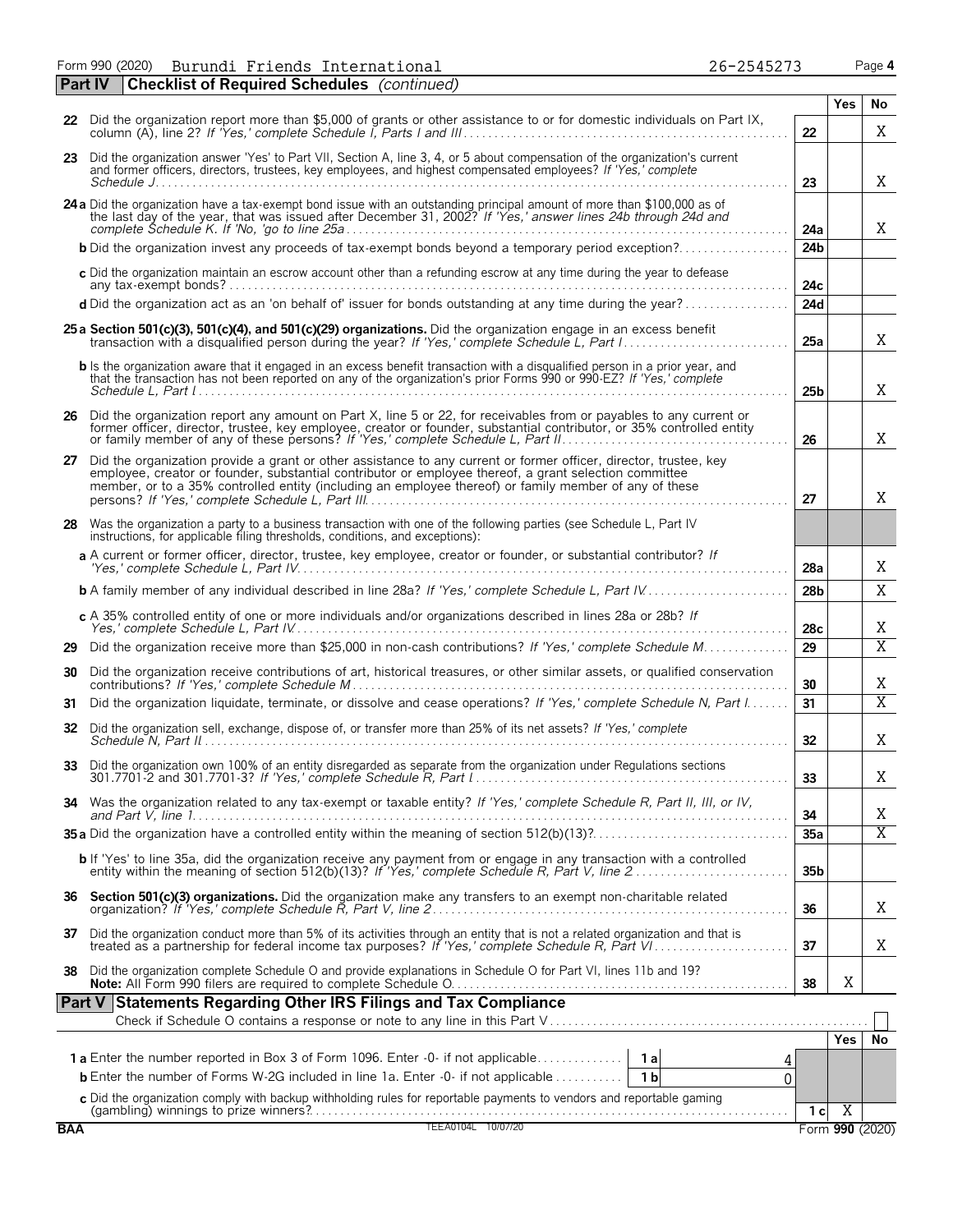|               | Form 990 (2020)<br>26-2545273<br>Burundi Friends International                                                                                                                                                                 |                |     | Page 5          |
|---------------|--------------------------------------------------------------------------------------------------------------------------------------------------------------------------------------------------------------------------------|----------------|-----|-----------------|
| <b>Part V</b> | Statements Regarding Other IRS Filings and Tax Compliance (continued)                                                                                                                                                          |                |     |                 |
|               |                                                                                                                                                                                                                                |                | Yes | No.             |
|               | 2a Enter the number of employees reported on Form W-3, Transmittal of Wage and Tax State-<br>ments, filed for the calendar year ending with or within the year covered by this return<br>2a<br>$\overline{2}$                  |                |     |                 |
|               | <b>b</b> If at least one is reported on line 2a, did the organization file all required federal employment tax returns?                                                                                                        | 2 <sub>b</sub> | Χ   |                 |
|               | Note: If the sum of lines 1a and 2a is greater than 250, you may be required to e-file (see instructions)                                                                                                                      |                |     |                 |
|               | 3a Did the organization have unrelated business gross income of \$1,000 or more during the year?                                                                                                                               | 3a             |     | X               |
|               |                                                                                                                                                                                                                                | 3 <sub>b</sub> |     |                 |
|               | 4a At any time during the calendar year, did the organization have an interest in, or a signature or other authority over, a financial account in a foreign country (such as a bank account, securities account, or other fina | 4a             |     | X               |
|               | b If 'Yes,' enter the name of the foreign country                                                                                                                                                                              |                |     |                 |
|               | See instructions for filing requirements for FinCEN Form 114, Report of Foreign Bank and Financial Accounts (FBAR).                                                                                                            |                |     |                 |
|               | <b>5a</b> Was the organization a party to a prohibited tax shelter transaction at any time during the tax year?                                                                                                                | 5a             |     | Χ               |
|               | <b>b</b> Did any taxable party notify the organization that it was or is a party to a prohibited tax shelter transaction?                                                                                                      | 5 b            |     | X               |
|               |                                                                                                                                                                                                                                | 5c             |     |                 |
|               | 6 a Does the organization have annual gross receipts that are normally greater than \$100,000, and did the organization solicit any contributions that were not tax deductible as charitable contributions?                    | 6a             |     | X               |
|               | b If 'Yes,' did the organization include with every solicitation an express statement that such contributions or gifts were                                                                                                    | 6b             |     |                 |
|               | 7 Organizations that may receive deductible contributions under section 170(c).                                                                                                                                                |                |     |                 |
|               | a Did the organization receive a payment in excess of \$75 made partly as a contribution and partly for goods and                                                                                                              | <b>7a</b>      |     | X               |
|               |                                                                                                                                                                                                                                | 7 <sub>b</sub> |     |                 |
|               | c Did the organization sell, exchange, or otherwise dispose of tangible personal property for which it was required to file                                                                                                    | 7 с            |     | X               |
|               |                                                                                                                                                                                                                                |                |     |                 |
|               | e Did the organization receive any funds, directly or indirectly, to pay premiums on a personal benefit contract?                                                                                                              | 7e             |     | Χ               |
|               | f Did the organization, during the year, pay premiums, directly or indirectly, on a personal benefit contract?                                                                                                                 | 7f             |     | Χ               |
|               | g If the organization received a contribution of qualified intellectual property, did the organization file Form 8899                                                                                                          | 7g             |     |                 |
|               | h If the organization received a contribution of cars, boats, airplanes, or other vehicles, did the organization file a                                                                                                        | 7 h            |     |                 |
|               | Sponsoring organizations maintaining donor advised funds. Did a donor advised fund maintained by the sponsoring                                                                                                                | 8              |     |                 |
| 9             | Sponsoring organizations maintaining donor advised funds.                                                                                                                                                                      |                |     |                 |
|               |                                                                                                                                                                                                                                | 9a             |     |                 |
|               | <b>b</b> Did the sponsoring organization make a distribution to a donor, donor advisor, or related person?                                                                                                                     | 9 b            |     |                 |
|               | 10 Section 501(c)(7) organizations. Enter:                                                                                                                                                                                     |                |     |                 |
|               | 10 a                                                                                                                                                                                                                           |                |     |                 |
|               | <b>b</b> Gross receipts, included on Form 990, Part VIII, line 12, for public use of club facilities<br>10 <sub>b</sub>                                                                                                        |                |     |                 |
|               | 11 Section 501(c)(12) organizations. Enter:                                                                                                                                                                                    |                |     |                 |
|               | 11a                                                                                                                                                                                                                            |                |     |                 |
|               | <b>b</b> Gross income from other sources (Do not net amounts due or paid to other sources<br>11 b                                                                                                                              |                |     |                 |
|               | 12a Section 4947(a)(1) non-exempt charitable trusts. Is the organization filing Form 990 in lieu of Form 1041?                                                                                                                 | 12a            |     |                 |
|               | <b>b</b> If 'Yes,' enter the amount of tax-exempt interest received or accrued during the year <b>12b</b>                                                                                                                      |                |     |                 |
|               | 13 Section 501(c)(29) qualified nonprofit health insurance issuers.                                                                                                                                                            |                |     |                 |
|               |                                                                                                                                                                                                                                | 13a            |     |                 |
|               | <b>Note:</b> See the instructions for additional information the organization must report on Schedule O.                                                                                                                       |                |     |                 |
|               | <b>b</b> Enter the amount of reserves the organization is required to maintain by the states in<br>which the organization is licensed to issue qualified health plans<br>13 <sub>b</sub>                                       |                |     |                 |
|               | 13c                                                                                                                                                                                                                            | 14 a           |     | Χ               |
|               | b If 'Yes,' has it filed a Form 720 to report these payments? If 'No,' provide an explanation on Schedule O                                                                                                                    | 14 b           |     |                 |
|               |                                                                                                                                                                                                                                |                |     |                 |
|               | 15 Is the organization subject to the section 4960 tax on payment(s) of more than \$1,000,000 in remuneration or<br>If 'Yes,' see instructions and file Form 4720, Schedule N.                                                 | 15             |     | Χ               |
|               | 16 Is the organization an educational institution subject to the section 4968 excise tax on net investment income?                                                                                                             | 16             |     | Χ               |
| <b>BAA</b>    | If 'Yes,' complete Form 4720, Schedule O.                                                                                                                                                                                      |                |     |                 |
|               | TEEA0105L 10/07/20                                                                                                                                                                                                             |                |     | Form 990 (2020) |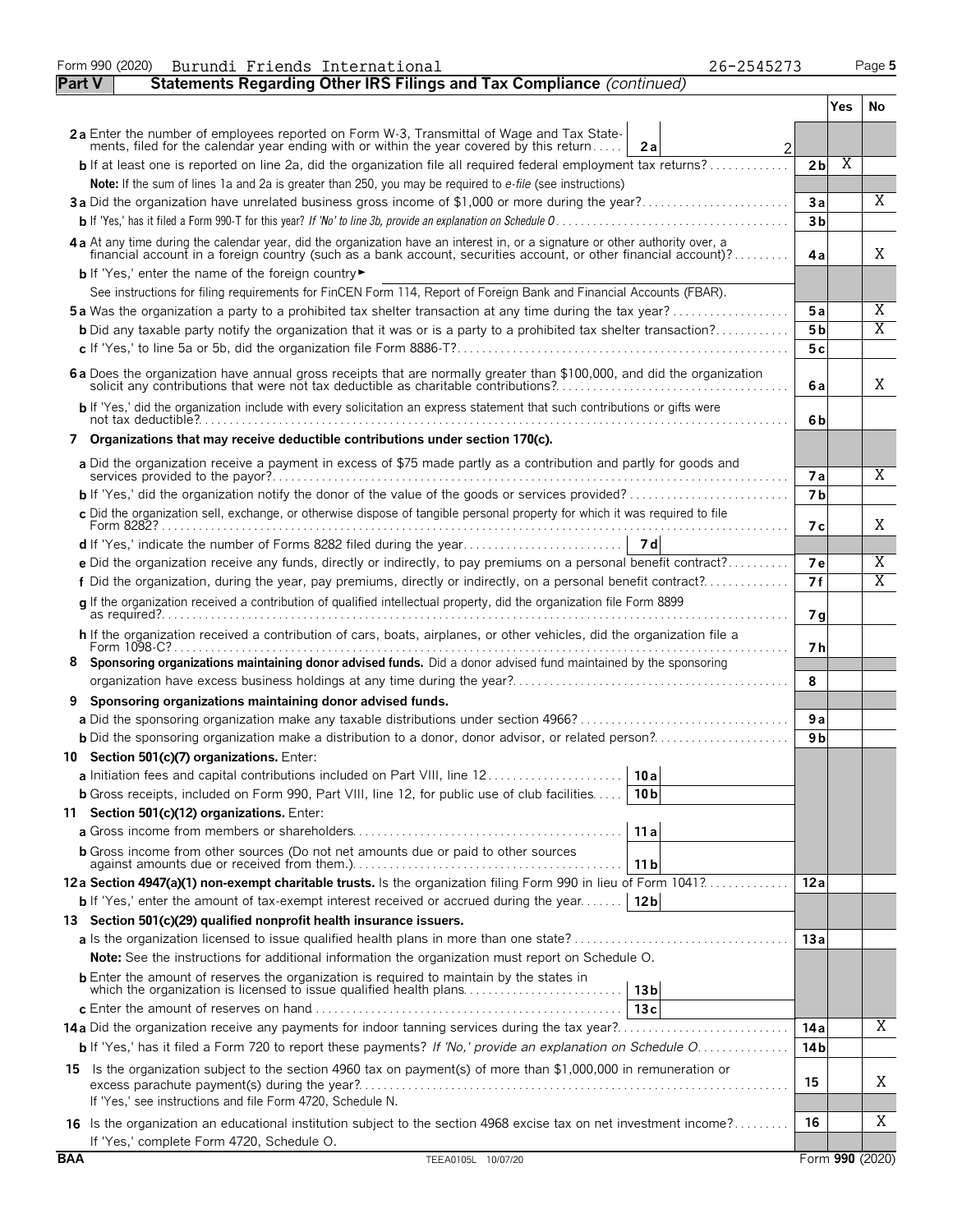|     | 26-2545273<br>Form 990 (2020) Burundi Friends International                                                                                                                                                                                                                                                                     |                 |                         | Page 6 |
|-----|---------------------------------------------------------------------------------------------------------------------------------------------------------------------------------------------------------------------------------------------------------------------------------------------------------------------------------|-----------------|-------------------------|--------|
|     | <b>Part VI</b><br>Governance, Management, and Disclosure For each 'Yes' response to lines 2 through 7b below, and for<br>a 'No' response to line 8a, 8b, or 10b below, describe the circumstances, processes, or changes on<br>Schedule O. See instructions.                                                                    |                 |                         |        |
|     |                                                                                                                                                                                                                                                                                                                                 |                 |                         | X      |
|     | <b>Section A. Governing Body and Management</b>                                                                                                                                                                                                                                                                                 |                 |                         |        |
|     |                                                                                                                                                                                                                                                                                                                                 |                 | <b>Yes</b>              | No     |
|     | <b>1a</b> Enter the number of voting members of the governing body at the end of the tax year   1a<br>9<br>If there are material differences in voting rights among members<br>of the governing body, or if the governing body delegated broad authority to an executive committee or similar committee, explain on Schedule O. |                 |                         |        |
|     | <b>b</b> Enter the number of voting members included on line 1a, above, who are independent   1b<br>9                                                                                                                                                                                                                           |                 |                         |        |
|     | 2 Did any officer, director, trustee, or key employee have a family relationship or a business relationship with any other                                                                                                                                                                                                      | $\overline{2}$  |                         | Χ      |
| 3.  | Did the organization delegate control over management duties customarily performed by or under the direct supervision<br>of officers, directors, trustees, or key employees to a management company or other person?                                                                                                            | 3               |                         | Χ      |
|     | Did the organization make any significant changes to its governing documents                                                                                                                                                                                                                                                    | 4               |                         | Χ      |
| 5.  | Did the organization become aware during the year of a significant diversion of the organization's assets?                                                                                                                                                                                                                      | 5               |                         | X      |
|     |                                                                                                                                                                                                                                                                                                                                 | 6               |                         | X      |
|     | 7 a Did the organization have members, stockholders, or other persons who had the power to elect or appoint one or more                                                                                                                                                                                                         | 7 a             |                         | X      |
|     | <b>b</b> Are any governance decisions of the organization reserved to (or subject to approval by) members,                                                                                                                                                                                                                      | 7 b             |                         | X      |
|     | 8 Did the organization contemporaneously document the meetings held or written actions undertaken during the year by<br>the following:                                                                                                                                                                                          |                 |                         |        |
|     |                                                                                                                                                                                                                                                                                                                                 | 8a              | Χ                       |        |
|     |                                                                                                                                                                                                                                                                                                                                 | 8 <sub>b</sub>  | $\overline{X}$          |        |
|     | 9 Is there any officer, director, trustee, or key employee listed in Part VII, Section A, who cannot be reached at the<br>organization's mailing address? If 'Yes,' provide the names and addresses on Schedule Q                                                                                                               | 9               |                         | X      |
|     | <b>Section B. Policies</b> (This Section B requests information about policies not required by the Internal Revenue Code.)                                                                                                                                                                                                      |                 |                         |        |
|     |                                                                                                                                                                                                                                                                                                                                 |                 | <b>Yes</b>              | No     |
|     |                                                                                                                                                                                                                                                                                                                                 | 10a             |                         | Χ      |
|     | b If 'Yes,' did the organization have written policies and procedures governing the activities of such chapters, affiliates, and branches to ensure their                                                                                                                                                                       | 10 <sub>b</sub> |                         |        |
|     |                                                                                                                                                                                                                                                                                                                                 | 11a             | $\overline{X}$          |        |
|     | <b>b</b> Describe in Schedule O the process, if any, used by the organization to review this Form 990. See Schedule O                                                                                                                                                                                                           |                 |                         |        |
|     |                                                                                                                                                                                                                                                                                                                                 | 12a             | X                       |        |
|     | <b>b</b> Were officers, directors, or trustees, and key employees required to disclose annually interests that could give rise                                                                                                                                                                                                  | 12 <sub>b</sub> | Χ                       |        |
|     | c Did the organization regularly and consistently monitor and enforce compliance with the policy? If 'Yes,' describe in                                                                                                                                                                                                         | 12c             | X                       |        |
| 13. |                                                                                                                                                                                                                                                                                                                                 | 13              | $\overline{\mathbf{X}}$ |        |
| 14  | Did the organization have a written document retention and destruction policy?                                                                                                                                                                                                                                                  | 14              |                         | X      |
|     | 15 Did the process for determining compensation of the following persons include a review and approval by independent<br>persons, comparability data, and contemporaneous substantiation of the deliberation and decision?                                                                                                      |                 |                         |        |
|     |                                                                                                                                                                                                                                                                                                                                 | 15a             | $\overline{X}$          |        |
|     |                                                                                                                                                                                                                                                                                                                                 | 15 <sub>b</sub> | $\overline{X}$          |        |
|     | If 'Yes' to line 15a or 15b, describe the process in Schedule O (see instructions).                                                                                                                                                                                                                                             |                 |                         |        |
|     | 16 a Did the organization invest in, contribute assets to, or participate in a joint venture or similar arrangement with a                                                                                                                                                                                                      | 16 a            |                         | Χ      |
|     | b If 'Yes,' did the organization follow a written policy or procedure requiring the organization to evaluate its                                                                                                                                                                                                                |                 |                         |        |
|     | participation in joint venture arrangements under applicable federal tax law, and take steps to safeguard the                                                                                                                                                                                                                   | 16 b            |                         |        |
|     | <b>Section C. Disclosure</b>                                                                                                                                                                                                                                                                                                    |                 |                         |        |
| 17  | List the states with which a copy of this Form 990 is required to be filed ►<br>CA MA                                                                                                                                                                                                                                           |                 |                         |        |
| 18  | Section 6104 requires an organization to make its Forms 1023 (1024 or 1024-A, if applicable), 990, and 990-T (Section 501(c)(3)s only)<br>available for public inspection. Indicate how you made these available. Check all that apply.                                                                                         |                 |                         |        |
|     | Another's website<br>X<br>Own website<br>Upon request<br>Other (explain on Schedule O)                                                                                                                                                                                                                                          |                 |                         |        |

|  |  |                                                                                                                                         | DCC DCIICQUIC O |  |  |  |  |
|--|--|-----------------------------------------------------------------------------------------------------------------------------------------|-----------------|--|--|--|--|
|  |  | 20 State the name, address, and telephone number of the person who possesses the organization's books and records $\blacktriangleright$ |                 |  |  |  |  |
|  |  | Lucia Palm 4321 Eastgate Mall Rd San Diego CA 92121 760 473-9640                                                                        |                 |  |  |  |  |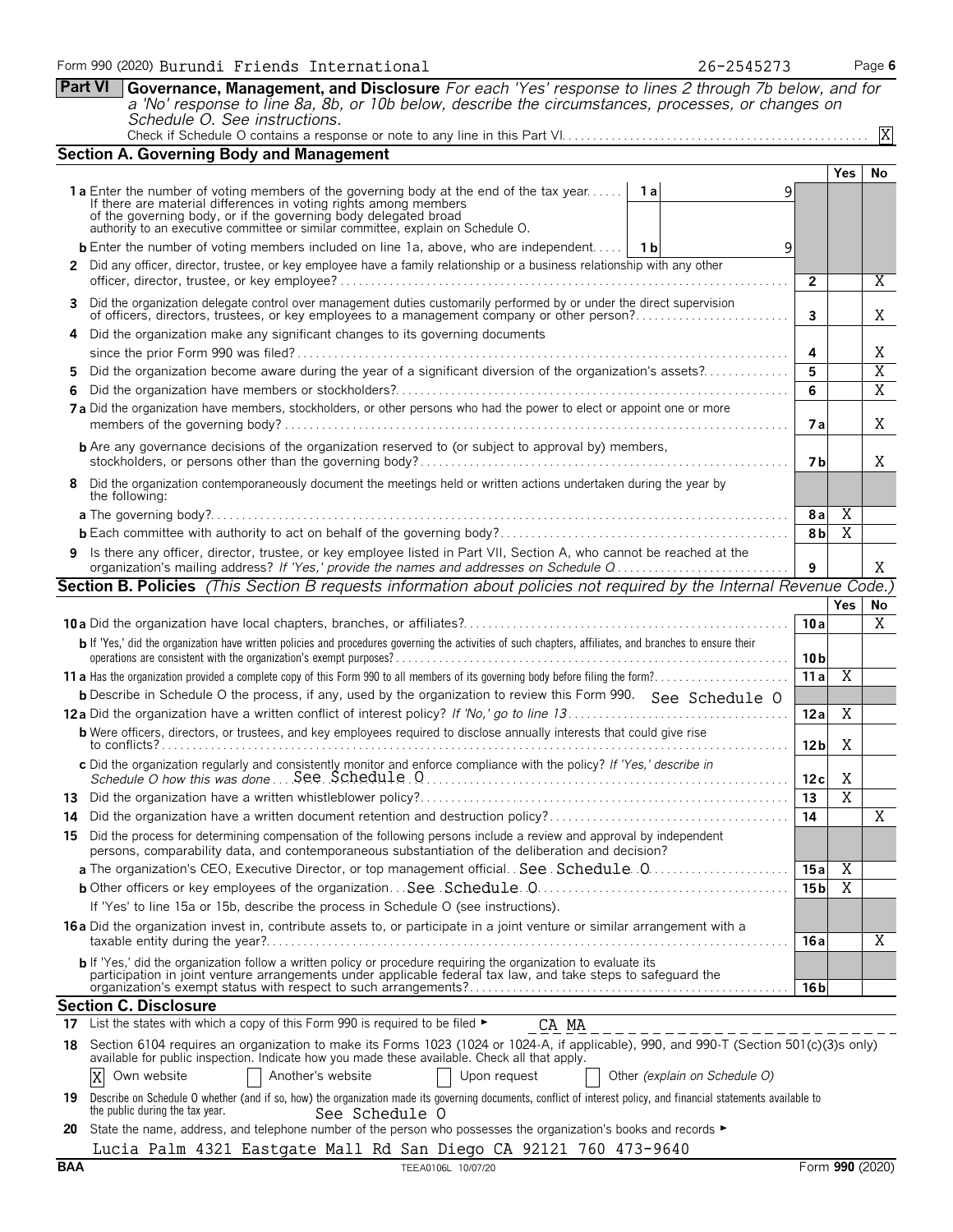| Form 990 (2020) Burundi Friends International                                                                                                                         | 26-2545273 | Page 7 |  |  |  |  |  |  |
|-----------------------------------------------------------------------------------------------------------------------------------------------------------------------|------------|--------|--|--|--|--|--|--|
| Part VII   Compensation of Officers, Directors, Trustees, Key Employees, Highest Compensated Employees, and<br><b>Independent Contractors</b>                         |            |        |  |  |  |  |  |  |
|                                                                                                                                                                       |            |        |  |  |  |  |  |  |
| Section A. Officers, Directors, Trustees, Key Employees, and Highest Compensated Employees                                                                            |            |        |  |  |  |  |  |  |
| <b>1 a</b> Complete this table for all persons required to be listed. Report compensation for the calendar year ending with or within the<br>organization's tax year. |            |        |  |  |  |  |  |  |

? List all of the organization's **current** officers, directors, trustees (whether individuals or organizations), regardless of amount of compensation. Enter -0- in columns (D), (E), and (F) if no compensation was paid.

? List all of the organization's **current** key employees, if any. See instructions for definition of 'key employee.'

? List the organization's five **current** highest compensated employees (other than an officer, director, trustee, or key employee) who received reportable compensation (Box 5 of Form W-2 and/or Box 7 of Form 1099-MISC) of more than \$100,000 from the organization and any related organizations.

? List all of the organization's **former** officers, key employees, and highest compensated employees who received more than \$100,000 of reportable compensation from the organization and any related organizations.

? List all of the organization's **former directors or trustees** that received, in the capacity as a former director or trustee of the

organization, more than \$10,000 of reportable compensation from the organization and any related organizations.

See instructions for the order in which to list the persons above.

Check this box if neither the organization nor any related organization compensated any current officer, director, or trustee.

|                                      |                                                                                                                                                              | (C)               |                       |         |                   |                                                                                        |  |                                                            |                                          |                                                                       |
|--------------------------------------|--------------------------------------------------------------------------------------------------------------------------------------------------------------|-------------------|-----------------------|---------|-------------------|----------------------------------------------------------------------------------------|--|------------------------------------------------------------|------------------------------------------|-----------------------------------------------------------------------|
| (A)<br>Name and title                | (B)<br>Average<br>hours<br>per                                                                                                                               |                   |                       |         | director/trustee) | Position (do not check more<br>than one box, unless person<br>is both an officer and a |  | (D)<br>Reportable<br>compensation from<br>the organization | (E)<br>Reportable<br>compensation from   | (F)<br>Estimated amount<br>of other                                   |
|                                      | week<br>$\frac{1}{\text{R}}$ (list any $\frac{1}{\text{R}}$ )<br>hours for related<br>related<br>organiza-<br>organiza-<br>tions<br>below<br>dotted<br>line) | əətsut laubivibni | Institutional trustee | Officer | Key employee      | Former<br>Highest compensated<br>employee                                              |  | (W-2/1099-MISC)                                            | related organizations<br>(W-2/1099-MISC) | compensation from<br>the organization<br>and related<br>organizations |
| (1) Julie Marner<br>Executive Dir.   | 40<br>$\mathbf 0$                                                                                                                                            |                   |                       | X       |                   |                                                                                        |  | 42,069.                                                    | 0.                                       | 0.                                                                    |
| (2) Barbara Kelly<br>Treasurer       | 10<br>$\mathbf 0$                                                                                                                                            | $\mathbf X$       |                       | $\rm X$ |                   |                                                                                        |  | $\mathbf{0}$                                               | $\mathbf 0$ .                            | $0$ .                                                                 |
| (3) Ashleigh Montgomery<br>Director  | $\overline{2}$<br>$\mathbf 0$                                                                                                                                | $\rm X$           |                       |         |                   |                                                                                        |  | $\mathbf{0}$                                               | $\mathbf{0}$                             | $0$ .                                                                 |
| (4) Elizabeth Clarke<br>Chairman     | $\overline{15}$<br>$\mathbf 0$                                                                                                                               | X                 |                       | X       |                   |                                                                                        |  | $\mathbf{0}$                                               | $\mathbf{0}$                             | 0.                                                                    |
| (5) Thierry Yungenge<br>Director     | $\overline{2}$<br>0                                                                                                                                          | $\rm X$           |                       |         |                   |                                                                                        |  | $0$ .                                                      | $\mathbf{0}$                             | $\boldsymbol{0}$ .                                                    |
| (6) Krista Freitag<br>Director       | $\overline{8}$<br>0                                                                                                                                          | $\rm X$           |                       |         |                   |                                                                                        |  | $\mathbf{0}$ .                                             | $\mathbf{0}$                             | $\boldsymbol{0}$ .                                                    |
| (7) Valerie Quick<br>Secretary       | 10<br>0                                                                                                                                                      | $\mathbf X$       |                       | X       |                   |                                                                                        |  | 0.                                                         | $\mathbf 0$ .                            | $\boldsymbol{0}$ .                                                    |
| (8) Nicholas Kawuka<br>Director      | $\overline{2}$<br>0                                                                                                                                          | X                 |                       |         |                   |                                                                                        |  | $\mathbf 0$ .                                              | $\mathbf 0$ .                            | 0.                                                                    |
| (9) Rene Keres<br>Director           | $\mathbf{1}$<br>$\mathbf{0}$                                                                                                                                 | X                 |                       |         |                   |                                                                                        |  | $\mathbf{0}$                                               | $\mathbf 0$ .                            | $0$ .                                                                 |
| (10) Patricia Kidwingira<br>Director | $\overline{1}$<br>$\Omega$                                                                                                                                   | $\mathbf X$       |                       |         |                   |                                                                                        |  | $\mathbf{0}$ .                                             | $\mathbf 0$ .                            | 0.                                                                    |
| (11)                                 |                                                                                                                                                              |                   |                       |         |                   |                                                                                        |  |                                                            |                                          |                                                                       |
| (12)                                 |                                                                                                                                                              |                   |                       |         |                   |                                                                                        |  |                                                            |                                          |                                                                       |
| (13)                                 |                                                                                                                                                              |                   |                       |         |                   |                                                                                        |  |                                                            |                                          |                                                                       |
| (14)                                 |                                                                                                                                                              |                   |                       |         |                   |                                                                                        |  |                                                            |                                          |                                                                       |
| <b>BAA</b>                           | TEEA0107L 10/07/20                                                                                                                                           |                   |                       |         |                   |                                                                                        |  |                                                            |                                          | Form 990 (2020)                                                       |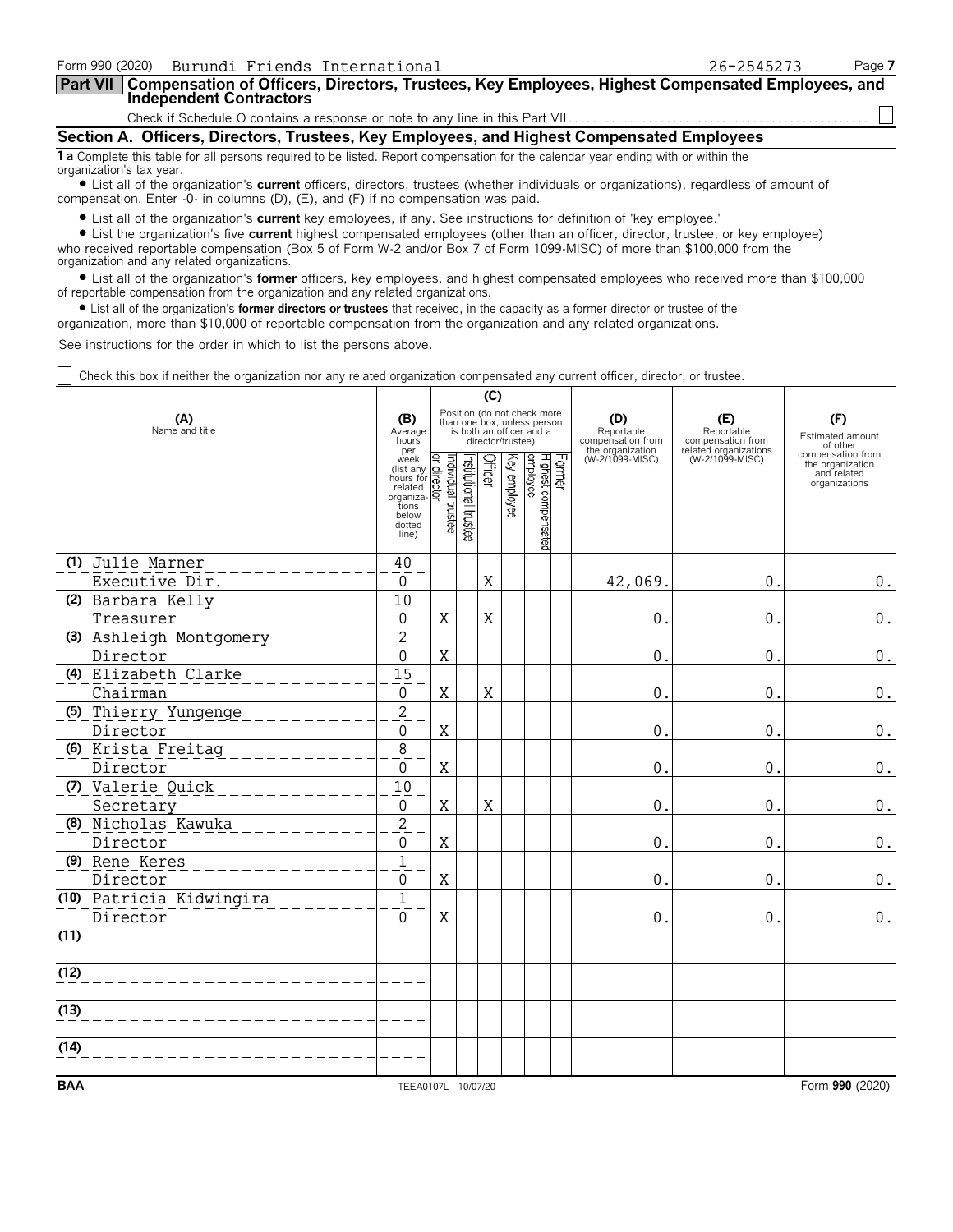#### Form 990 (2020) Page **8** Burundi Friends International 26-2545273

|      | Part VII Section A. Officers, Directors, Trustees, Key Employees, and Highest Compensated Employees (continued)                                                                                                                                                                                     |                                                                            |                                   |                      |         |              |                                                                                                             |        |                                                            |                                                                                    |              |                                                          |                                          |
|------|-----------------------------------------------------------------------------------------------------------------------------------------------------------------------------------------------------------------------------------------------------------------------------------------------------|----------------------------------------------------------------------------|-----------------------------------|----------------------|---------|--------------|-------------------------------------------------------------------------------------------------------------|--------|------------------------------------------------------------|------------------------------------------------------------------------------------|--------------|----------------------------------------------------------|------------------------------------------|
|      |                                                                                                                                                                                                                                                                                                     | (B)                                                                        |                                   |                      | (C)     |              |                                                                                                             |        |                                                            |                                                                                    |              |                                                          |                                          |
|      | (A)<br>Name and title                                                                                                                                                                                                                                                                               | Average<br>hours<br>per<br>week<br>(list any                               |                                   |                      |         |              | Position<br>(do not check more than one<br>box, unless person is both an<br>officer and a director/trustee) |        | (D)<br>Reportable<br>compensation from<br>the organization | (E)<br>Reportable<br>compensation from<br>related organizations<br>(W-2/1099-MISC) |              | (F)<br>Estimated amount<br>of other<br>compensation from |                                          |
|      |                                                                                                                                                                                                                                                                                                     | hours<br>for<br>related<br>organiza<br>- tions<br>below<br>dotted<br>line) | or director<br>Individual trustee | nstitutional trustee | Officer | Key employee | Highest compensated<br> employee                                                                            | Former | (W-2/1099-MISC)                                            |                                                                                    |              | the organization<br>and related<br>organizations         |                                          |
| (15) |                                                                                                                                                                                                                                                                                                     |                                                                            |                                   |                      |         |              |                                                                                                             |        |                                                            |                                                                                    |              |                                                          |                                          |
| (16) |                                                                                                                                                                                                                                                                                                     |                                                                            |                                   |                      |         |              |                                                                                                             |        |                                                            |                                                                                    |              |                                                          |                                          |
| (17) |                                                                                                                                                                                                                                                                                                     |                                                                            |                                   |                      |         |              |                                                                                                             |        |                                                            |                                                                                    |              |                                                          |                                          |
| (18) |                                                                                                                                                                                                                                                                                                     |                                                                            |                                   |                      |         |              |                                                                                                             |        |                                                            |                                                                                    |              |                                                          |                                          |
| (19) | _______________________                                                                                                                                                                                                                                                                             |                                                                            |                                   |                      |         |              |                                                                                                             |        |                                                            |                                                                                    |              |                                                          |                                          |
| (20) | _______________________                                                                                                                                                                                                                                                                             |                                                                            |                                   |                      |         |              |                                                                                                             |        |                                                            |                                                                                    |              |                                                          |                                          |
| (21) | ________________________                                                                                                                                                                                                                                                                            |                                                                            |                                   |                      |         |              |                                                                                                             |        |                                                            |                                                                                    |              |                                                          |                                          |
| (22) |                                                                                                                                                                                                                                                                                                     |                                                                            |                                   |                      |         |              |                                                                                                             |        |                                                            |                                                                                    |              |                                                          |                                          |
| (23) |                                                                                                                                                                                                                                                                                                     |                                                                            |                                   |                      |         |              |                                                                                                             |        |                                                            |                                                                                    |              |                                                          |                                          |
| (24) |                                                                                                                                                                                                                                                                                                     |                                                                            |                                   |                      |         |              |                                                                                                             |        |                                                            |                                                                                    |              |                                                          |                                          |
| (25) |                                                                                                                                                                                                                                                                                                     |                                                                            |                                   |                      |         |              |                                                                                                             |        |                                                            |                                                                                    |              |                                                          |                                          |
|      | 1 b Subtotal.                                                                                                                                                                                                                                                                                       |                                                                            |                                   |                      |         |              |                                                                                                             |        | 42,069.                                                    | 0.                                                                                 |              |                                                          | $0$ .                                    |
|      |                                                                                                                                                                                                                                                                                                     |                                                                            |                                   |                      |         |              |                                                                                                             |        | $0$ .<br>42,069.                                           | 0.<br>0.                                                                           |              |                                                          | $\boldsymbol{0}$ .<br>$\boldsymbol{0}$ . |
|      | 2 Total number of individuals (including but not limited to those listed above) who received more than \$100,000 of reportable compensation                                                                                                                                                         |                                                                            |                                   |                      |         |              |                                                                                                             |        |                                                            |                                                                                    |              |                                                          |                                          |
|      | from the organization $\blacktriangleright$<br>0                                                                                                                                                                                                                                                    |                                                                            |                                   |                      |         |              |                                                                                                             |        |                                                            |                                                                                    |              | Yes                                                      | No                                       |
| 3    | Did the organization list any <b>former</b> officer, director, trustee, key employee, or highest compensated employee                                                                                                                                                                               |                                                                            |                                   |                      |         |              |                                                                                                             |        |                                                            |                                                                                    | 3            |                                                          |                                          |
| 4    | For any individual listed on line 1a, is the sum of reportable compensation and other compensation from                                                                                                                                                                                             |                                                                            |                                   |                      |         |              |                                                                                                             |        |                                                            |                                                                                    |              |                                                          | X                                        |
| 5    | the organization and related organizations greater than \$150,000? If 'Yes,' complete Schedule J for<br>Did any person listed on line 1a receive or accrue compensation from any unrelated organization or individual                                                                               |                                                                            |                                   |                      |         |              |                                                                                                             |        |                                                            |                                                                                    | 4            |                                                          | X                                        |
|      |                                                                                                                                                                                                                                                                                                     |                                                                            |                                   |                      |         |              |                                                                                                             |        |                                                            |                                                                                    | 5            |                                                          | X                                        |
|      | <b>Section B. Independent Contractors</b><br>Complete this table for your five highest compensated independent contractors that received more than \$100,000 of<br>compensation from the organization. Report compensation for the calendar year ending with or within the organization's tax year. |                                                                            |                                   |                      |         |              |                                                                                                             |        |                                                            |                                                                                    |              |                                                          |                                          |
|      | (A)<br>Name and business address                                                                                                                                                                                                                                                                    |                                                                            |                                   |                      |         |              |                                                                                                             |        | (B)<br>Description of services                             |                                                                                    | Compensation | (C)                                                      |                                          |
|      |                                                                                                                                                                                                                                                                                                     |                                                                            |                                   |                      |         |              |                                                                                                             |        |                                                            |                                                                                    |              |                                                          |                                          |
|      |                                                                                                                                                                                                                                                                                                     |                                                                            |                                   |                      |         |              |                                                                                                             |        |                                                            |                                                                                    |              |                                                          |                                          |
|      |                                                                                                                                                                                                                                                                                                     |                                                                            |                                   |                      |         |              |                                                                                                             |        |                                                            |                                                                                    |              |                                                          |                                          |
|      | 2 Total number of independent contractors (including but not limited to those listed above) who received more than<br>\$100,000 of compensation from the organization $\blacktriangleright$ 0                                                                                                       |                                                                            |                                   |                      |         |              |                                                                                                             |        |                                                            |                                                                                    |              |                                                          |                                          |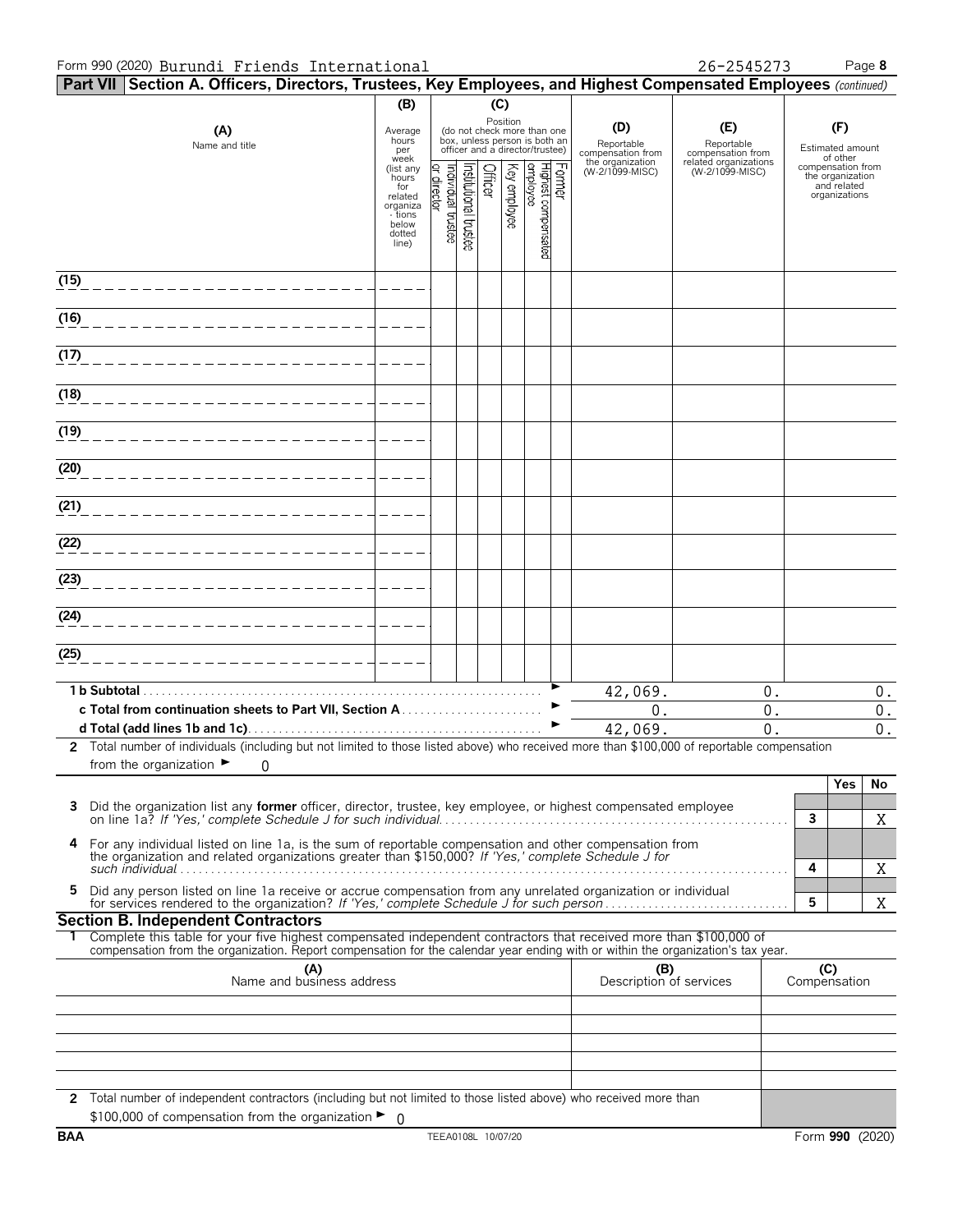#### Form 990 (2020) Page **9** Burundi Friends International 26-2545273

|                                                           |                                                                                                      |                                                                                            |                       | (A)<br>Total revenue | (B)<br>Related or<br>exempt<br>function<br>revenue | (C)<br>Unrelated<br>business<br>revenue | (D)<br>Revenue<br>excluded from tax<br>under sections<br>512-514 |
|-----------------------------------------------------------|------------------------------------------------------------------------------------------------------|--------------------------------------------------------------------------------------------|-----------------------|----------------------|----------------------------------------------------|-----------------------------------------|------------------------------------------------------------------|
|                                                           |                                                                                                      | 1a Federated campaigns<br>1a                                                               |                       |                      |                                                    |                                         |                                                                  |
| Contributions, Gifts, Grants<br>and Other Similar Amounts |                                                                                                      | 1 <sub>b</sub><br><b>b</b> Membership dues                                                 |                       |                      |                                                    |                                         |                                                                  |
|                                                           |                                                                                                      | 1 <sub>c</sub><br>c Fundraising events                                                     |                       |                      |                                                    |                                         |                                                                  |
|                                                           |                                                                                                      | 1 <sub>d</sub><br>d Related organizations                                                  |                       |                      |                                                    |                                         |                                                                  |
|                                                           |                                                                                                      | 1e<br>e Government grants (contributions)<br>f All other contributions, gifts, grants, and |                       |                      |                                                    |                                         |                                                                  |
|                                                           |                                                                                                      | similar amounts not included above<br>1f                                                   | 360, 419.             |                      |                                                    |                                         |                                                                  |
|                                                           |                                                                                                      | g Noncash contributions included in                                                        |                       |                      |                                                    |                                         |                                                                  |
|                                                           |                                                                                                      | 1 <sub>g</sub><br>h Total. Add lines 1a-1f                                                 | 14,107.               | 360, 419.            |                                                    |                                         |                                                                  |
|                                                           |                                                                                                      |                                                                                            | <b>Business Code</b>  |                      |                                                    |                                         |                                                                  |
| Program Service Revenue                                   | 2a                                                                                                   |                                                                                            |                       |                      |                                                    |                                         |                                                                  |
|                                                           |                                                                                                      |                                                                                            |                       |                      |                                                    |                                         |                                                                  |
|                                                           |                                                                                                      |                                                                                            |                       |                      |                                                    |                                         |                                                                  |
|                                                           |                                                                                                      |                                                                                            |                       |                      |                                                    |                                         |                                                                  |
|                                                           |                                                                                                      |                                                                                            |                       |                      |                                                    |                                         |                                                                  |
|                                                           |                                                                                                      | f All other program service revenue                                                        | $\blacktriangleright$ |                      |                                                    |                                         |                                                                  |
|                                                           |                                                                                                      |                                                                                            |                       |                      |                                                    |                                         |                                                                  |
|                                                           | 3                                                                                                    | Investment income (including dividends, interest, and                                      |                       |                      |                                                    |                                         |                                                                  |
|                                                           | 4                                                                                                    | Income from investment of tax-exempt bond proceeds ▶                                       |                       |                      |                                                    |                                         |                                                                  |
|                                                           | 5                                                                                                    |                                                                                            |                       |                      |                                                    |                                         |                                                                  |
|                                                           |                                                                                                      | (i) Real                                                                                   | (ii) Personal         |                      |                                                    |                                         |                                                                  |
|                                                           |                                                                                                      | 6a Gross rents  6a                                                                         |                       |                      |                                                    |                                         |                                                                  |
|                                                           |                                                                                                      | <b>b</b> Less: rental expenses<br>6b                                                       |                       |                      |                                                    |                                         |                                                                  |
|                                                           |                                                                                                      | c Rental income or (loss) 6c                                                               |                       |                      |                                                    |                                         |                                                                  |
|                                                           |                                                                                                      | d Net rental income or (loss)<br>(i) Securities                                            | (ii) Other            |                      |                                                    |                                         |                                                                  |
|                                                           |                                                                                                      | 7 a Gross amount from<br>sales of assets                                                   |                       |                      |                                                    |                                         |                                                                  |
|                                                           |                                                                                                      | 7а<br>other than inventory                                                                 |                       |                      |                                                    |                                         |                                                                  |
|                                                           |                                                                                                      | <b>b</b> Less: cost or other basis<br>and sales expenses<br>7b                             |                       |                      |                                                    |                                         |                                                                  |
|                                                           |                                                                                                      | <b>c</b> Gain or (loss) $\ldots$ .<br>7c                                                   |                       |                      |                                                    |                                         |                                                                  |
|                                                           |                                                                                                      |                                                                                            |                       |                      |                                                    |                                         |                                                                  |
|                                                           |                                                                                                      | 8 a Gross income from fundraising events                                                   |                       |                      |                                                    |                                         |                                                                  |
|                                                           |                                                                                                      | (not including $\zeta$                                                                     |                       |                      |                                                    |                                         |                                                                  |
|                                                           |                                                                                                      | of contributions reported on line 1c).<br>See Part IV, line 18                             |                       |                      |                                                    |                                         |                                                                  |
|                                                           |                                                                                                      | 8а<br><b>b</b> Less: direct expenses<br>8b                                                 |                       |                      |                                                    |                                         |                                                                  |
| <b>Other Revenue</b>                                      |                                                                                                      | c Net income or (loss) from fundraising events                                             |                       |                      |                                                    |                                         |                                                                  |
|                                                           |                                                                                                      | 9 a Gross income from gaming activities.                                                   |                       |                      |                                                    |                                         |                                                                  |
|                                                           |                                                                                                      | See Part IV, line 19.<br>9а                                                                |                       |                      |                                                    |                                         |                                                                  |
|                                                           |                                                                                                      | 9 <sub>b</sub><br><b>b</b> Less: direct expenses                                           |                       |                      |                                                    |                                         |                                                                  |
|                                                           |                                                                                                      | c Net income or (loss) from gaming activities                                              |                       |                      |                                                    |                                         |                                                                  |
|                                                           |                                                                                                      | <b>10a</b> Gross sales of inventory, less<br>returns and allowances.                       |                       |                      |                                                    |                                         |                                                                  |
|                                                           |                                                                                                      | 10a<br><b>b</b> Less: cost of goods sold<br>10 b                                           |                       |                      |                                                    |                                         |                                                                  |
|                                                           |                                                                                                      | c Net income or (loss) from sales of inventory                                             |                       |                      |                                                    |                                         |                                                                  |
|                                                           |                                                                                                      |                                                                                            | <b>Business Code</b>  |                      |                                                    |                                         |                                                                  |
| Miscellaneous                                             |                                                                                                      | Foreign Exchange Gains                                                                     |                       | 20,455.              |                                                    |                                         | 20,455.                                                          |
|                                                           | $\begin{array}{c}\n\textbf{Re} \\ \textbf{H} \\ \textbf{H} \\ \textbf{H} \\ \textbf{H}\n\end{array}$ |                                                                                            |                       |                      |                                                    |                                         |                                                                  |
|                                                           |                                                                                                      |                                                                                            |                       |                      |                                                    |                                         |                                                                  |
|                                                           |                                                                                                      | d All other revenue                                                                        |                       |                      |                                                    |                                         |                                                                  |
|                                                           |                                                                                                      | e Total. Add lines 11a-11d                                                                 |                       | 20, 455.             |                                                    |                                         |                                                                  |
|                                                           | 12                                                                                                   | Total revenue. See instructions                                                            |                       | 380,874.             | $\mathbf 0$ .                                      | $\mathbf 0$ .                           | 20,455.                                                          |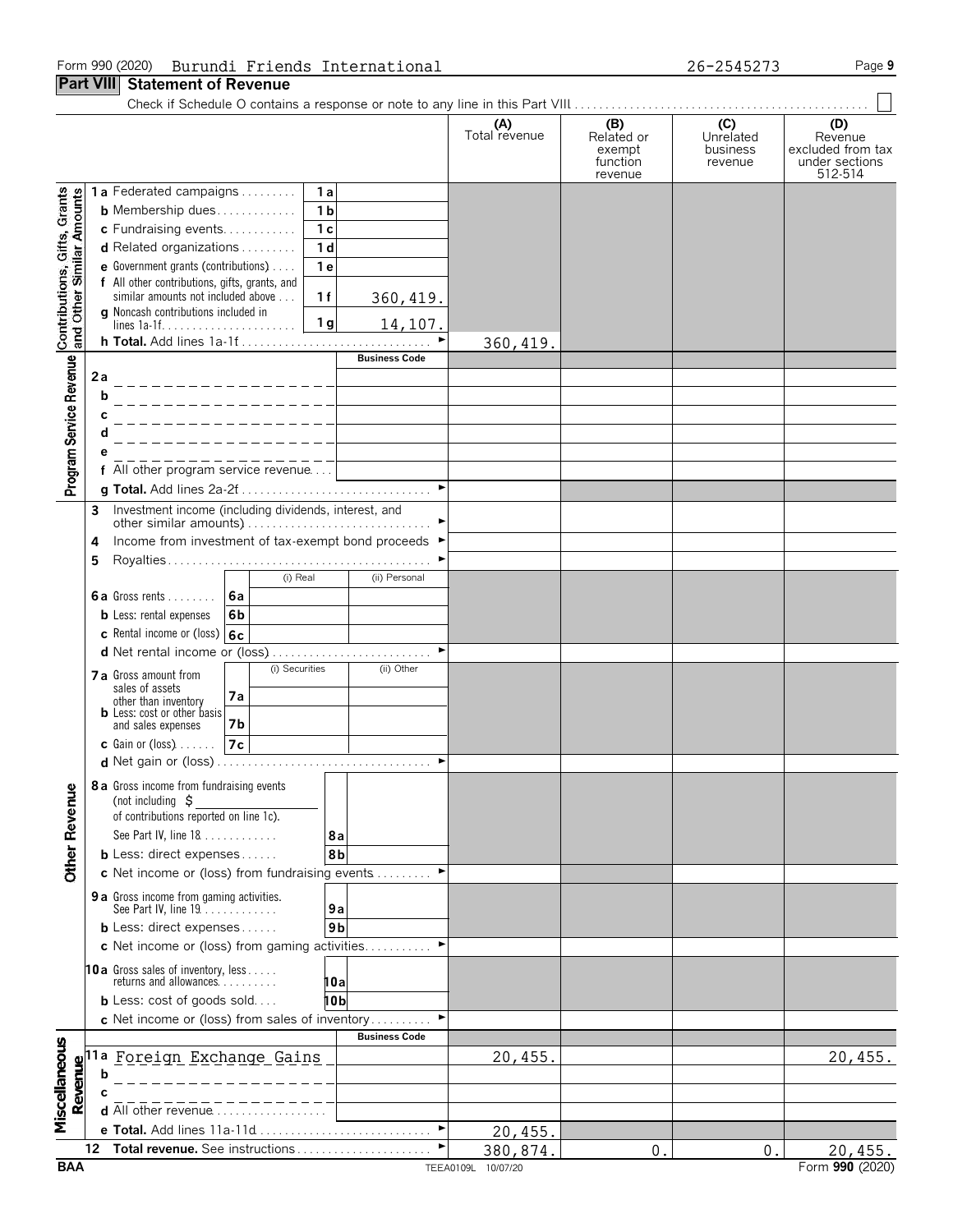|                | Section 501(c)(3) and 501(c)(4) organizations must complete all columns. All other organizations must complete column (A).                                                                                                         |                       |                                    |                                    |                                |
|----------------|------------------------------------------------------------------------------------------------------------------------------------------------------------------------------------------------------------------------------------|-----------------------|------------------------------------|------------------------------------|--------------------------------|
|                |                                                                                                                                                                                                                                    |                       |                                    | $\overline{C}$                     |                                |
|                | Do not include amounts reported on lines<br>6b, 7b, 8b, 9b, and 10b of Part VIII.                                                                                                                                                  | (A)<br>Total expenses | (B)<br>Program service<br>expenses | Management and<br>general expenses | (D)<br>Fundraising<br>expenses |
| 1.             | Grants and other assistance to domestic<br>organizations and domestic governments.<br>See Part IV, line 21                                                                                                                         |                       |                                    |                                    |                                |
| $\overline{2}$ | Grants and other assistance to domestic<br>individuals. See Part IV, line 22                                                                                                                                                       |                       |                                    |                                    |                                |
|                | 3 Grants and other assistance to foreign<br>organizations, foreign governments, and for-<br>eign individuals. See Part IV, lines 15 and 16                                                                                         | 112,092.              | 112,092.                           |                                    |                                |
| 4              | Benefits paid to or for members                                                                                                                                                                                                    |                       |                                    |                                    |                                |
| 5              | Compensation of current officers, directors,                                                                                                                                                                                       |                       |                                    |                                    |                                |
| 6              | trustees, and key employees<br>Compensation not included above to                                                                                                                                                                  | 73,022.               | 73,022.                            | 0.                                 | $0$ .                          |
|                | disqualified persons (as defined under<br>section 4958(f)(1)) and persons described                                                                                                                                                | $0$ .                 | 0.                                 | 0.                                 | 0.                             |
| 7              | Other salaries and wages                                                                                                                                                                                                           | 52,730.               | 52,688.                            | 42.                                |                                |
| 8              | Pension plan accruals and contributions<br>(include section $401(k)$ and $403(b)$<br>employer contributions)                                                                                                                       |                       |                                    |                                    |                                |
| 9              | Other employee benefits                                                                                                                                                                                                            |                       |                                    |                                    |                                |
| 10             | Payroll taxes                                                                                                                                                                                                                      | 5,803.                | 5,803.                             |                                    |                                |
|                | 11 Fees for services (nonemployees):                                                                                                                                                                                               |                       |                                    |                                    |                                |
|                |                                                                                                                                                                                                                                    |                       |                                    |                                    |                                |
|                |                                                                                                                                                                                                                                    |                       |                                    |                                    |                                |
|                |                                                                                                                                                                                                                                    | 5,576.                |                                    | 5,576.                             |                                |
|                |                                                                                                                                                                                                                                    |                       |                                    |                                    |                                |
|                | <b>e</b> Professional fundraising services. See Part IV, line $17$                                                                                                                                                                 |                       |                                    |                                    |                                |
|                | f Investment management fees                                                                                                                                                                                                       |                       |                                    |                                    |                                |
|                | g Other. (If line 11q amount exceeds 10% of line 25, column<br>(A) amount, list line 11g expenses on Schedule $0.$ )                                                                                                               | 3,952.                |                                    | 300.                               | 3,652.                         |
|                | 12 Advertising and promotion                                                                                                                                                                                                       | 4,749.                |                                    | 4,749.                             |                                |
| 13             | Office expenses                                                                                                                                                                                                                    | 13,920.               | 985.                               | 12,935.                            |                                |
| 14             | Information technology                                                                                                                                                                                                             |                       |                                    |                                    |                                |
| 15             |                                                                                                                                                                                                                                    |                       |                                    |                                    |                                |
| 16             | Occupancy                                                                                                                                                                                                                          | 15,598.               | 9,736.                             | 5,862.                             |                                |
| 17             |                                                                                                                                                                                                                                    |                       |                                    |                                    |                                |
|                | 18 Payments of travel or entertainment<br>expenses for any federal, state, or local                                                                                                                                                |                       |                                    |                                    |                                |
| 19             | Conferences, conventions, and meetings                                                                                                                                                                                             | 310.                  | 310.                               |                                    |                                |
| 20             | $Interest \dots \dots \dots \dots \dots \dots \dots \dots \dots \dots \dots \dots \dots \dots$                                                                                                                                     |                       |                                    |                                    |                                |
| 21             | Payments to affiliates                                                                                                                                                                                                             |                       |                                    |                                    |                                |
| 22             | Depreciation, depletion, and amortization                                                                                                                                                                                          |                       |                                    |                                    |                                |
| 23             | $insurance \ldots \ldots \ldots \ldots \ldots \ldots \ldots \ldots \ldots \ldots$                                                                                                                                                  | 2,463.                |                                    | 2,463.                             |                                |
|                | 24 Other expenses. Itemize expenses not<br>covered above (List miscellaneous expenses<br>on line 24e. If line 24e amount exceeds 10%<br>of line 25, column (A) amount, list line 24e                                               |                       |                                    |                                    |                                |
|                | expenses on Schedule O.)                                                                                                                                                                                                           |                       |                                    |                                    |                                |
| a              |                                                                                                                                                                                                                                    |                       |                                    |                                    |                                |
|                |                                                                                                                                                                                                                                    |                       |                                    |                                    |                                |
|                |                                                                                                                                                                                                                                    |                       |                                    |                                    |                                |
|                |                                                                                                                                                                                                                                    |                       |                                    |                                    |                                |
| 25             | Total functional expenses. Add lines 1 through 24e.                                                                                                                                                                                | 290, 215.             | 254,636.                           | 31,927.                            | 3,652.                         |
|                |                                                                                                                                                                                                                                    |                       |                                    |                                    |                                |
|                | 26 Joint costs. Complete this line only if<br>the organization reported in column (B)<br>joint costs from a combined educational<br>campaign and fundraising solicitation.<br>Check here $\blacktriangleright$<br>    if following |                       |                                    |                                    |                                |

SOP 98-2 (ASC 958-720). . . . . . . . . . . . . . . . .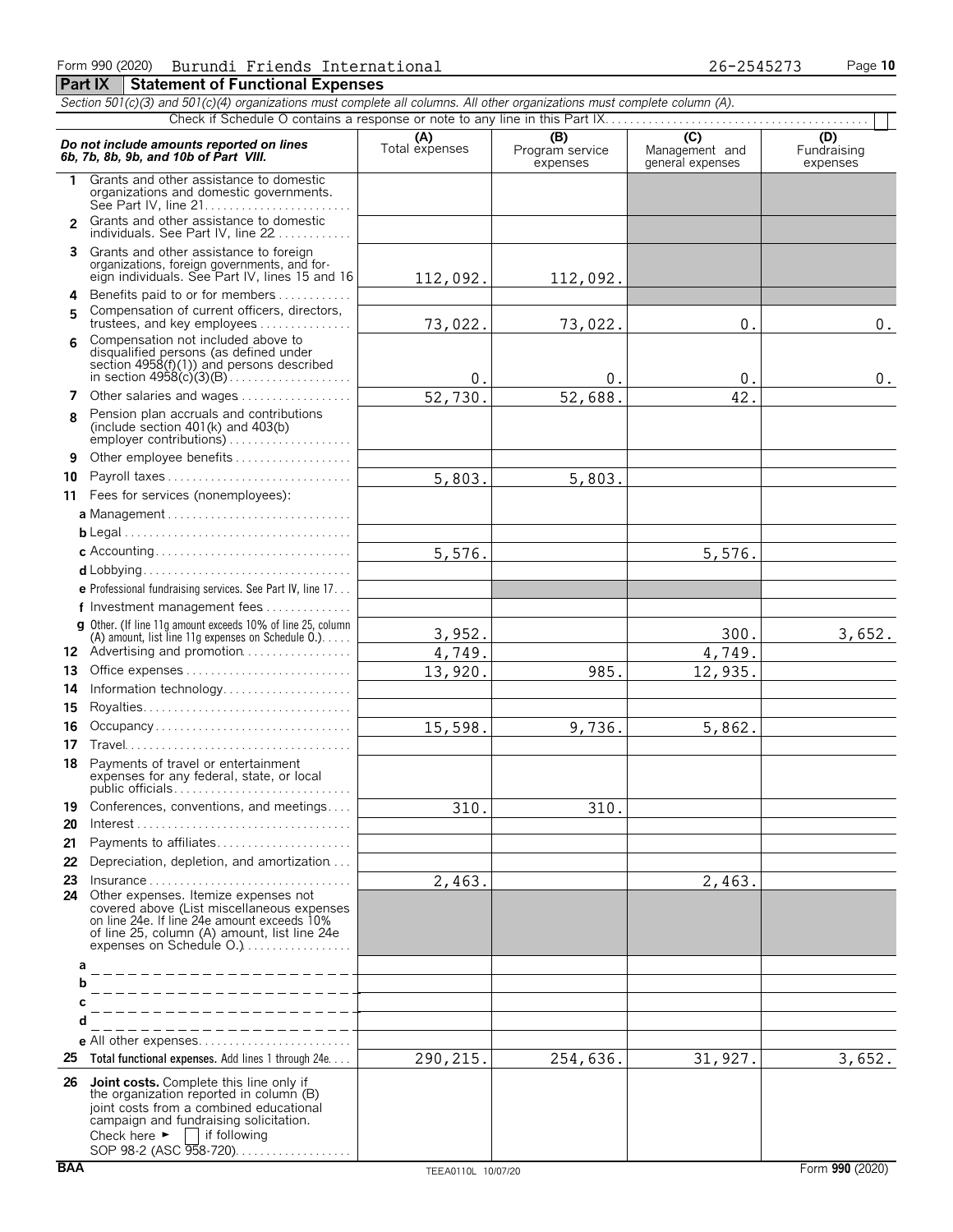#### Form 990 (2020) Page **11** Burundi Friends International 26-2545273

|                      | Part X | <b>Balance Sheet</b>                                                                                                                                                                                                  |                          |                |                    |
|----------------------|--------|-----------------------------------------------------------------------------------------------------------------------------------------------------------------------------------------------------------------------|--------------------------|----------------|--------------------|
|                      |        |                                                                                                                                                                                                                       |                          |                |                    |
|                      |        |                                                                                                                                                                                                                       | (A)<br>Beginning of year |                | (B)<br>End of year |
|                      | 1      |                                                                                                                                                                                                                       | 81,688.                  | 1              | 114,483.           |
|                      | 2      |                                                                                                                                                                                                                       |                          | $\overline{2}$ | 3,523.             |
|                      | 3      |                                                                                                                                                                                                                       |                          | 3              |                    |
|                      | 4      |                                                                                                                                                                                                                       |                          | 4              | 51,000.            |
|                      | 5      | Loans and other receivables from any current or former officer, director,<br>trustee, key employee, creator or founder, substantial contributor, or 35%<br>controlled entity or family member of any of these persons |                          | 5              |                    |
|                      | 6      | Loans and other receivables from other disqualified persons (as defined under<br>section $4958(f)(1)$ , and persons described in section $4958(c)(3)(B)$                                                              |                          | 6              |                    |
|                      | 7      |                                                                                                                                                                                                                       |                          | 7              |                    |
|                      | 8      |                                                                                                                                                                                                                       |                          | 8              |                    |
| Assets               | 9      |                                                                                                                                                                                                                       |                          | 9              |                    |
|                      |        |                                                                                                                                                                                                                       |                          |                |                    |
|                      |        |                                                                                                                                                                                                                       |                          | 10c            |                    |
|                      | 11     |                                                                                                                                                                                                                       |                          | 11             |                    |
|                      | 12     | Investments - other securities. See Part IV, line 11                                                                                                                                                                  |                          | 12             |                    |
|                      | 13     | Investments – program-related. See Part IV, line 11                                                                                                                                                                   |                          | 13             |                    |
|                      | 14     |                                                                                                                                                                                                                       |                          | 14             |                    |
|                      | 15     |                                                                                                                                                                                                                       |                          | 15             |                    |
|                      | 16     | Total assets. Add lines 1 through 15 (must equal line 33)                                                                                                                                                             | 81,688.                  | 16             | 169,006.           |
|                      | 17     |                                                                                                                                                                                                                       | 12,538                   | 17             | 9,085.             |
|                      | 18     |                                                                                                                                                                                                                       |                          | 18             |                    |
|                      | 19     |                                                                                                                                                                                                                       |                          | 19             |                    |
|                      | 20     |                                                                                                                                                                                                                       |                          | 20             |                    |
|                      | 21     | Escrow or custodial account liability. Complete Part IV of Schedule D.                                                                                                                                                |                          | 21             |                    |
| Liabilities          | 22     | Loans and other payables to any current or former officer, director, trustee,<br>key employee, creator or founder, substantial contributor, or 35%<br>controlled entity or family member of any of these persons      |                          | 22             |                    |
|                      | 23     | Secured mortgages and notes payable to unrelated third parties                                                                                                                                                        |                          | 23             |                    |
|                      | 24     | Unsecured notes and loans payable to unrelated third parties                                                                                                                                                          | 28,795                   | 24             | 28,907.            |
|                      | 25     | Other liabilities (including federal income tax, payables to related third parties, and other liabilities not included on lines 17-24). Complete Part X of Schedule D.                                                |                          | 25             |                    |
|                      | 26     |                                                                                                                                                                                                                       | 41,333.                  | 26             | 37,992.            |
|                      |        | Organizations that follow FASB ASC 958, check here ►<br>X<br>and complete lines 27, 28, 32, and 33.                                                                                                                   |                          |                |                    |
|                      | 27     |                                                                                                                                                                                                                       | 32,124                   | 27             | 122, 783.          |
|                      | 28     |                                                                                                                                                                                                                       | 8,231                    | 28             | 8,231.             |
| <b>Fund Balances</b> |        | Organizations that do not follow FASB ASC 958, check here ►<br>and complete lines 29 through 33.                                                                                                                      |                          |                |                    |
| Net Assets or        | 29     | Capital stock or trust principal, or current funds                                                                                                                                                                    |                          | 29             |                    |
|                      | 30     | Paid-in or capital surplus, or land, building, or equipment fund                                                                                                                                                      |                          | 30             |                    |
|                      | 31     | Retained earnings, endowment, accumulated income, or other funds                                                                                                                                                      |                          | 31             |                    |
|                      | 32     |                                                                                                                                                                                                                       | 40,355                   | 32             | 131,014.           |
|                      | 33     | Total liabilities and net assets/fund balances                                                                                                                                                                        | 81,688.                  | 33             | 169,006.           |
| <b>BAA</b>           |        | TEEA0111L 10/07/20                                                                                                                                                                                                    |                          |                | Form 990 (2020)    |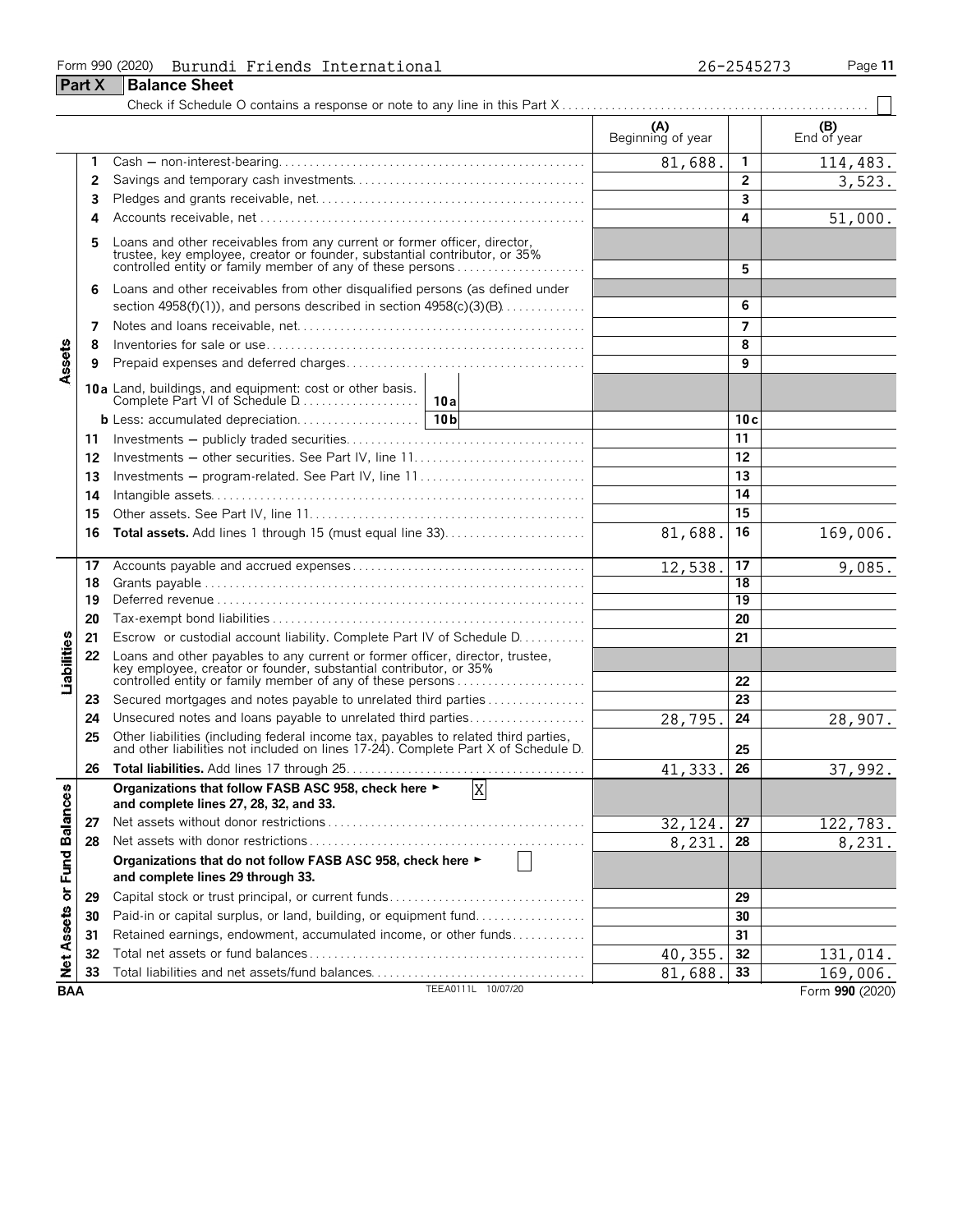|            | Form 990 (2020) Burundi Friends International                                                                                                           | 26-2545273     |                |            | Page 12         |
|------------|---------------------------------------------------------------------------------------------------------------------------------------------------------|----------------|----------------|------------|-----------------|
|            | <b>Part XI</b><br><b>Reconciliation of Net Assets</b>                                                                                                   |                |                |            |                 |
|            |                                                                                                                                                         |                |                |            |                 |
| 1          |                                                                                                                                                         | $\mathbf{1}$   |                |            | 380,874.        |
| 2          |                                                                                                                                                         | $\overline{2}$ |                |            | 290, 215.       |
| 3          |                                                                                                                                                         | $\overline{3}$ |                |            | 90,659.         |
| 4          | Net assets or fund balances at beginning of year (must equal Part X, line 32, column (A))                                                               | $\overline{a}$ |                |            | 40,355.         |
| 5          |                                                                                                                                                         | 5              |                |            |                 |
| 6          |                                                                                                                                                         | 6              |                |            |                 |
| 7          |                                                                                                                                                         | 7              |                |            |                 |
| 8          |                                                                                                                                                         | 8              |                |            |                 |
| 9          |                                                                                                                                                         | 9              |                |            | 0.              |
| 10         | Net assets or fund balances at end of year. Combine lines 3 through 9 (must equal Part X, line 32,                                                      |                |                |            |                 |
|            |                                                                                                                                                         | 10             |                |            | 131,014.        |
|            | <b>Part XII Financial Statements and Reporting</b>                                                                                                      |                |                |            |                 |
|            |                                                                                                                                                         |                |                |            |                 |
|            |                                                                                                                                                         |                |                | <b>Yes</b> | <b>No</b>       |
| 1.         | Accounting method used to prepare the Form 990:<br>  Cash<br>X Accrual<br>Other                                                                         |                |                |            |                 |
|            | If the organization changed its method of accounting from a prior year or checked 'Other,' explain<br>in Schedule O.                                    |                |                |            |                 |
|            |                                                                                                                                                         |                | 2a             | X          |                 |
|            | If 'Yes,' check a box below to indicate whether the financial statements for the year were compiled or reviewed on a                                    |                |                |            |                 |
|            | separate basis, consolidated basis, or both:<br>X<br>Separate basis<br>Consolidated basis<br>Both consolidated and separate basis                       |                |                |            |                 |
|            |                                                                                                                                                         |                |                |            |                 |
|            | <b>b</b> Were the organization's financial statements audited by an independent accountant?                                                             |                | 2 <sub>b</sub> |            | X               |
|            | If 'Yes,' check a box below to indicate whether the financial statements for the year were audited on a separate<br>basis, consolidated basis, or both: |                |                |            |                 |
|            | Consolidated basis<br>Both consolidated and separate basis<br>Separate basis                                                                            |                |                |            |                 |
|            | c If 'Yes' to line 2a or 2b, does the organization have a committee that assumes responsibility for oversight of the audit,                             |                |                |            |                 |
|            | review, or compilation of its financial statements and selection of an independent accountant?                                                          |                | 2c             |            | X               |
|            | If the organization changed either its oversight process or selection process during the tax year, explain<br>on Schedule O.                            |                |                |            |                 |
|            | 3a As a result of a federal award, was the organization required to undergo an audit or audits as set forth in the Single                               |                |                |            |                 |
|            |                                                                                                                                                         |                | Зa             |            | Χ               |
|            | b If 'Yes,' did the organization undergo the required audit or audits? If the organization did not undergo the required audit                           |                |                |            |                 |
|            | or audits, explain why on Schedule O and describe any steps taken to undergo such audits                                                                |                | 3 <sub>b</sub> |            |                 |
| <b>BAA</b> | TEEA0112L 10/19/20                                                                                                                                      |                |                |            | Form 990 (2020) |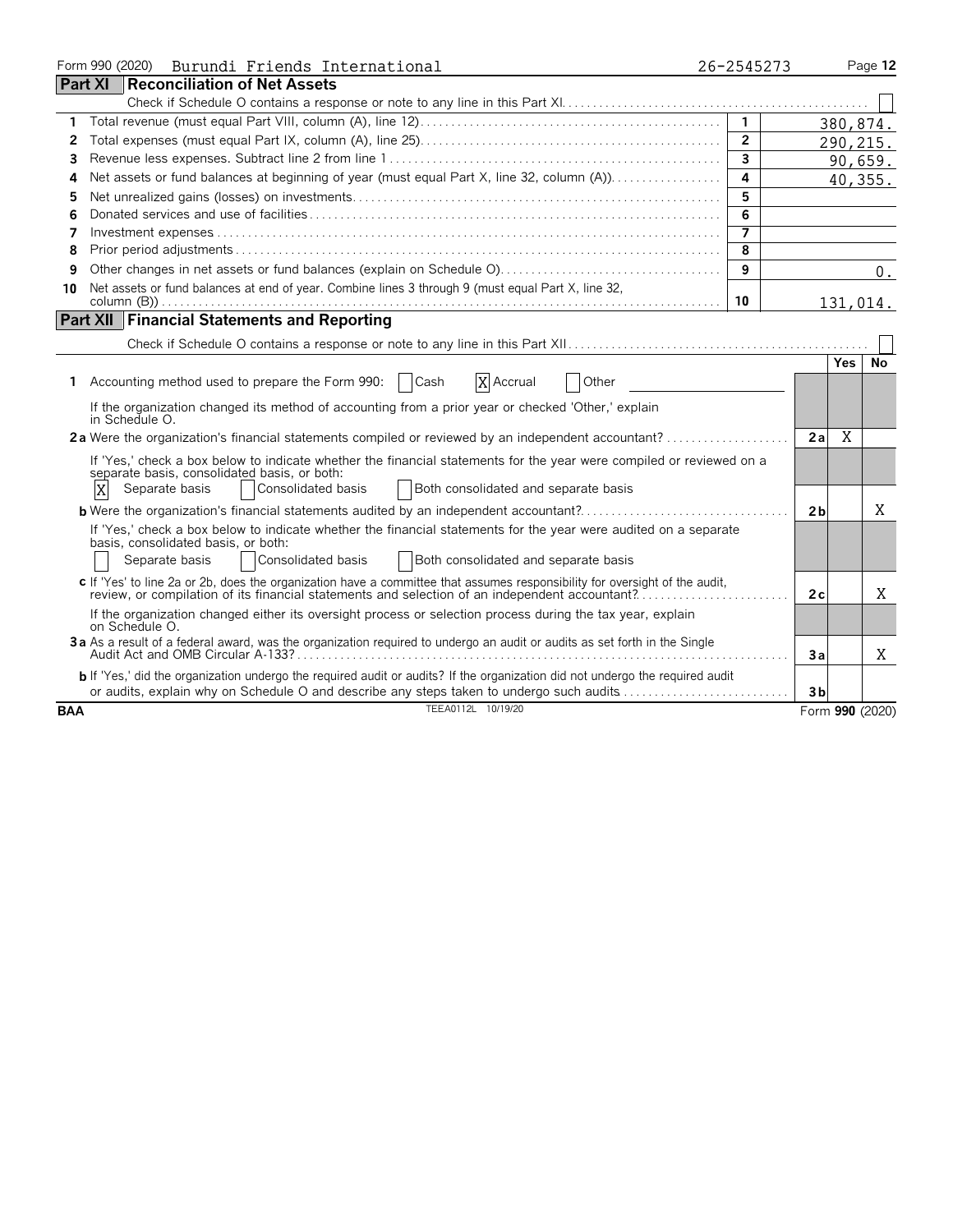| <b>SCHEDULE A</b>                    |  |  |
|--------------------------------------|--|--|
| $(F_{\rm O}r_{\rm m}$ 990 or 990-F7) |  |  |

# **Public Charity Status and Public Support SUPPORE A**

**COMPOSCHEDULE A**<br>(Form 990 or 990-EZ) Complete if the organization is a section 501(c)(3) organization or a section<br>4947(a)(1) nonexempt charitable trust.

Attach to Form 990 or Form 990-EZ.

| 2020                                       |  |
|--------------------------------------------|--|
| <b>Open to Public</b><br><b>Inspection</b> |  |

| Employer identification number<br>Name of the organization<br>26-2545273<br>Burundi Friends International<br>Part I<br>Reason for Public Charity Status. (All organizations must complete this part.) See instructions.<br>The organization is not a private foundation because it is: (For lines 1 through 12, check only one box.)<br>A church, convention of churches, or association of churches described in section 170(b)(1)(A)(i).<br>1<br>2<br>A school described in section 170(b)(1)(A)(ii). (Attach Schedule E (Form 990 or 990-EZ).)<br>3<br>A hospital or a cooperative hospital service organization described in section 170(b)(1)(A)(iii).<br>A medical research organization operated in conjunction with a hospital described in section 170(b)(1)(A)(iii). Enter the hospital's<br>4<br>name, city, and state:<br>5<br>section 170(b)(1)(A)(iv). (Complete Part II.)<br>A federal, state, or local government or governmental unit described in section 170(b)(1)(A)(v).<br>6<br>7<br>Χ<br>An organization that normally receives a substantial part of its support from a governmental unit or from the general public described<br>in section 170(b)(1)(A)(vi). (Complete Part II.)<br>A community trust described in section 170(b)(1)(A)(vi). (Complete Part II.)<br>8<br>An agricultural research organization described in section 170(b)(1)(A)(ix) operated in conjunction with a land-grant college<br>9<br>or university or a non-land-grant college of agriculture (see instructions). Enter the name, city, and state of the college or<br>university:<br>_____________________<br>10<br>An organization that normally receives (1) more than 33-1/3% of its support from contributions, membership fees, and gross receipts<br>from activities related to its exempt functions, subject to certain exceptions; and (2) no more than 33-1/3% of its support from gross<br>investment income and unrelated business taxable income (less section 511 tax) from businesses acquired by the organization after<br>June 30, 1975. See section 509(a)(2). (Complete Part III.)<br>An organization organized and operated exclusively to test for public safety. See section 509(a)(4).<br>11<br>12<br>An organization organized and operated exclusively for the benefit of, to perform the functions of, or to carry out the purposes of one<br>or more publicly supported organizations described in section 509(a)(1) or section 509(a)(2). See section 509(a)(3). Check the box in<br>lines 12a through 12d that describes the type of supporting organization and complete lines 12e, 12f, and 12g.<br>Type I. A supporting organization operated, supervised, or controlled by its supported organization(s), typically by giving the supported<br>а<br>organization(s) the power to regularly appoint or elect a majority of the directors or trustees of the supporting organization. You must<br>complete Part IV, Sections A and B.<br>b<br>Type II. A supporting organization supervised or controlled in connection with its supported organization(s), by having control or<br>management of the supporting organization vested in the same persons that control or manage the supported organization(s). You |                                                                                                                           |  |  |  |  |  |
|------------------------------------------------------------------------------------------------------------------------------------------------------------------------------------------------------------------------------------------------------------------------------------------------------------------------------------------------------------------------------------------------------------------------------------------------------------------------------------------------------------------------------------------------------------------------------------------------------------------------------------------------------------------------------------------------------------------------------------------------------------------------------------------------------------------------------------------------------------------------------------------------------------------------------------------------------------------------------------------------------------------------------------------------------------------------------------------------------------------------------------------------------------------------------------------------------------------------------------------------------------------------------------------------------------------------------------------------------------------------------------------------------------------------------------------------------------------------------------------------------------------------------------------------------------------------------------------------------------------------------------------------------------------------------------------------------------------------------------------------------------------------------------------------------------------------------------------------------------------------------------------------------------------------------------------------------------------------------------------------------------------------------------------------------------------------------------------------------------------------------------------------------------------------------------------------------------------------------------------------------------------------------------------------------------------------------------------------------------------------------------------------------------------------------------------------------------------------------------------------------------------------------------------------------------------------------------------------------------------------------------------------------------------------------------------------------------------------------------------------------------------------------------------------------------------------------------------------------------------------------------------------------------------------------------------------------------------------------------------------------------------------------------------------------------------------------------------------------------------------------------------------------------------------------------------------------------------------------------------------------|---------------------------------------------------------------------------------------------------------------------------|--|--|--|--|--|
|                                                                                                                                                                                                                                                                                                                                                                                                                                                                                                                                                                                                                                                                                                                                                                                                                                                                                                                                                                                                                                                                                                                                                                                                                                                                                                                                                                                                                                                                                                                                                                                                                                                                                                                                                                                                                                                                                                                                                                                                                                                                                                                                                                                                                                                                                                                                                                                                                                                                                                                                                                                                                                                                                                                                                                                                                                                                                                                                                                                                                                                                                                                                                                                                                                                      |                                                                                                                           |  |  |  |  |  |
|                                                                                                                                                                                                                                                                                                                                                                                                                                                                                                                                                                                                                                                                                                                                                                                                                                                                                                                                                                                                                                                                                                                                                                                                                                                                                                                                                                                                                                                                                                                                                                                                                                                                                                                                                                                                                                                                                                                                                                                                                                                                                                                                                                                                                                                                                                                                                                                                                                                                                                                                                                                                                                                                                                                                                                                                                                                                                                                                                                                                                                                                                                                                                                                                                                                      |                                                                                                                           |  |  |  |  |  |
|                                                                                                                                                                                                                                                                                                                                                                                                                                                                                                                                                                                                                                                                                                                                                                                                                                                                                                                                                                                                                                                                                                                                                                                                                                                                                                                                                                                                                                                                                                                                                                                                                                                                                                                                                                                                                                                                                                                                                                                                                                                                                                                                                                                                                                                                                                                                                                                                                                                                                                                                                                                                                                                                                                                                                                                                                                                                                                                                                                                                                                                                                                                                                                                                                                                      |                                                                                                                           |  |  |  |  |  |
|                                                                                                                                                                                                                                                                                                                                                                                                                                                                                                                                                                                                                                                                                                                                                                                                                                                                                                                                                                                                                                                                                                                                                                                                                                                                                                                                                                                                                                                                                                                                                                                                                                                                                                                                                                                                                                                                                                                                                                                                                                                                                                                                                                                                                                                                                                                                                                                                                                                                                                                                                                                                                                                                                                                                                                                                                                                                                                                                                                                                                                                                                                                                                                                                                                                      |                                                                                                                           |  |  |  |  |  |
|                                                                                                                                                                                                                                                                                                                                                                                                                                                                                                                                                                                                                                                                                                                                                                                                                                                                                                                                                                                                                                                                                                                                                                                                                                                                                                                                                                                                                                                                                                                                                                                                                                                                                                                                                                                                                                                                                                                                                                                                                                                                                                                                                                                                                                                                                                                                                                                                                                                                                                                                                                                                                                                                                                                                                                                                                                                                                                                                                                                                                                                                                                                                                                                                                                                      |                                                                                                                           |  |  |  |  |  |
|                                                                                                                                                                                                                                                                                                                                                                                                                                                                                                                                                                                                                                                                                                                                                                                                                                                                                                                                                                                                                                                                                                                                                                                                                                                                                                                                                                                                                                                                                                                                                                                                                                                                                                                                                                                                                                                                                                                                                                                                                                                                                                                                                                                                                                                                                                                                                                                                                                                                                                                                                                                                                                                                                                                                                                                                                                                                                                                                                                                                                                                                                                                                                                                                                                                      |                                                                                                                           |  |  |  |  |  |
|                                                                                                                                                                                                                                                                                                                                                                                                                                                                                                                                                                                                                                                                                                                                                                                                                                                                                                                                                                                                                                                                                                                                                                                                                                                                                                                                                                                                                                                                                                                                                                                                                                                                                                                                                                                                                                                                                                                                                                                                                                                                                                                                                                                                                                                                                                                                                                                                                                                                                                                                                                                                                                                                                                                                                                                                                                                                                                                                                                                                                                                                                                                                                                                                                                                      |                                                                                                                           |  |  |  |  |  |
|                                                                                                                                                                                                                                                                                                                                                                                                                                                                                                                                                                                                                                                                                                                                                                                                                                                                                                                                                                                                                                                                                                                                                                                                                                                                                                                                                                                                                                                                                                                                                                                                                                                                                                                                                                                                                                                                                                                                                                                                                                                                                                                                                                                                                                                                                                                                                                                                                                                                                                                                                                                                                                                                                                                                                                                                                                                                                                                                                                                                                                                                                                                                                                                                                                                      |                                                                                                                           |  |  |  |  |  |
|                                                                                                                                                                                                                                                                                                                                                                                                                                                                                                                                                                                                                                                                                                                                                                                                                                                                                                                                                                                                                                                                                                                                                                                                                                                                                                                                                                                                                                                                                                                                                                                                                                                                                                                                                                                                                                                                                                                                                                                                                                                                                                                                                                                                                                                                                                                                                                                                                                                                                                                                                                                                                                                                                                                                                                                                                                                                                                                                                                                                                                                                                                                                                                                                                                                      | An organization operated for the benefit of a college or university owned or operated by a governmental unit described in |  |  |  |  |  |
|                                                                                                                                                                                                                                                                                                                                                                                                                                                                                                                                                                                                                                                                                                                                                                                                                                                                                                                                                                                                                                                                                                                                                                                                                                                                                                                                                                                                                                                                                                                                                                                                                                                                                                                                                                                                                                                                                                                                                                                                                                                                                                                                                                                                                                                                                                                                                                                                                                                                                                                                                                                                                                                                                                                                                                                                                                                                                                                                                                                                                                                                                                                                                                                                                                                      |                                                                                                                           |  |  |  |  |  |
|                                                                                                                                                                                                                                                                                                                                                                                                                                                                                                                                                                                                                                                                                                                                                                                                                                                                                                                                                                                                                                                                                                                                                                                                                                                                                                                                                                                                                                                                                                                                                                                                                                                                                                                                                                                                                                                                                                                                                                                                                                                                                                                                                                                                                                                                                                                                                                                                                                                                                                                                                                                                                                                                                                                                                                                                                                                                                                                                                                                                                                                                                                                                                                                                                                                      |                                                                                                                           |  |  |  |  |  |
|                                                                                                                                                                                                                                                                                                                                                                                                                                                                                                                                                                                                                                                                                                                                                                                                                                                                                                                                                                                                                                                                                                                                                                                                                                                                                                                                                                                                                                                                                                                                                                                                                                                                                                                                                                                                                                                                                                                                                                                                                                                                                                                                                                                                                                                                                                                                                                                                                                                                                                                                                                                                                                                                                                                                                                                                                                                                                                                                                                                                                                                                                                                                                                                                                                                      |                                                                                                                           |  |  |  |  |  |
|                                                                                                                                                                                                                                                                                                                                                                                                                                                                                                                                                                                                                                                                                                                                                                                                                                                                                                                                                                                                                                                                                                                                                                                                                                                                                                                                                                                                                                                                                                                                                                                                                                                                                                                                                                                                                                                                                                                                                                                                                                                                                                                                                                                                                                                                                                                                                                                                                                                                                                                                                                                                                                                                                                                                                                                                                                                                                                                                                                                                                                                                                                                                                                                                                                                      |                                                                                                                           |  |  |  |  |  |
|                                                                                                                                                                                                                                                                                                                                                                                                                                                                                                                                                                                                                                                                                                                                                                                                                                                                                                                                                                                                                                                                                                                                                                                                                                                                                                                                                                                                                                                                                                                                                                                                                                                                                                                                                                                                                                                                                                                                                                                                                                                                                                                                                                                                                                                                                                                                                                                                                                                                                                                                                                                                                                                                                                                                                                                                                                                                                                                                                                                                                                                                                                                                                                                                                                                      |                                                                                                                           |  |  |  |  |  |
|                                                                                                                                                                                                                                                                                                                                                                                                                                                                                                                                                                                                                                                                                                                                                                                                                                                                                                                                                                                                                                                                                                                                                                                                                                                                                                                                                                                                                                                                                                                                                                                                                                                                                                                                                                                                                                                                                                                                                                                                                                                                                                                                                                                                                                                                                                                                                                                                                                                                                                                                                                                                                                                                                                                                                                                                                                                                                                                                                                                                                                                                                                                                                                                                                                                      |                                                                                                                           |  |  |  |  |  |
|                                                                                                                                                                                                                                                                                                                                                                                                                                                                                                                                                                                                                                                                                                                                                                                                                                                                                                                                                                                                                                                                                                                                                                                                                                                                                                                                                                                                                                                                                                                                                                                                                                                                                                                                                                                                                                                                                                                                                                                                                                                                                                                                                                                                                                                                                                                                                                                                                                                                                                                                                                                                                                                                                                                                                                                                                                                                                                                                                                                                                                                                                                                                                                                                                                                      |                                                                                                                           |  |  |  |  |  |
|                                                                                                                                                                                                                                                                                                                                                                                                                                                                                                                                                                                                                                                                                                                                                                                                                                                                                                                                                                                                                                                                                                                                                                                                                                                                                                                                                                                                                                                                                                                                                                                                                                                                                                                                                                                                                                                                                                                                                                                                                                                                                                                                                                                                                                                                                                                                                                                                                                                                                                                                                                                                                                                                                                                                                                                                                                                                                                                                                                                                                                                                                                                                                                                                                                                      |                                                                                                                           |  |  |  |  |  |
| must complete Part IV, Sections A and C.                                                                                                                                                                                                                                                                                                                                                                                                                                                                                                                                                                                                                                                                                                                                                                                                                                                                                                                                                                                                                                                                                                                                                                                                                                                                                                                                                                                                                                                                                                                                                                                                                                                                                                                                                                                                                                                                                                                                                                                                                                                                                                                                                                                                                                                                                                                                                                                                                                                                                                                                                                                                                                                                                                                                                                                                                                                                                                                                                                                                                                                                                                                                                                                                             |                                                                                                                           |  |  |  |  |  |
| с<br>Type III functionally integrated. A supporting organization operated in connection with, and functionally integrated with, its supported organization(s) (see instructions). You must complete Part IV, Sections A, D, and E.                                                                                                                                                                                                                                                                                                                                                                                                                                                                                                                                                                                                                                                                                                                                                                                                                                                                                                                                                                                                                                                                                                                                                                                                                                                                                                                                                                                                                                                                                                                                                                                                                                                                                                                                                                                                                                                                                                                                                                                                                                                                                                                                                                                                                                                                                                                                                                                                                                                                                                                                                                                                                                                                                                                                                                                                                                                                                                                                                                                                                   |                                                                                                                           |  |  |  |  |  |
| d<br>Type III non-functionally integrated. A supporting organization operated in connection with its supported organization(s) that is not<br>functionally integrated. The organization generally must satisfy a distribution requirement and an attentiveness requirement (see<br>instructions). You must complete Part IV, Sections A and D, and Part V.                                                                                                                                                                                                                                                                                                                                                                                                                                                                                                                                                                                                                                                                                                                                                                                                                                                                                                                                                                                                                                                                                                                                                                                                                                                                                                                                                                                                                                                                                                                                                                                                                                                                                                                                                                                                                                                                                                                                                                                                                                                                                                                                                                                                                                                                                                                                                                                                                                                                                                                                                                                                                                                                                                                                                                                                                                                                                           |                                                                                                                           |  |  |  |  |  |
| Check this box if the organization received a written determination from the IRS that it is a Type I, Type II, Type III functionally<br>е<br>integrated, or Type III non-functionally integrated supporting organization.                                                                                                                                                                                                                                                                                                                                                                                                                                                                                                                                                                                                                                                                                                                                                                                                                                                                                                                                                                                                                                                                                                                                                                                                                                                                                                                                                                                                                                                                                                                                                                                                                                                                                                                                                                                                                                                                                                                                                                                                                                                                                                                                                                                                                                                                                                                                                                                                                                                                                                                                                                                                                                                                                                                                                                                                                                                                                                                                                                                                                            |                                                                                                                           |  |  |  |  |  |
| g Provide the following information about the supported organization(s).                                                                                                                                                                                                                                                                                                                                                                                                                                                                                                                                                                                                                                                                                                                                                                                                                                                                                                                                                                                                                                                                                                                                                                                                                                                                                                                                                                                                                                                                                                                                                                                                                                                                                                                                                                                                                                                                                                                                                                                                                                                                                                                                                                                                                                                                                                                                                                                                                                                                                                                                                                                                                                                                                                                                                                                                                                                                                                                                                                                                                                                                                                                                                                             |                                                                                                                           |  |  |  |  |  |
| (i) Name of supported organization<br>(ii) EIN<br>(v) Amount of monetary<br>(iii) Type of organization<br>(iv) is the<br>described on lines 1-10<br>organization listed<br>support (see instructions)<br>above (see instructions))<br>in your governing<br>document?                                                                                                                                                                                                                                                                                                                                                                                                                                                                                                                                                                                                                                                                                                                                                                                                                                                                                                                                                                                                                                                                                                                                                                                                                                                                                                                                                                                                                                                                                                                                                                                                                                                                                                                                                                                                                                                                                                                                                                                                                                                                                                                                                                                                                                                                                                                                                                                                                                                                                                                                                                                                                                                                                                                                                                                                                                                                                                                                                                                 | (vi) Amount of other<br>support (see instructions)                                                                        |  |  |  |  |  |
| Yes<br>No                                                                                                                                                                                                                                                                                                                                                                                                                                                                                                                                                                                                                                                                                                                                                                                                                                                                                                                                                                                                                                                                                                                                                                                                                                                                                                                                                                                                                                                                                                                                                                                                                                                                                                                                                                                                                                                                                                                                                                                                                                                                                                                                                                                                                                                                                                                                                                                                                                                                                                                                                                                                                                                                                                                                                                                                                                                                                                                                                                                                                                                                                                                                                                                                                                            |                                                                                                                           |  |  |  |  |  |
|                                                                                                                                                                                                                                                                                                                                                                                                                                                                                                                                                                                                                                                                                                                                                                                                                                                                                                                                                                                                                                                                                                                                                                                                                                                                                                                                                                                                                                                                                                                                                                                                                                                                                                                                                                                                                                                                                                                                                                                                                                                                                                                                                                                                                                                                                                                                                                                                                                                                                                                                                                                                                                                                                                                                                                                                                                                                                                                                                                                                                                                                                                                                                                                                                                                      |                                                                                                                           |  |  |  |  |  |
| (A)                                                                                                                                                                                                                                                                                                                                                                                                                                                                                                                                                                                                                                                                                                                                                                                                                                                                                                                                                                                                                                                                                                                                                                                                                                                                                                                                                                                                                                                                                                                                                                                                                                                                                                                                                                                                                                                                                                                                                                                                                                                                                                                                                                                                                                                                                                                                                                                                                                                                                                                                                                                                                                                                                                                                                                                                                                                                                                                                                                                                                                                                                                                                                                                                                                                  |                                                                                                                           |  |  |  |  |  |
| (B)                                                                                                                                                                                                                                                                                                                                                                                                                                                                                                                                                                                                                                                                                                                                                                                                                                                                                                                                                                                                                                                                                                                                                                                                                                                                                                                                                                                                                                                                                                                                                                                                                                                                                                                                                                                                                                                                                                                                                                                                                                                                                                                                                                                                                                                                                                                                                                                                                                                                                                                                                                                                                                                                                                                                                                                                                                                                                                                                                                                                                                                                                                                                                                                                                                                  |                                                                                                                           |  |  |  |  |  |
| (C)                                                                                                                                                                                                                                                                                                                                                                                                                                                                                                                                                                                                                                                                                                                                                                                                                                                                                                                                                                                                                                                                                                                                                                                                                                                                                                                                                                                                                                                                                                                                                                                                                                                                                                                                                                                                                                                                                                                                                                                                                                                                                                                                                                                                                                                                                                                                                                                                                                                                                                                                                                                                                                                                                                                                                                                                                                                                                                                                                                                                                                                                                                                                                                                                                                                  |                                                                                                                           |  |  |  |  |  |
| (D)                                                                                                                                                                                                                                                                                                                                                                                                                                                                                                                                                                                                                                                                                                                                                                                                                                                                                                                                                                                                                                                                                                                                                                                                                                                                                                                                                                                                                                                                                                                                                                                                                                                                                                                                                                                                                                                                                                                                                                                                                                                                                                                                                                                                                                                                                                                                                                                                                                                                                                                                                                                                                                                                                                                                                                                                                                                                                                                                                                                                                                                                                                                                                                                                                                                  |                                                                                                                           |  |  |  |  |  |
| (E)                                                                                                                                                                                                                                                                                                                                                                                                                                                                                                                                                                                                                                                                                                                                                                                                                                                                                                                                                                                                                                                                                                                                                                                                                                                                                                                                                                                                                                                                                                                                                                                                                                                                                                                                                                                                                                                                                                                                                                                                                                                                                                                                                                                                                                                                                                                                                                                                                                                                                                                                                                                                                                                                                                                                                                                                                                                                                                                                                                                                                                                                                                                                                                                                                                                  |                                                                                                                           |  |  |  |  |  |

**Total**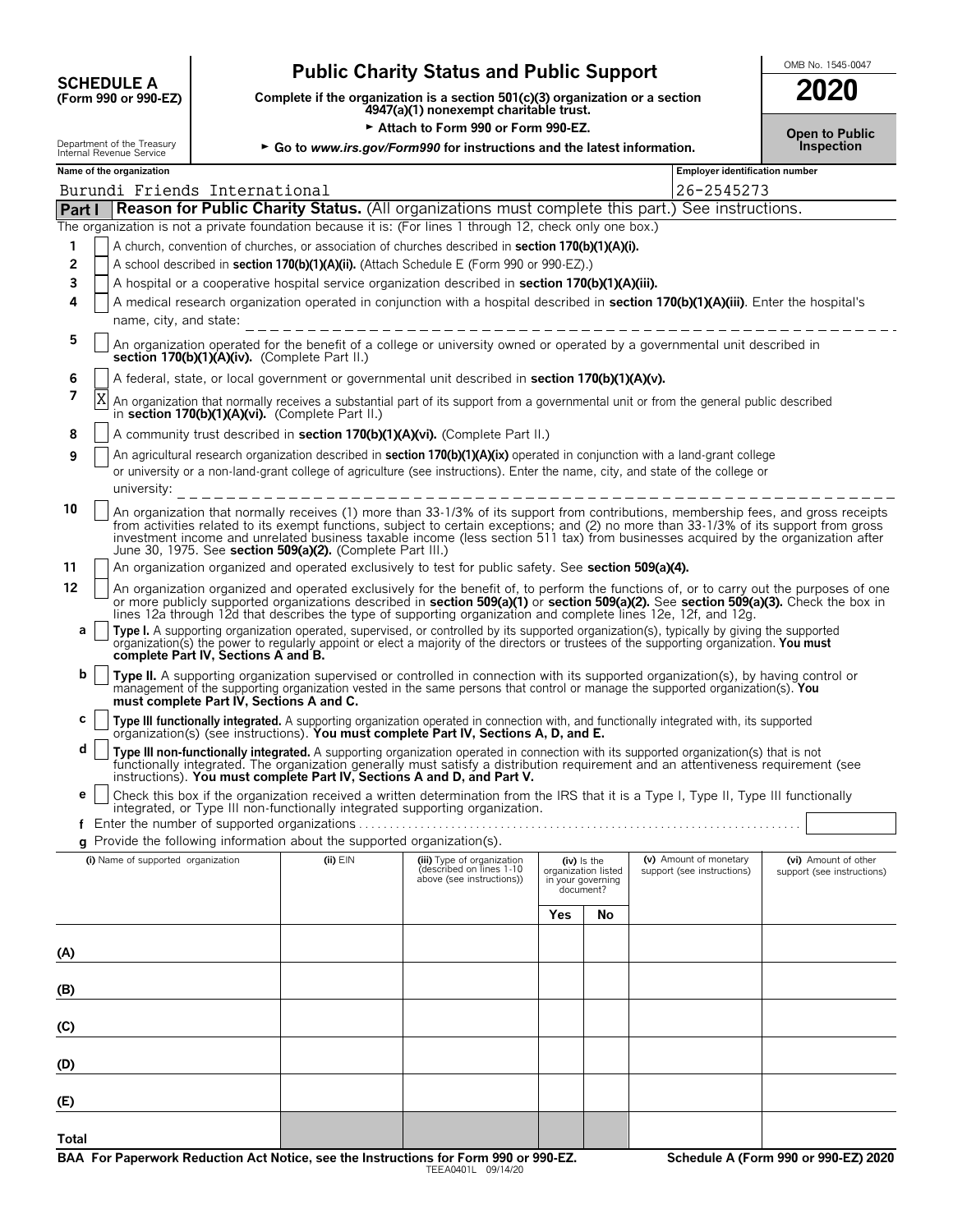**Part II Support Schedule for Organizations Described in Sections 170(b)(1)(A)(iv) and 170(b)(1)(A)(vi)** (Complete only if you checked the box on line 5, 7, or 8 of Part I or if the organization failed to qualify under Part III. If the organization fails to qualify under the tests listed below, please complete Part III.)

|     | <b>Section A. Public Support</b>                                                                                                                                                                                                                                                                                                                                                            |           |          |            |            |           |            |
|-----|---------------------------------------------------------------------------------------------------------------------------------------------------------------------------------------------------------------------------------------------------------------------------------------------------------------------------------------------------------------------------------------------|-----------|----------|------------|------------|-----------|------------|
|     | Calendar year (or fiscal year<br>beginning in) $\rightarrow$                                                                                                                                                                                                                                                                                                                                | (a) 2016  | (b) 2017 | $(c)$ 2018 | $(d)$ 2019 | (e) 2020  | (f) Total  |
|     | 1 Gifts, grants, contributions, and<br>membership fees received. (Do not<br>include any 'unusual grants.'). $\ldots$                                                                                                                                                                                                                                                                        | 227, 918. | 28,085.  | 324, 915.  | 464,198.   | 360,419.  | 1,405,535. |
|     | 2 Tax revenues levied for the<br>organization's benefit and<br>either paid to or expended<br>on its behalf                                                                                                                                                                                                                                                                                  |           |          |            |            |           | $0$ .      |
| 3   | The value of services or<br>facilities furnished by a<br>governmental unit to the<br>organization without charge                                                                                                                                                                                                                                                                            |           |          |            |            |           | 0.         |
| 4   | Total. Add lines 1 through 3                                                                                                                                                                                                                                                                                                                                                                | 227,918.  | 28,085.  | 324, 915.  | 464,198.   | 360, 419. | 1,405,535. |
| 5.  | The portion of total<br>contributions by each person<br>(other than a governmental<br>unit or publicly supported<br>organization) included on line 1<br>that exceeds 2% of the amount<br>shown on line 11, column (f)                                                                                                                                                                       |           |          |            |            |           | $0$ .      |
| 6   | Public support. Subtract line 5<br>from line $4$                                                                                                                                                                                                                                                                                                                                            |           |          |            |            |           | 1,405,535. |
|     | <b>Section B. Total Support</b>                                                                                                                                                                                                                                                                                                                                                             |           |          |            |            |           |            |
|     | Calendar year (or fiscal year<br>beginning in) $\rightarrow$                                                                                                                                                                                                                                                                                                                                | (a) 2016  | (b) 2017 | $(c)$ 2018 | $(d)$ 2019 | (e) 2020  | (f) Total  |
|     | 7 Amounts from line 4.                                                                                                                                                                                                                                                                                                                                                                      | 227, 918. | 28,085.  | 324, 915.  | 464,198.   | 360,419.  | 1,405,535. |
| 8   | Gross income from interest.<br>dividends, payments received<br>on securities loans, rents,<br>royalties, and income from<br>similar sources                                                                                                                                                                                                                                                 |           |          |            |            |           | $0$ .      |
| 9   | Net income from unrelated<br>business activities, whether or<br>not the business is regularly<br>carried on                                                                                                                                                                                                                                                                                 |           |          |            |            |           | $0$ .      |
| 10  | Other income. Do not include<br>gain or loss from the sale of<br>capital assets (Explain in Part VI.) See Part VI.                                                                                                                                                                                                                                                                          |           |          |            | 6,234.     | 20,455.   | 26,689.    |
|     | 11 Total support. Add lines 7<br>through $10$                                                                                                                                                                                                                                                                                                                                               |           |          |            |            |           | 1,432,224. |
| 12. | Gross receipts from related activities, etc. (see instructions)                                                                                                                                                                                                                                                                                                                             |           |          |            |            | 12        | $0$ .      |
|     | 13 First 5 years. If the Form 990 is for the organization's first, second, third, fourth, or fifth tax year as a section 501(c)(3)                                                                                                                                                                                                                                                          |           |          |            |            |           | ► □        |
|     | Section C. Computation of Public Support Percentage                                                                                                                                                                                                                                                                                                                                         |           |          |            |            |           |            |
|     | 14 Public support percentage for 2020 (line 6, column (f), divided by line 11, column (f))                                                                                                                                                                                                                                                                                                  |           |          |            |            | 14        | 98.14%     |
|     |                                                                                                                                                                                                                                                                                                                                                                                             |           |          |            |            | 15        | 99.49%     |
|     | 16a 33-1/3% support test-2020. If the organization did not check the box on line 13, and line 14 is 33-1/3% or more, check this box<br>X                                                                                                                                                                                                                                                    |           |          |            |            |           |            |
|     | <b>b 33-1/3% support test-2019.</b> If the organization did not check a box on line 13 or 16a, and line 15 is 33-1/3% or more, check this box                                                                                                                                                                                                                                               |           |          |            |            |           |            |
|     | 17a 10%-facts-and-circumstances test-2020. If the organization did not check a box on line 13, 16a, or 16b, and line 14 is 10%<br>or more, and if the organization meets the facts-and-circumstances test, check this box and stop here. Explain in Part VI how<br>the organization meets the facts-and-circumstances test. The organization qualifies as a publicly supported organization |           |          |            |            |           |            |
|     | <b>b 10%-facts-and-circumstances test-2019.</b> If the organization did not check a box on line 13, 16a, 16b, or 17a, and line 15 is 10%<br>or more, and if the organization meets the facts-and-circumstances test, check this box and stop here. Explain in Part VI how the organization meets the 'facts-and-circumstances' test. The organization qualifies as a publi                  |           |          |            |            |           |            |
|     | 18 Private foundation. If the organization did not check a box on line 13, 16a, 16b, 17a, or 17b, check this box and see instructions                                                                                                                                                                                                                                                       |           |          |            |            |           |            |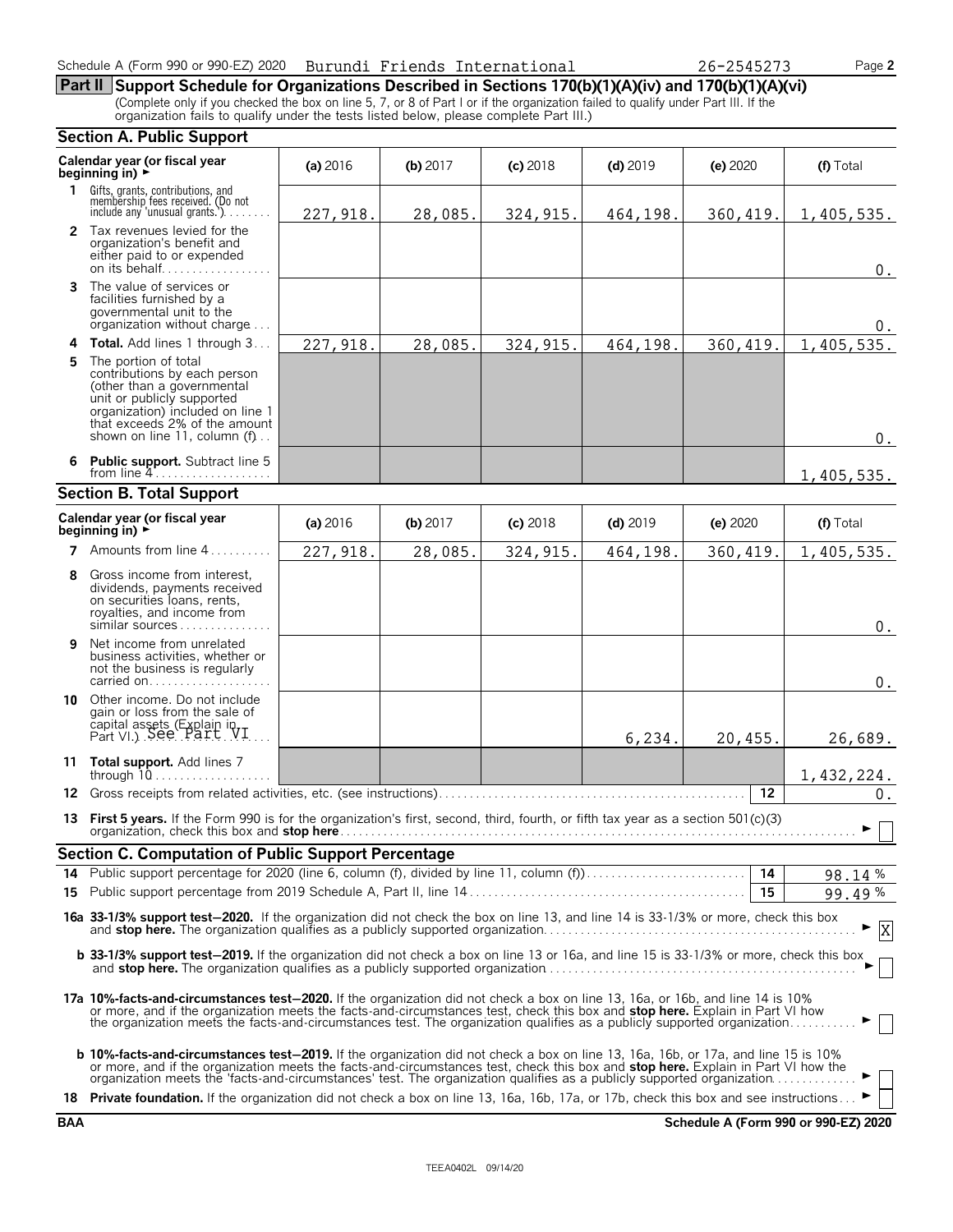#### **Part III Support Schedule for Organizations Described in Section 509(a)(2)**

(Complete only if you checked the box on line 10 of Part I or if the organization failed to qualify under Part II. If the organization fails to qualify under the tests listed below, please complete Part II.)

|    | <b>Section A. Public Support</b>                                                                                                                                                                                                                               |          |            |            |            |          |           |  |
|----|----------------------------------------------------------------------------------------------------------------------------------------------------------------------------------------------------------------------------------------------------------------|----------|------------|------------|------------|----------|-----------|--|
|    | Calendar year (or fiscal year beginning in) ►                                                                                                                                                                                                                  | (a) 2016 | (b) $2017$ | $(c)$ 2018 | $(d)$ 2019 | (e) 2020 | (f) Total |  |
|    | 1 Gifts, grants, contributions,<br>and membership fees<br>received. (Do not include<br>any 'unusual grants.')                                                                                                                                                  |          |            |            |            |          |           |  |
|    | 2 Gross receipts from admissions,                                                                                                                                                                                                                              |          |            |            |            |          |           |  |
|    | merchandise sold or services                                                                                                                                                                                                                                   |          |            |            |            |          |           |  |
|    | performed, or facilities<br>furnished in any activity that is                                                                                                                                                                                                  |          |            |            |            |          |           |  |
|    | related to the organization's                                                                                                                                                                                                                                  |          |            |            |            |          |           |  |
|    | $tax\text{-}exempt$ purpose                                                                                                                                                                                                                                    |          |            |            |            |          |           |  |
| 3. | Gross receipts from activities<br>that are not an unrelated trade<br>or business under section 513.                                                                                                                                                            |          |            |            |            |          |           |  |
| 4  | Tax revenues levied for the                                                                                                                                                                                                                                    |          |            |            |            |          |           |  |
|    | organization's benefit and                                                                                                                                                                                                                                     |          |            |            |            |          |           |  |
|    | either paid to or expended on                                                                                                                                                                                                                                  |          |            |            |            |          |           |  |
| 5. | The value of services or                                                                                                                                                                                                                                       |          |            |            |            |          |           |  |
|    | facilities furnished by a<br>governmental unit to the                                                                                                                                                                                                          |          |            |            |            |          |           |  |
|    | organization without charge                                                                                                                                                                                                                                    |          |            |            |            |          |           |  |
|    | <b>6 Total.</b> Add lines 1 through 5                                                                                                                                                                                                                          |          |            |            |            |          |           |  |
|    | <b>7a</b> Amounts included on lines 1,                                                                                                                                                                                                                         |          |            |            |            |          |           |  |
|    | 2, and 3 received from<br>disqualified persons                                                                                                                                                                                                                 |          |            |            |            |          |           |  |
|    | <b>b</b> Amounts included on lines 2                                                                                                                                                                                                                           |          |            |            |            |          |           |  |
|    | and 3 received from other than                                                                                                                                                                                                                                 |          |            |            |            |          |           |  |
|    | disqualified persons that<br>exceed the greater of \$5,000 or                                                                                                                                                                                                  |          |            |            |            |          |           |  |
|    | 1% of the amount on line 13                                                                                                                                                                                                                                    |          |            |            |            |          |           |  |
|    |                                                                                                                                                                                                                                                                |          |            |            |            |          |           |  |
|    | c Add lines $7a$ and $7b$                                                                                                                                                                                                                                      |          |            |            |            |          |           |  |
|    | <b>Public support.</b> (Subtract line                                                                                                                                                                                                                          |          |            |            |            |          |           |  |
|    | <b>Section B. Total Support</b>                                                                                                                                                                                                                                |          |            |            |            |          |           |  |
|    | Calendar year (or fiscal year beginning in) $\blacktriangleright$                                                                                                                                                                                              | (a) 2016 | (b) 2017   | $(c)$ 2018 | $(d)$ 2019 | (e) 2020 | (f) Total |  |
| 9. | Amounts from line 6                                                                                                                                                                                                                                            |          |            |            |            |          |           |  |
|    | <b>10a</b> Gross income from interest, dividends,                                                                                                                                                                                                              |          |            |            |            |          |           |  |
|    | payments received on securities loans,<br>rents, royalties, and income from                                                                                                                                                                                    |          |            |            |            |          |           |  |
|    | $similar$ sources                                                                                                                                                                                                                                              |          |            |            |            |          |           |  |
|    | <b>b</b> Unrelated business taxable<br>income (less section 511                                                                                                                                                                                                |          |            |            |            |          |           |  |
|    | taxes) from businesses                                                                                                                                                                                                                                         |          |            |            |            |          |           |  |
|    | acquired after June 30, 1975                                                                                                                                                                                                                                   |          |            |            |            |          |           |  |
|    | c Add lines 10a and $10b$<br>Net income from unrelated business                                                                                                                                                                                                |          |            |            |            |          |           |  |
| 11 | activities not included in line 10b,                                                                                                                                                                                                                           |          |            |            |            |          |           |  |
|    | whether or not the business is                                                                                                                                                                                                                                 |          |            |            |            |          |           |  |
|    | requiarly carried on $\dots\dots\dots$<br>12 Other income. Do not include                                                                                                                                                                                      |          |            |            |            |          |           |  |
|    | gain or loss from the sale of                                                                                                                                                                                                                                  |          |            |            |            |          |           |  |
|    | capital assets (Explain in                                                                                                                                                                                                                                     |          |            |            |            |          |           |  |
|    | 13 Total support. (Add lines 9,<br>10c, 11, and $12.$ )                                                                                                                                                                                                        |          |            |            |            |          |           |  |
|    | 14 First 5 years. If the Form 990 is for the organization's first, second, third, fourth, or fifth tax year as a section 501(c)(3)                                                                                                                             |          |            |            |            |          |           |  |
|    | organization, check this box and stop here                                                                                                                                                                                                                     |          |            |            |            |          |           |  |
|    | <b>Section C. Computation of Public Support Percentage</b>                                                                                                                                                                                                     |          |            |            |            |          |           |  |
|    | 15 Public support percentage for 2020 (line 8, column (f), divided by line 13, column (f)                                                                                                                                                                      |          |            |            |            | 15       | %         |  |
|    |                                                                                                                                                                                                                                                                |          |            |            |            | 16       | oه        |  |
|    | Section D. Computation of Investment Income Percentage                                                                                                                                                                                                         |          |            |            |            |          |           |  |
| 17 | Investment income percentage for 2020 (line 10c, column (f), divided by line 13, column (f)                                                                                                                                                                    |          |            |            |            | 17       | %         |  |
| 18 |                                                                                                                                                                                                                                                                |          |            |            |            | 18       | ०७        |  |
|    | 19a 33-1/3% support tests-2020. If the organization did not check the box on line 14, and line 15 is more than 33-1/3%, and line 17<br>is not more than 33-1/3%, check this box and stop here. The organization qualifies as a publicly supported organization |          |            |            |            |          |           |  |
|    | <b>b</b> 33-1/3% support tests-2019. If the organization did not check a box on line 14 or line 19a, and line 16 is more than 33-1/3%, and                                                                                                                     |          |            |            |            |          |           |  |
|    | line 18 is not more than 33-1/3%, check this box and stop here. The organization qualifies as a publicly supported organization                                                                                                                                |          |            |            |            |          |           |  |
|    | 20 Private foundation. If the organization did not check a box on line 14, 19a, or 19b, check this box and see instructions                                                                                                                                    |          |            |            |            |          |           |  |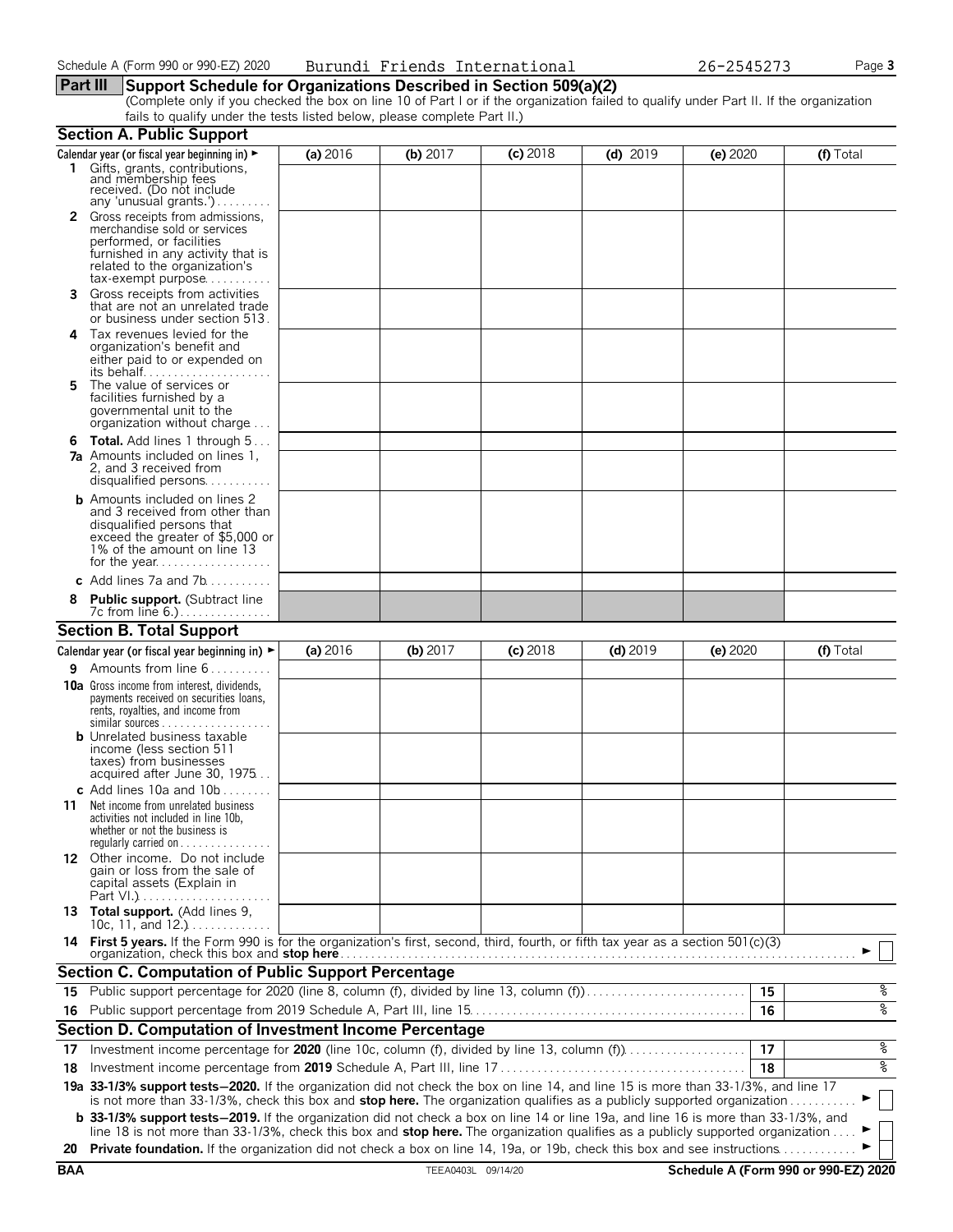## **Part IV Supporting Organizations**

(Complete only if you checked a box in line 12 on Part I. If you checked box 12a, Part I, complete Sections A and B. If you checked box 12b, Part I, complete Sections A and C. If you checked box 12c, Part I, complete Sections A, D, and E. If you checked box 12d, Part I, complete Sections A and D, and complete Part V.)

## **Section A. All Supporting Organizations**

|   |                                                                                                                                                                                                                                                                                                                                                                                                                                                                                                                                                      |                 | <b>Yes</b> | <b>No</b> |
|---|------------------------------------------------------------------------------------------------------------------------------------------------------------------------------------------------------------------------------------------------------------------------------------------------------------------------------------------------------------------------------------------------------------------------------------------------------------------------------------------------------------------------------------------------------|-----------------|------------|-----------|
|   | 1 Are all of the organization's supported organizations listed by name in the organization's governing documents?<br>If 'No,' describe in Part VI how the supported organizations are designated. If designated by class or purpose, describe<br>the designation. If historic and continuing relationship, explain.                                                                                                                                                                                                                                  | 1               |            |           |
|   | 2 Did the organization have any supported organization that does not have an IRS determination of status under section<br>509(a)(1) or (2)? If 'Yes,' explain in <b>Part VI</b> how the organization determined that the supported organization was<br>described in section $509(a)(1)$ or (2).                                                                                                                                                                                                                                                      | $\overline{2}$  |            |           |
|   | 3a Did the organization have a supported organization described in section 501(c)(4), (5), or (6)? If 'Yes,' answer lines 3b<br>and 3c below.                                                                                                                                                                                                                                                                                                                                                                                                        | 3a              |            |           |
|   | <b>b</b> Did the organization confirm that each supported organization qualified under section 501(c)(4), (5), or (6) and<br>satisfied the public support tests under section 509( $a(2)$ ? If 'Yes,' describe in <b>Part VI</b> when and how the organization<br>made the determination.                                                                                                                                                                                                                                                            | 3 <sub>b</sub>  |            |           |
|   | c Did the organization ensure that all support to such organizations was used exclusively for section $170(c)(2)(B)$<br>purposes? If 'Yes,' explain in <b>Part VI</b> what controls the organization put in place to ensure such use.                                                                                                                                                                                                                                                                                                                | 3c              |            |           |
|   | 4a Was any supported organization not organized in the United States ('foreign supported organization')? If 'Yes' and<br>if you checked box 12a or 12b in Part I, answer lines 4b and 4c below.                                                                                                                                                                                                                                                                                                                                                      | 4a              |            |           |
|   | <b>b</b> Did the organization have ultimate control and discretion in deciding whether to make grants to the foreign supported<br>organization? If 'Yes,' describe in <b>Part VI</b> how the organization had such control and discretion despite being controlled<br>or supervised by or in connection with its supported organizations.                                                                                                                                                                                                            | 4b              |            |           |
|   | c Did the organization support any foreign supported organization that does not have an IRS determination under<br>sections 501(c)(3) and 509(a)(1) or (2)? If 'Yes,' explain in <b>Part VI</b> what controls the organization used to ensure that<br>all support to the foreign supported organization was used exclusively for section $170(c)(2)(B)$ purposes.                                                                                                                                                                                    | 4c              |            |           |
|   | 5a Did the organization add, substitute, or remove any supported organizations during the tax year? If 'Yes,' answer lines<br>5b and 5c below (if applicable). Also, provide detail in <b>Part VI</b> , including (i) the names and EIN numbers of the<br>supported organizations added, substituted, or removed; (ii) the reasons for each such action; (iii) the<br>authority under the organization's organizing document authorizing such action; and (iv) how the action was<br>accomplished (such as by amendment to the organizing document). | 5a              |            |           |
|   | <b>b</b> Type I or Type II only. Was any added or substituted supported organization part of a class already designated in the<br>organization's organizing document?                                                                                                                                                                                                                                                                                                                                                                                | 5b              |            |           |
|   | c Substitutions only. Was the substitution the result of an event beyond the organization's control?                                                                                                                                                                                                                                                                                                                                                                                                                                                 | 5с              |            |           |
| 6 | Did the organization provide support (whether in the form of grants or the provision of services or facilities) to<br>anyone other than (i) its supported organizations, (ii) individuals that are part of the charitable class benefited by one<br>or more of its supported organizations, or (iii) other supporting organizations that also support or benefit one or more of<br>the filing organization's supported organizations? If 'Yes,' provide detail in Part VI.                                                                           | 6               |            |           |
| 7 | Did the organization provide a grant, loan, compensation, or other similar payment to a substantial contributor<br>(as defined in section $4958(c)(3)(c)$ ), a family member of a substantial contributor, or a 35% controlled entity with<br>regard to a substantial contributor? If 'Yes,' complete Part I of Schedule L (Form 990 or 990-EZ).                                                                                                                                                                                                     | 7               |            |           |
| 8 | Did the organization make a loan to a disqualified person (as defined in section 4958) not described in line 7? If 'Yes,'<br>complete Part I of Schedule L (Form 990 or 990-EZ).                                                                                                                                                                                                                                                                                                                                                                     | 8               |            |           |
|   | 9a Was the organization controlled directly or indirectly at any time during the tax year by one or more disqualified persons,<br>as defined in section 4946 (other than foundation managers and organizations described in section 509(a)(1) or (2))?<br>If 'Yes.' provide detail in <b>Part VI.</b>                                                                                                                                                                                                                                                | 9a              |            |           |
|   | <b>b</b> Did one or more disqualified persons (as defined in line 9a) hold a controlling interest in any entity in which the<br>supporting organization had an interest? If 'Yes,' provide detail in Part VI.                                                                                                                                                                                                                                                                                                                                        | 9b              |            |           |
|   | c Did a disqualified person (as defined in line 9a) have an ownership interest in, or derive any personal benefit from,<br>assets in which the supporting organization also had an interest? If 'Yes,' provide detail in <b>Part VI.</b>                                                                                                                                                                                                                                                                                                             | 9c              |            |           |
|   | 10a Was the organization subject to the excess business holdings rules of section 4943 because of section 4943(f) (regarding<br>certain Type II supporting organizations, and all Type III non-functionally integrated supporting organizations)? If 'Yes,'<br>answer line 10b below.                                                                                                                                                                                                                                                                | 10a             |            |           |
|   | <b>b</b> Did the organization have any excess business holdings in the tax year? (Use Schedule C, Form 4720, to determine<br>whether the organization had excess business holdings.).                                                                                                                                                                                                                                                                                                                                                                | 10 <sub>b</sub> |            |           |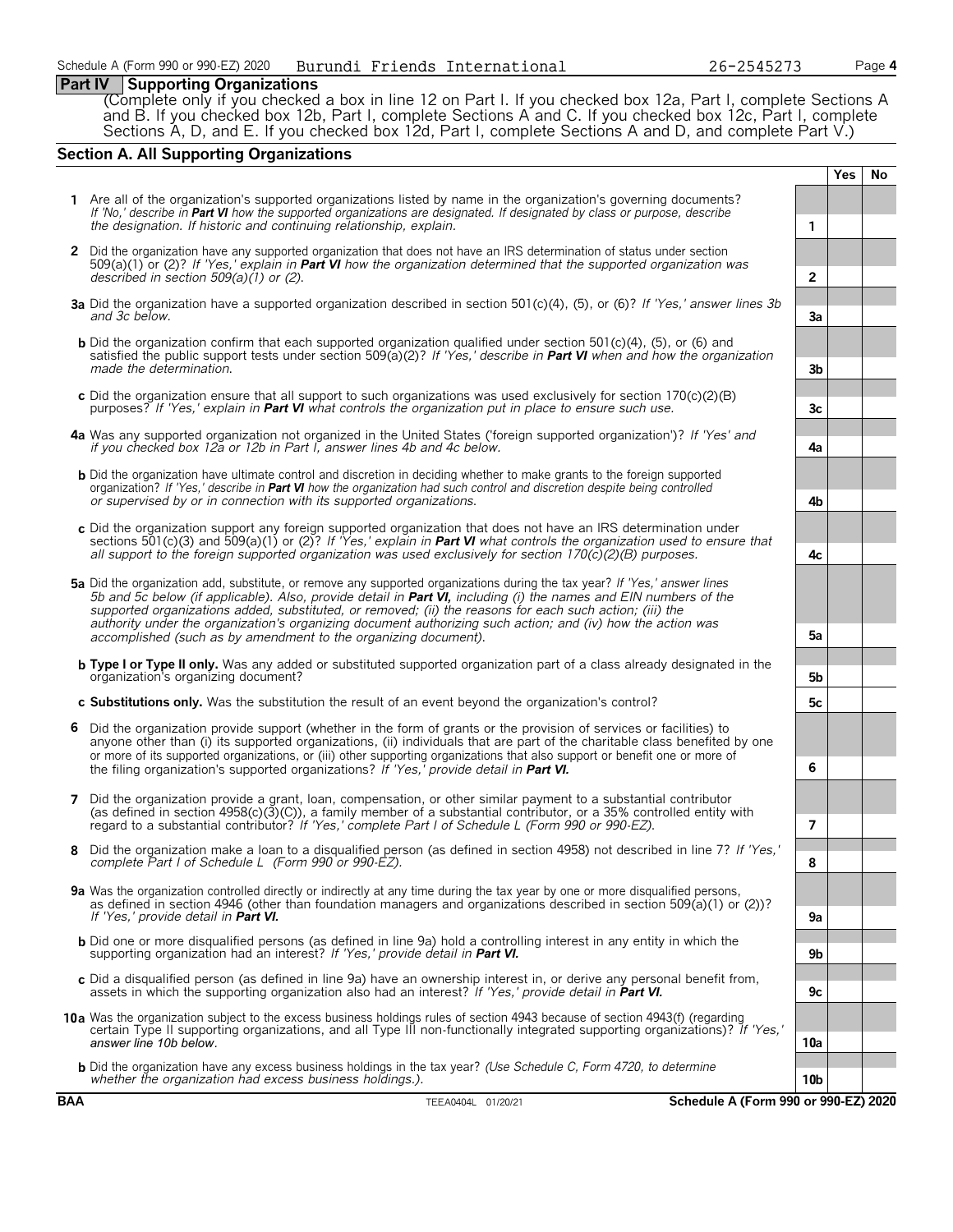**Yes No**

|                                                                                                                                                                                |                 | Yes | No |
|--------------------------------------------------------------------------------------------------------------------------------------------------------------------------------|-----------------|-----|----|
| 11 Has the organization accepted a gift or contribution from any of the following persons?                                                                                     |                 |     |    |
| a A person who directly or indirectly controls, either alone or together with persons described in lines 11b and 11c below,<br>the governing body of a supported organization? | 11a             |     |    |
| <b>b</b> A family member of a person described in line 11a above?                                                                                                              | 11 <sub>b</sub> |     |    |
| C A 35% controlled entity of a person described in line 11a or 11b above? If 'Yes' to line 11a, 11b, or 11c, provide detail in Part VI.                                        | 11c             |     |    |
|                                                                                                                                                                                |                 |     |    |

#### **Section B. Type I Supporting Organizations**

**Part IV Supporting Organizations** *(continued)*

- **1** Did the governing body, members of the governing body, officers acting in their official capacity, or membership of one or more supported organizations have the power to regularly appoint or elect at least a majority of the organization's officers, directors, or trustees at all times during the tax year? *If 'No,' describe in Part VI how the supported organization(s) effectively operated, supervised, or controlled the organization's activities. If the organization had more than one supported organization, describe how the powers to appoint and/or remove officers, directors, or trustees were allocated among the supported organizations and what conditions or restrictions, if any, applied to such powers* **1** *during the tax* year.
- **2** Did the organization operate for the benefit of any supported organization other than the supported organization(s) that operated, supervised, or controlled the supporting organization? *If 'Yes,' explain in Part VI how providing such benefit carried out the purposes of the supported organization(s) that operated, supervised, or controlled the supporting organization.* **2**

### **Section C. Type II Supporting Organizations**

**Yes No 1** Were a majority of the organization's directors or trustees during the tax year also a majority of the directors or trustees of each of the organization's supported organization(s)? *If 'No,' describe in Part VI how control or management of the supporting organization was vested in the same persons that controlled or managed the supported organization(s).* **1**

#### **Section D. All Type III Supporting Organizations**

|                                                                                                                                                                                                                                                                                                                                                                                       | res) |  |
|---------------------------------------------------------------------------------------------------------------------------------------------------------------------------------------------------------------------------------------------------------------------------------------------------------------------------------------------------------------------------------------|------|--|
| Did the organization provide to each of its supported organizations, by the last day of the fifth month of the<br>organization's tax year, (i) a written notice describing the type and amount of support provided during the prior tax<br>year, (ii) a copy of the Form 990 that was most recently filed as of the date of notification, and (iii) copies of the                     |      |  |
| organization's governing documents in effect on the date of notification, to the extent not previously provided?                                                                                                                                                                                                                                                                      |      |  |
| 2 Were any of the organization's officers, directors, or trustees either (i) appointed or elected by the supported organization(s) or (ii) serving on the governing body of a supported organization? If 'No,' explain in Part                                                                                                                                                        |      |  |
| the organization maintained a close and continuous working relationship with the supported organization(s).                                                                                                                                                                                                                                                                           |      |  |
| 3 By reason of the relationship described in line 2, above, did the organization's supported organizations have a significant<br>voice in the organization's investment policies and in directing the use of the organization's income or assets at<br>all times during the tax year? If 'Yes,' describe in <b>Part VI</b> the role the organization's supported organizations played |      |  |
| in this regard.                                                                                                                                                                                                                                                                                                                                                                       |      |  |
|                                                                                                                                                                                                                                                                                                                                                                                       |      |  |

#### **Section E. Type III Functionally Integrated Supporting Organizations**

- **1** *Check the box next to the method that the organization used to satisfy the Integral Part Test during the year (see instructions).* 
	- **a** The organization satisfied the Activities Test. *Complete line 2 below.*
	- **b** The organization is the parent of each of its supported organizations. *Complete line 3 below.*
	- **c** The organization supported a governmental entity. *Describe in Part VI how you supported a governmental entity (see instructions).*

#### **2** Activities Test. *Answer lines 2a and 2b below.* **Yes No**

- **a** Did substantially all of the organization's activities during the tax year directly further the exempt purposes of the supported organization(s) to which the organization was responsive? *If 'Yes,' then in Part VI identify those supported organizations and explain how these activities directly furthered their exempt purposes, how the organization was responsive to those supported organizations, and how the organization determined that these activities constituted substantially all of its activities.* **2a**
- **b** Did the activities described in line 2a, above, constitute activities that, but for the organization's involvement, one or more of the organization's supported organization(s) would have been engaged in? *If 'Yes,' explain in Part VI the reasons for the organization's position that its supported organization(s) would have engaged in these activities but for the organization's involvement.* **2b**
- **3** Parent of Supported Organizations. *Answer lines 3a and 3b below.*
- **a** Did the organization have the power to regularly appoint or elect a majority of the officers, directors, or trustees of each of the supported organizations? *If 'Yes' or 'No,' provide details in Part VI.* **3a**
- **b** Did the organization exercise a substantial degree of direction over the policies, programs, and activities of each of its supported organizations? *If 'Yes,' describe in Part VI the role played by the organization in this regard.* **3b**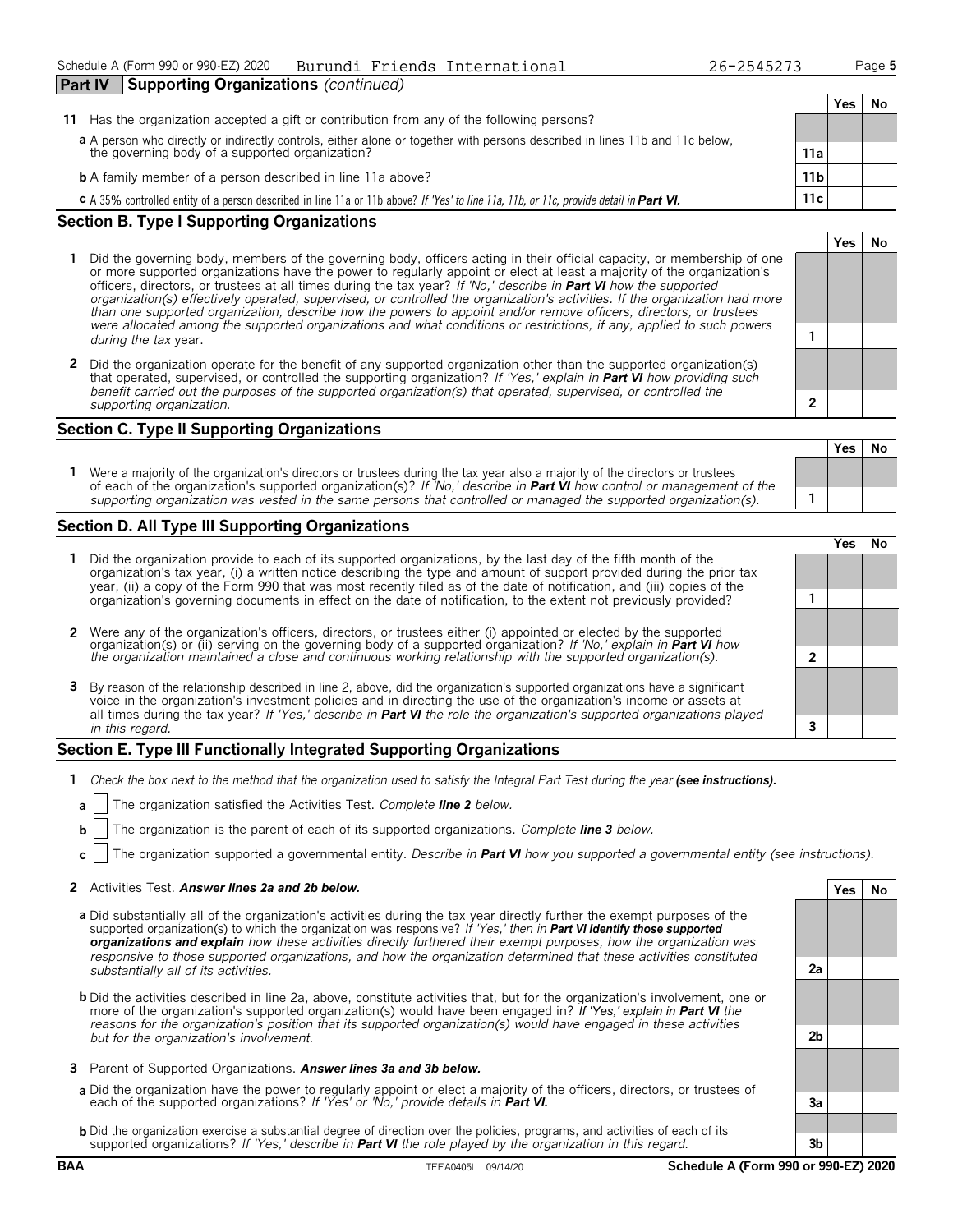#### Schedule A (Form 990 or 990-EZ) 2020 Page **6** Burundi Friends International 26-2545273**Part V Type III Non-Functionally Integrated 509(a)(3) Supporting Organizations**

| 1            | Check here if the organization satisfied the Integral Part Test as a qualifying trust on Nov. 20, 1970 (explain in Part VI). See<br>instructions. All other Type III non-functionally integrated supporting organizations must complete Sections A through E. |                |                |                                |
|--------------|---------------------------------------------------------------------------------------------------------------------------------------------------------------------------------------------------------------------------------------------------------------|----------------|----------------|--------------------------------|
|              | Section A - Adjusted Net Income                                                                                                                                                                                                                               |                | (A) Prior Year | (B) Current Year<br>(optional) |
|              | 1 Net short-term capital gain                                                                                                                                                                                                                                 | 1              |                |                                |
| 2            | Recoveries of prior-year distributions                                                                                                                                                                                                                        | $\overline{2}$ |                |                                |
| 3            | Other gross income (see instructions)                                                                                                                                                                                                                         | 3              |                |                                |
| 4            | Add lines 1 through 3.                                                                                                                                                                                                                                        | 4              |                |                                |
| 5.           | Depreciation and depletion                                                                                                                                                                                                                                    | 5              |                |                                |
| 6            | Portion of operating expenses paid or incurred for production or collection of gross<br>income or for management, conservation, or maintenance of property held for<br>production of income (see instructions)                                                | 6              |                |                                |
|              | 7 Other expenses (see instructions)                                                                                                                                                                                                                           | $\overline{7}$ |                |                                |
| 8            | Adjusted Net Income (subtract lines 5, 6, and 7 from line 4)                                                                                                                                                                                                  | 8              |                |                                |
|              | <b>Section B - Minimum Asset Amount</b>                                                                                                                                                                                                                       |                | (A) Prior Year | (B) Current Year<br>(optional) |
|              | 1 Aggregate fair market value of all non-exempt-use assets (see instructions for short<br>tax year or assets held for part of year):                                                                                                                          |                |                |                                |
|              | a Average monthly value of securities                                                                                                                                                                                                                         | 1a             |                |                                |
|              | <b>b</b> Average monthly cash balances                                                                                                                                                                                                                        | 1b             |                |                                |
|              | c Fair market value of other non-exempt-use assets                                                                                                                                                                                                            | 1c             |                |                                |
|              | <b>d Total</b> (add lines 1a, 1b, and 1c)                                                                                                                                                                                                                     | 1d             |                |                                |
|              | e Discount claimed for blockage or other factors<br>(explain in detail in Part VI):                                                                                                                                                                           |                |                |                                |
| $\mathbf{2}$ | Acquisition indebtedness applicable to non-exempt-use assets                                                                                                                                                                                                  | $\overline{2}$ |                |                                |
| 3            | Subtract line 2 from line 1d.                                                                                                                                                                                                                                 | 3              |                |                                |
| 4            | Cash deemed held for exempt use. Enter 0.015 of line 3 (for greater amount,<br>see instructions).                                                                                                                                                             | 4              |                |                                |
| 5.           | Net value of non-exempt-use assets (subtract line 4 from line 3)                                                                                                                                                                                              | 5              |                |                                |
| 6            | Multiply line 5 by 0.035.                                                                                                                                                                                                                                     | 6              |                |                                |
| 7            | Recoveries of prior-year distributions                                                                                                                                                                                                                        | $\overline{7}$ |                |                                |
| 8            | Minimum Asset Amount (add line 7 to line 6)                                                                                                                                                                                                                   | 8              |                |                                |
|              | Section C - Distributable Amount                                                                                                                                                                                                                              |                |                | <b>Current Year</b>            |
| 1.           | Adjusted net income for prior year (from Section A, line 8, column A)                                                                                                                                                                                         | 1              |                |                                |
| 2            | Enter $0.85$ of line $1$ .                                                                                                                                                                                                                                    | $\overline{2}$ |                |                                |
| 3            | Minimum asset amount for prior year (from Section B, line 8, column A)                                                                                                                                                                                        | 3              |                |                                |
| 4            | Enter greater of line 2 or line 3.                                                                                                                                                                                                                            | 4              |                |                                |
| 5            | Income tax imposed in prior year                                                                                                                                                                                                                              | 5              |                |                                |
| 6            | <b>Distributable Amount.</b> Subtract line 5 from line 4, unless subject to emergency<br>temporary reduction (see instructions).                                                                                                                              | 6              |                |                                |

**7**  $\mid$  Check here if the current year is the organization's first as a non-functionally integrated Type III supporting organization (see instructions).

**BAA Schedule A (Form 990 or 990-EZ) 2020**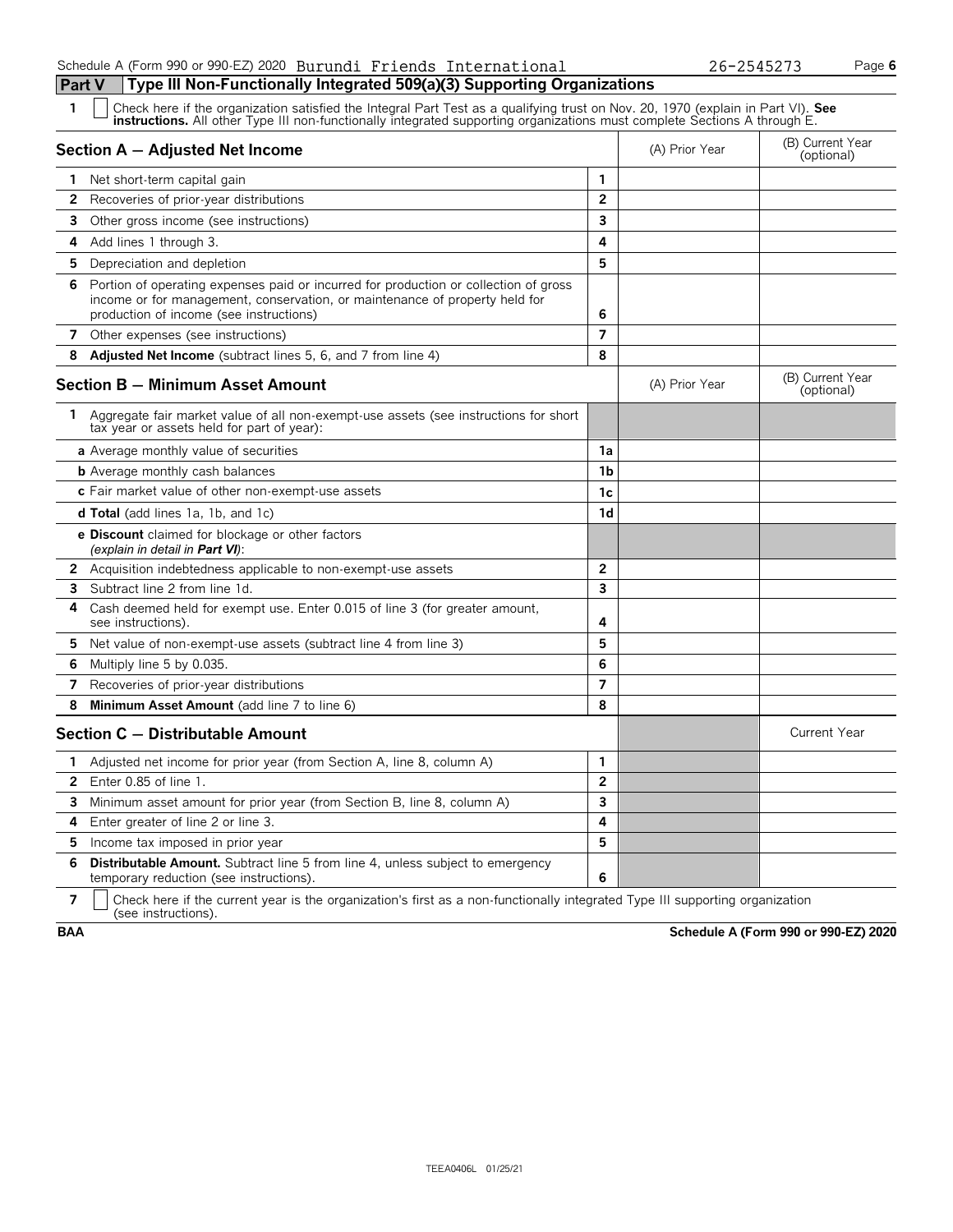| <b>Part V</b> | Type III Non-Functionally Integrated 509(a)(3) Supporting Organizations (continued)                                                                                           |                                                            |                                               |    |                                                  |
|---------------|-------------------------------------------------------------------------------------------------------------------------------------------------------------------------------|------------------------------------------------------------|-----------------------------------------------|----|--------------------------------------------------|
|               | Section D - Distributions                                                                                                                                                     |                                                            |                                               |    | <b>Current Year</b>                              |
| 1             | Amounts paid to supported organizations to accomplish exempt purposes                                                                                                         |                                                            |                                               | 1  |                                                  |
| 2             | Amounts paid to perform activity that directly furthers exempt purposes of supported organizations,                                                                           |                                                            |                                               |    |                                                  |
|               | in excess of income from activity                                                                                                                                             |                                                            |                                               | 2  |                                                  |
| 3             | Administrative expenses paid to accomplish exempt purposes of supported organizations                                                                                         |                                                            |                                               | 3  |                                                  |
| 4             | Amounts paid to acquire exempt-use assets                                                                                                                                     |                                                            |                                               | 4  |                                                  |
| 5             | Qualified set-aside amounts (prior IRS approval required $-$ provide details in <b>Part VI</b> )                                                                              |                                                            |                                               | 5  |                                                  |
| 6             | Other distributions (describe in Part VI). See instructions.                                                                                                                  |                                                            |                                               | 6  |                                                  |
|               | 7 Total annual distributions. Add lines 1 through 6.                                                                                                                          |                                                            |                                               | 7  |                                                  |
| 8             | Distributions to attentive supported organizations to which the organization is responsive (provide details<br>in Part VI). See instructions.                                 |                                                            |                                               | 8  |                                                  |
| 9             | Distributable amount for 2020 from Section C, line 6                                                                                                                          |                                                            |                                               | 9  |                                                  |
|               | 10 Line 8 amount divided by line 9 amount                                                                                                                                     |                                                            |                                               | 10 |                                                  |
|               | Section E - Distribution Allocations (see instructions)                                                                                                                       | $\left( i\right)$<br><b>Excess</b><br><b>Distributions</b> | (ii)<br><b>Underdistributions</b><br>Pre-2020 |    | (iii)<br><b>Distributable</b><br>Amount for 2020 |
|               | Distributable amount for 2020 from Section C, line 6                                                                                                                          |                                                            |                                               |    |                                                  |
|               | 2 Underdistributions, if any, for years prior to 2020 (reasonable<br>cause required - explain in Part VI). See instructions.                                                  |                                                            |                                               |    |                                                  |
| 3             | Excess distributions carryover, if any, to 2020                                                                                                                               |                                                            |                                               |    |                                                  |
|               | a From 2015                                                                                                                                                                   |                                                            |                                               |    |                                                  |
|               | <b>b</b> From 2016                                                                                                                                                            |                                                            |                                               |    |                                                  |
|               | c From 2017.                                                                                                                                                                  |                                                            |                                               |    |                                                  |
|               | $d$ From 2018                                                                                                                                                                 |                                                            |                                               |    |                                                  |
|               | e From 2019                                                                                                                                                                   |                                                            |                                               |    |                                                  |
|               | f Total of lines 3a through 3e                                                                                                                                                |                                                            |                                               |    |                                                  |
|               | g Applied to underdistributions of prior years                                                                                                                                |                                                            |                                               |    |                                                  |
|               | h Applied to 2020 distributable amount                                                                                                                                        |                                                            |                                               |    |                                                  |
|               | <i>i</i> Carryover from 2015 not applied (see instructions)                                                                                                                   |                                                            |                                               |    |                                                  |
|               | j Remainder. Subtract lines 3g, 3h, and 3i from line 3f.                                                                                                                      |                                                            |                                               |    |                                                  |
| 4             | Distributions for 2020 from Section D,<br>\$<br>line 7:                                                                                                                       |                                                            |                                               |    |                                                  |
|               | a Applied to underdistributions of prior years                                                                                                                                |                                                            |                                               |    |                                                  |
|               | <b>b</b> Applied to 2020 distributable amount                                                                                                                                 |                                                            |                                               |    |                                                  |
|               | c Remainder. Subtract lines 4a and 4b from line 4.                                                                                                                            |                                                            |                                               |    |                                                  |
| 5.            | Remaining underdistributions for years prior to 2020, if any.<br>Subtract lines 3g and 4a from line 2. For result greater than<br>zero, explain in Part VI. See instructions. |                                                            |                                               |    |                                                  |
|               | 6 Remaining underdistributions for 2020. Subtract lines 3h and 4b<br>from line 1. For result greater than zero, explain in Part VI. See<br>instructions.                      |                                                            |                                               |    |                                                  |
|               | 7 Excess distributions carryover to 2021. Add lines 3j and 4c.                                                                                                                |                                                            |                                               |    |                                                  |
|               | 8 Breakdown of line 7:                                                                                                                                                        |                                                            |                                               |    |                                                  |
|               | a Excess from 2016                                                                                                                                                            |                                                            |                                               |    |                                                  |
|               | <b>b</b> Excess from $2017$                                                                                                                                                   |                                                            |                                               |    |                                                  |
|               | <b>c</b> Excess from 2018                                                                                                                                                     |                                                            |                                               |    |                                                  |
|               | <b>d</b> Excess from 2019                                                                                                                                                     |                                                            |                                               |    |                                                  |
|               | <b>e</b> Excess from 2020                                                                                                                                                     |                                                            |                                               |    |                                                  |

**BAA Schedule A (Form 990 or 990-EZ) 2020**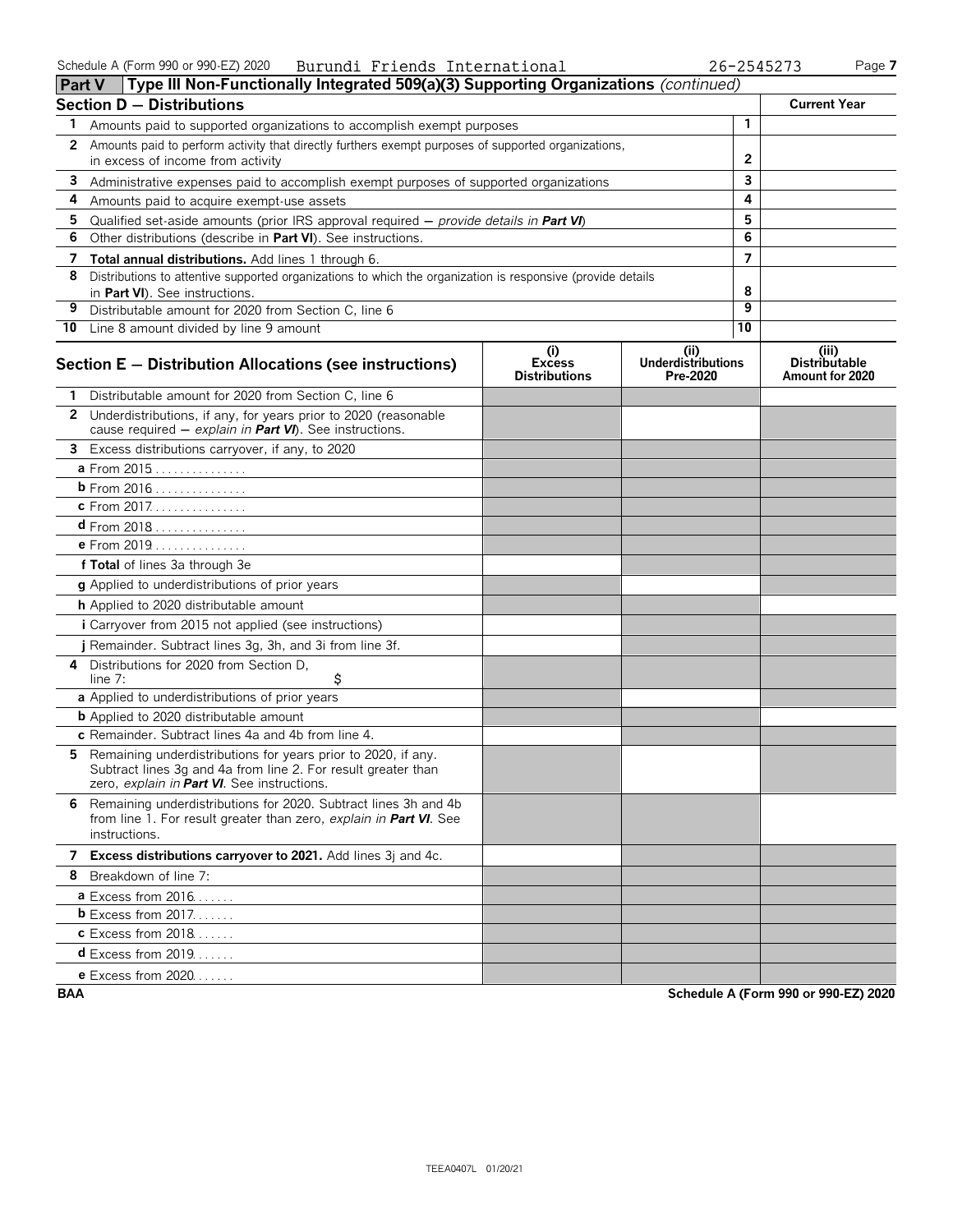| Schedule A (Form 990 or 990-EZ) 2020                                                                                                                                                                                                                                                                                                                                                                                                                                                                                                                                                                          | Burundi Friends International                                       | Page 8<br>26-2545273 |  |  |  |
|---------------------------------------------------------------------------------------------------------------------------------------------------------------------------------------------------------------------------------------------------------------------------------------------------------------------------------------------------------------------------------------------------------------------------------------------------------------------------------------------------------------------------------------------------------------------------------------------------------------|---------------------------------------------------------------------|----------------------|--|--|--|
| <b>Part VI</b><br>Supplemental Information. Provide the explanations required by Part II, line 10; Part II, line 17a or 17b; Part<br>III, line 12; Part IV, Section A, lines 1, 2, 3b, 3c, 4b, 4c, 5a, 6, 9a, 9b, 9c, 11a, 11b, and 11c; Part IV, Section<br>B, lines 1 and 2; Part IV, Section C, line 1; Part IV, Section D, lines 2 and 3; Part IV, Section E, lines 1c, 2a, 2b,<br>3a, and 3b; Part V, line 1; Part V, Section B, line 1e; Part V, Section D, lines 5, 6, and 8; and Part V, Section E,<br>lines 2, 5, and 6. Also complete this part for any additional information. (See instructions.) |                                                                     |                      |  |  |  |
| Part II, Line 10 - Other Income                                                                                                                                                                                                                                                                                                                                                                                                                                                                                                                                                                               |                                                                     |                      |  |  |  |
| Nature and Source                                                                                                                                                                                                                                                                                                                                                                                                                                                                                                                                                                                             | 2020<br>2019<br>2018                                                | 2017<br>2016         |  |  |  |
|                                                                                                                                                                                                                                                                                                                                                                                                                                                                                                                                                                                                               | 6,234.<br>$20,455.$ \$<br>$\overline{20, 455}$ .<br>6,234.<br>Total |                      |  |  |  |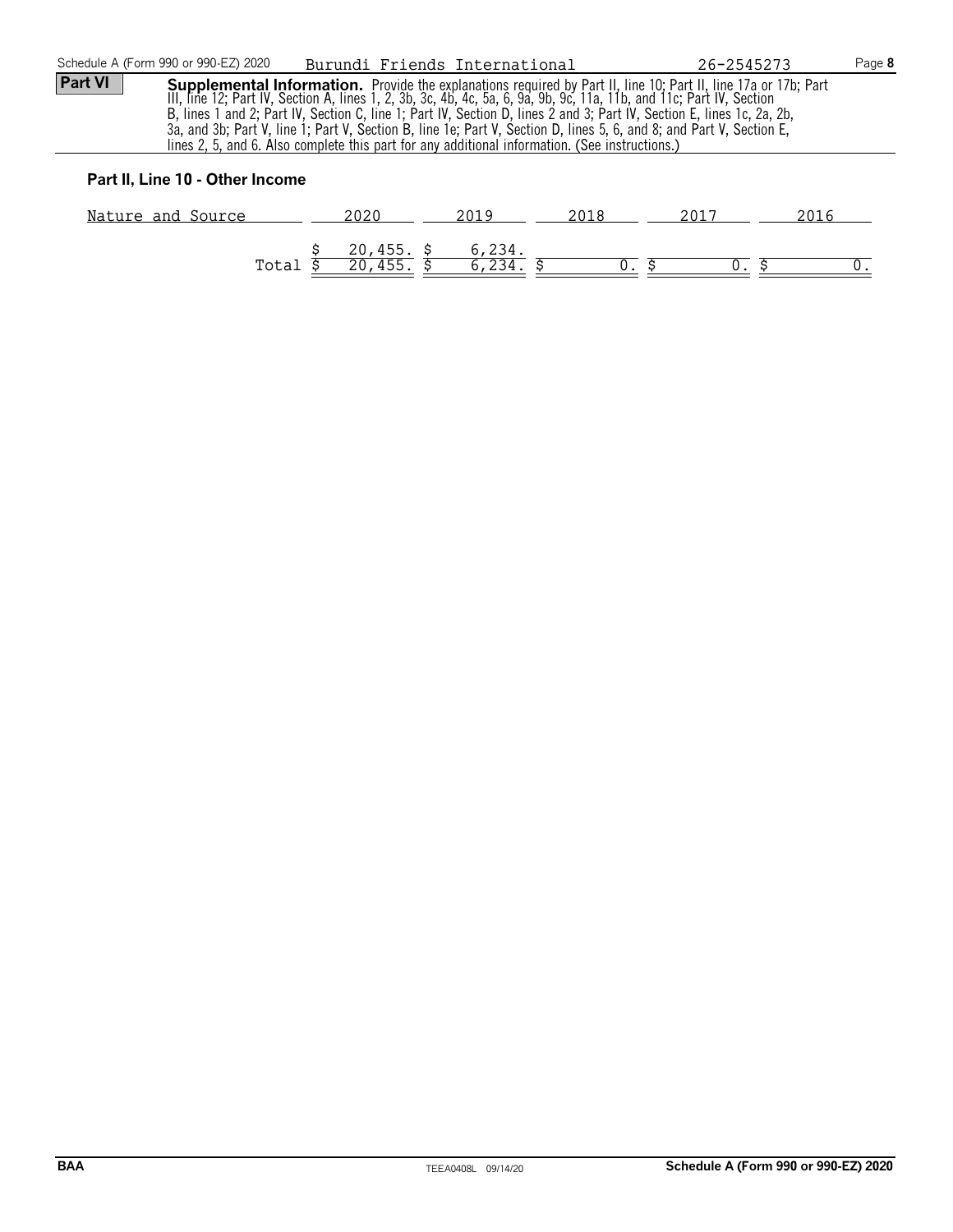| <b>Schedule B</b>                                                                          | PUBLIC DISCLOSURE COPY                                                                                                                         |            | OMB No. 1545-0047              |
|--------------------------------------------------------------------------------------------|------------------------------------------------------------------------------------------------------------------------------------------------|------------|--------------------------------|
| (Form 990, 990-EZ,<br>or 990-PF)<br>Department of the Treasury<br>Internal Revenue Service | <b>Schedule of Contributors</b><br>Attach to Form 990, Form 990-EZ, or Form 990-PF.<br>► Go to www.irs.gov/Form990 for the latest information. | 2020       |                                |
| Name of the organization                                                                   |                                                                                                                                                |            | Employer identification number |
| Burundi Friends International                                                              |                                                                                                                                                | 26-2545273 |                                |
| <b>Organization type</b> (check one):                                                      |                                                                                                                                                |            |                                |
| Filers of:                                                                                 | Section:                                                                                                                                       |            |                                |
| Form 990 or 990-EZ                                                                         | X<br>$501(c)$ $(3)$ (enter number) organization                                                                                                |            |                                |
|                                                                                            | $4947(a)(1)$ nonexempt charitable trust <b>not</b> treated as a private foundation                                                             |            |                                |
|                                                                                            | 527 political organization                                                                                                                     |            |                                |
| Form 990-PF                                                                                | 501(c)(3) exempt private foundation                                                                                                            |            |                                |
|                                                                                            | 4947(a)(1) nonexempt charitable trust treated as a private foundation                                                                          |            |                                |
|                                                                                            | 501(c)(3) taxable private foundation                                                                                                           |            |                                |

Check if your organization is covered by the **General Rule** or a **Special Rule.**

Note: Only a section 501(c)(7), (8), or (10) organization can check boxes for both the General Rule and a Special Rule. See instructions.

#### **General Rule**

For an organization filing Form 990, 990-EZ, or 990-PF that received, during the year, contributions totaling \$5,000 or more (in money or property) from any one contributor. Complete Parts I and II. See instructions for determining a contributor's total contributions.

#### **Special Rules**

For an organization described in section 501(c)(3) filing Form 990 or 990-EZ that met the 33-1/3% support test of the regulations under sections 509(a)(1) and 170(b)(1)(A)(vi), that checked Schedule A (Form 990 or 990-EZ), Part II, line 13, 16a, or 16b, and that received from any one contributor, during the year, total contributions of the greater of (**1**) \$5,000; or (**2**) 2% of the amount on (i) Form 990, Part VIII, line 1h; or (ii) Form 990-EZ, line 1. Complete Parts I and II. X

For an organization described in section 501(c)(7), (8), or (10) filing Form 990 or 990-EZ that received from any one contributor, during the year, total contributions of more than \$1,000 *exclusively* for religious, charitable, scientific, literary, or educational purposes, or for the prevention of cruelty to children or animals. Complete Parts I (entering 'N/A' in column (b) instead of the contributor name and address), II, and III.

For an organization described in section 501(c)(7), (8), or (10) filing Form 990 or 990-EZ that received from any one contributor, during the year, contributions *exclusively* for religious, charitable, etc., purposes, but no such contributions totaled more than \$1,000. If this box is checked, enter here the total contributions that were received during the year for an *exclusively* religious, charitable, etc., purpose. Don't complete any of the parts unless the **General Rule** applies to this organization because it received *nonexclusively* religious, charitable, etc., contributions totaling \$5,000 or more during the year .  $\blacktriangleright$ \$

**Caution:** An organization that isn't covered by the General Rule and/or the Special Rules doesn't file Schedule B (Form 990, 990-EZ, or 990-PF), but it **must** answer 'No' on Part IV, line 2, of its Form 990; or check the box on line H of its Form 990-EZ or on its Form 990-PF, Part I, line 2, to certify that it doesn't meet the filing requirements of Schedule B (Form 990, 990-EZ, or 990-PF).

**BAA For Paperwork Reduction Act Notice, see the instructions for Form 990, 990-EZ, or 990-PF. Schedule B (Form 990, 990-EZ, or 990-PF) (2020)**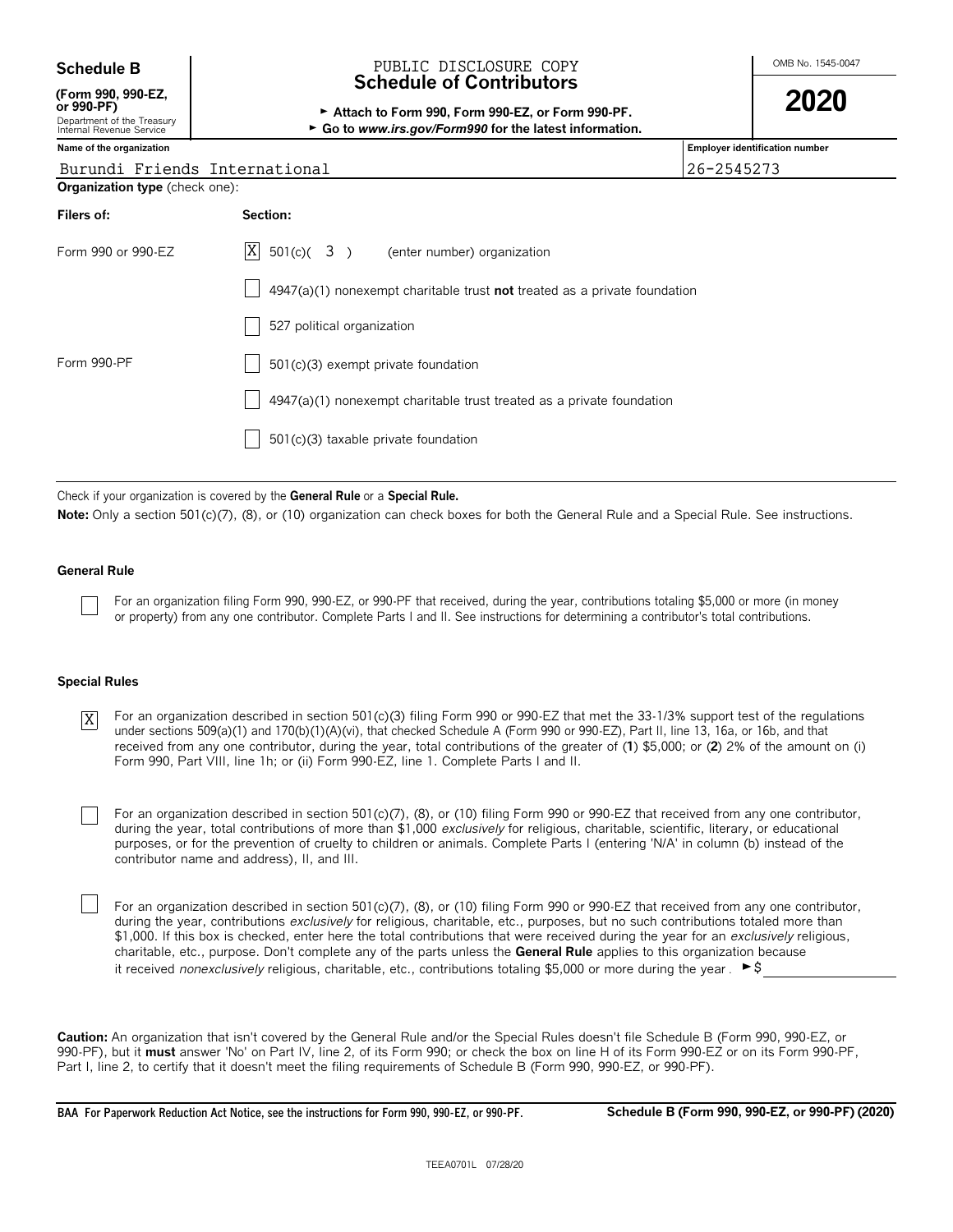| Schedule B (Form 990, 990-EZ, or 990-PF) (2020) |                                       | Page 2 |
|-------------------------------------------------|---------------------------------------|--------|
| Name of organization                            | <b>Employer identification number</b> |        |
| Burundi Friends International                   | 26-2545273                            |        |
|                                                 |                                       |        |

| Part I         | Contributors (see instructions). Use duplicate copies of Part I if additional space is needed. |                                                               |                                                                                                           |
|----------------|------------------------------------------------------------------------------------------------|---------------------------------------------------------------|-----------------------------------------------------------------------------------------------------------|
| (a)<br>No.     | (b)<br>Name, address, and ZIP + 4                                                              | (c)<br>Total<br>contributions                                 | (d)<br>Type of contribution                                                                               |
| $\mathbf{1}$   |                                                                                                | \$<br>40,000.                                                 | X<br>Person<br>Payroll<br>Noncash<br>(Complete Part II for<br>noncash contributions.)                     |
| (a)<br>No.     | (b)<br>Name, address, and ZIP + 4                                                              | $\begin{matrix}\n(c) \\ Total\n\end{matrix}$<br>contributions | (d)<br>Type of contribution                                                                               |
| $\overline{c}$ |                                                                                                | S<br>125,000.                                                 | $\overline{\text{X}}$<br>Person<br>Payroll<br>Noncash<br>(Complete Part II for<br>noncash contributions.) |
| (a)<br>No.     | (b)<br>Name, address, and ZIP + 4                                                              | (c)<br>Total<br>contributions                                 | (d)<br>Type of contribution                                                                               |
| $\overline{3}$ |                                                                                                | S<br>100,000.                                                 | $\overline{X}$<br>Person<br>Payroll<br>Noncash<br>(Complete Part II for<br>noncash contributions.)        |
| (a)<br>No.     | (b)<br>Name, address, and ZIP + 4                                                              | (c)<br>Total<br>contributions                                 | (d)<br>Type of contribution                                                                               |
| 4              |                                                                                                | S<br>9,000.                                                   | $\overline{X}$<br>Person<br>Payroll<br>Noncash<br>(Complete Part II for<br>noncash contributions.)        |
| (a)<br>No.     | (b)<br>Name, address, and ZIP + 4                                                              | (c)<br>Total<br>contributions                                 | (d)<br>Type of contribution                                                                               |
| $\overline{5}$ |                                                                                                | S<br>28,907.                                                  | Person<br>Χ<br>Payroll<br>Noncash<br>(Complete Part II for<br>noncash contributions.)                     |
| (a)<br>No.     | (b)<br>Name, address, and ZIP + 4                                                              | (c)<br>Total<br>contributions                                 | (d)<br>Type of contribution                                                                               |
| 6              |                                                                                                | S<br>15,000.                                                  | Person<br>Χ<br>Payroll<br>Noncash<br>(Complete Part II for<br>noncash contributions.)                     |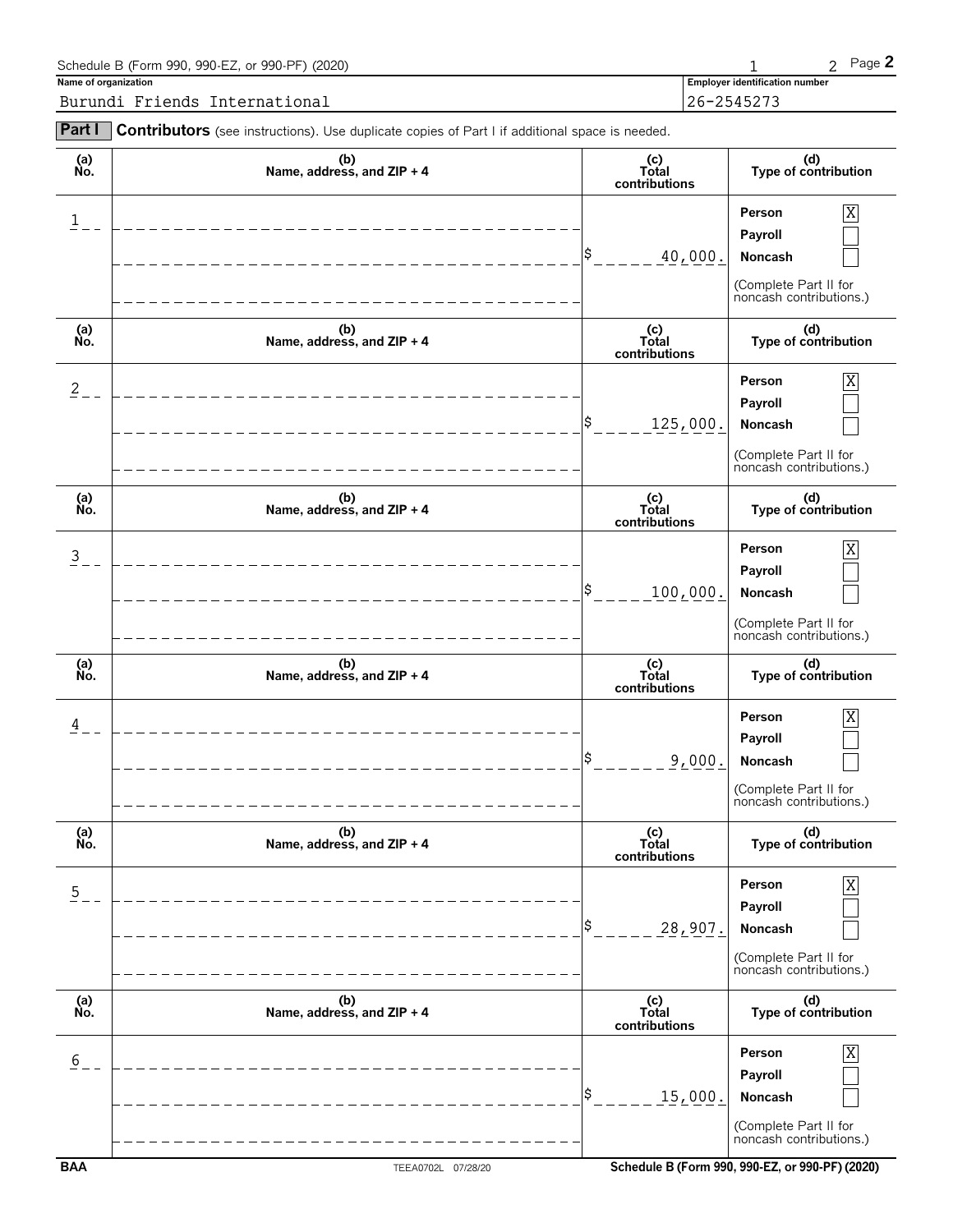| Schedule B (Form 990, 990-EZ, or 990-PF) (2020)                                                              |                                       | Page 2 |
|--------------------------------------------------------------------------------------------------------------|---------------------------------------|--------|
| Name of organization                                                                                         | <b>Employer identification number</b> |        |
| Burundi Friends International                                                                                | $126 - 2545273$                       |        |
| <b>Part I</b> Contributors (see instructions). Use duplicate copies of Part I if additional space is needed. |                                       |        |

| (b)<br>Name, address, and ZIP + 4 | (c)<br>Total<br>contributions | (d)<br>Type of contribution                                                                        |
|-----------------------------------|-------------------------------|----------------------------------------------------------------------------------------------------|
|                                   | \$<br>15,000.                 | $\overline{X}$<br>Person<br>Payroll<br>Noncash<br>(Complete Part II for<br>noncash contributions.) |
| (b)<br>Name, address, and ZIP + 4 | (c)<br>Total<br>contributions | (d)<br>Type of contribution                                                                        |
|                                   | \$                            | Person<br>Payroll<br>Noncash<br>(Complete Part II for<br>noncash contributions.)                   |
| (b)<br>Name, address, and ZIP + 4 | (c)<br>Total<br>contributions | (d)<br>Type of contribution                                                                        |
|                                   | \$                            | Person<br>Payroll<br>Noncash<br>(Complete Part II for<br>noncash contributions.)                   |
| (b)<br>Name, address, and ZIP + 4 | (c)<br>Total<br>contributions | (d)<br>Type of contribution                                                                        |
|                                   | \$                            | Person<br>Payroll<br>Noncash<br>(Complete Part II for<br>noncash contributions.)                   |
| (b)<br>Name, address, and ZIP + 4 | (c)<br>Total<br>contributions | (d)<br>Type of contribution                                                                        |
|                                   | \$                            | Person<br>Payroll<br>Noncash<br>(Complete Part II for<br>noncash contributions.)                   |
| (b)<br>Name, address, and ZIP + 4 | (c)<br>Total<br>contributions | (d)<br>Type of contribution                                                                        |
|                                   |                               | Person<br>Payroll                                                                                  |
|                                   |                               |                                                                                                    |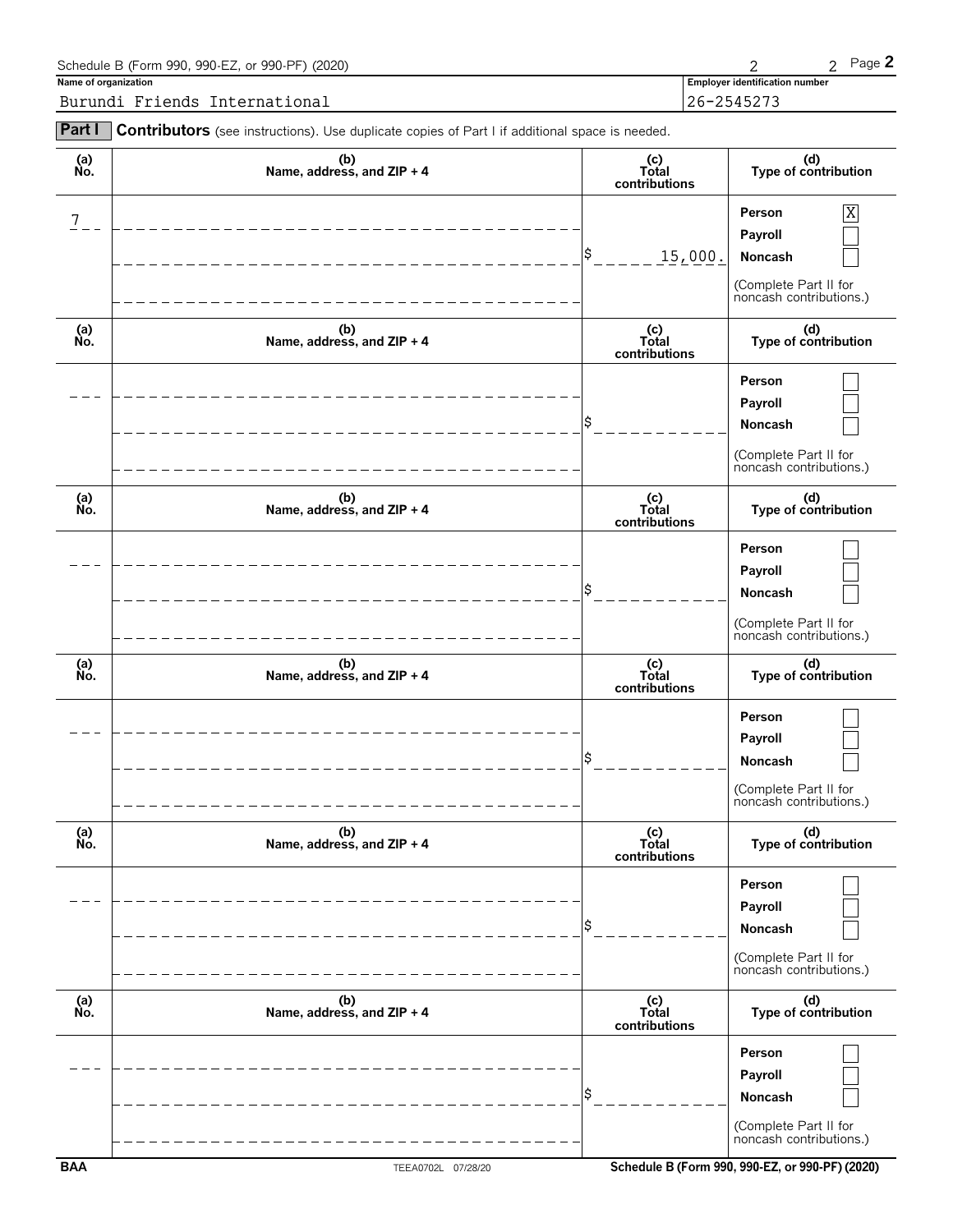| Schedule B (Form 990, 990-EZ, or 990-PF) (2020) |                                       | Page $\mathbf 3$ |
|-------------------------------------------------|---------------------------------------|------------------|
| Name of organization                            | <b>Employer identification number</b> |                  |
| Burundi Friends International                   | 26-2545273                            |                  |

**Part II** Noncash Property (see instructions). Use duplicate copies of Part II if additional space is needed.

| (a) No.<br>from<br>Part I | (b)<br>Description of noncash property given | (c)<br>FMV (or estimate)<br>(See instructions.) | (d)<br>Date received |
|---------------------------|----------------------------------------------|-------------------------------------------------|----------------------|
|                           | N/A                                          |                                                 |                      |
|                           |                                              | \$                                              |                      |
| (a) No.<br>from<br>Part I | (b)<br>Description of noncash property given | (c)<br>FMV (or estimate)<br>(See instructions.) | (d)<br>Date received |
|                           |                                              |                                                 |                      |
|                           |                                              | \$                                              |                      |
| (a) No.<br>from<br>Part I | (b)<br>Description of noncash property given | (c)<br>FMV (or estimate)<br>(See instructions.) | (d)<br>Date received |
|                           |                                              |                                                 |                      |
|                           |                                              | \$                                              |                      |
| (a) No.<br>from<br>Part I | (b)<br>Description of noncash property given | (c)<br>FMV (or estimate)<br>(See instructions.) | (d)<br>Date received |
|                           |                                              |                                                 |                      |
|                           |                                              | \$                                              |                      |
| (a) No.<br>from<br>Part I | (b)<br>Description of noncash property given | (c)<br>FMV (or estimate)<br>(See instructions.) | (d)<br>Date received |
|                           |                                              |                                                 |                      |
|                           |                                              | \$                                              |                      |
| (a) No.<br>from<br>Part I | (b)<br>Description of noncash property given | (c)<br>FMV (or estimate)<br>(See instructions.) | (d)<br>Date received |
|                           |                                              |                                                 |                      |
|                           |                                              | \$                                              |                      |
| <b>BAA</b>                |                                              | Schedule B (Form 990, 990-EZ, or 990-PF) (2020) |                      |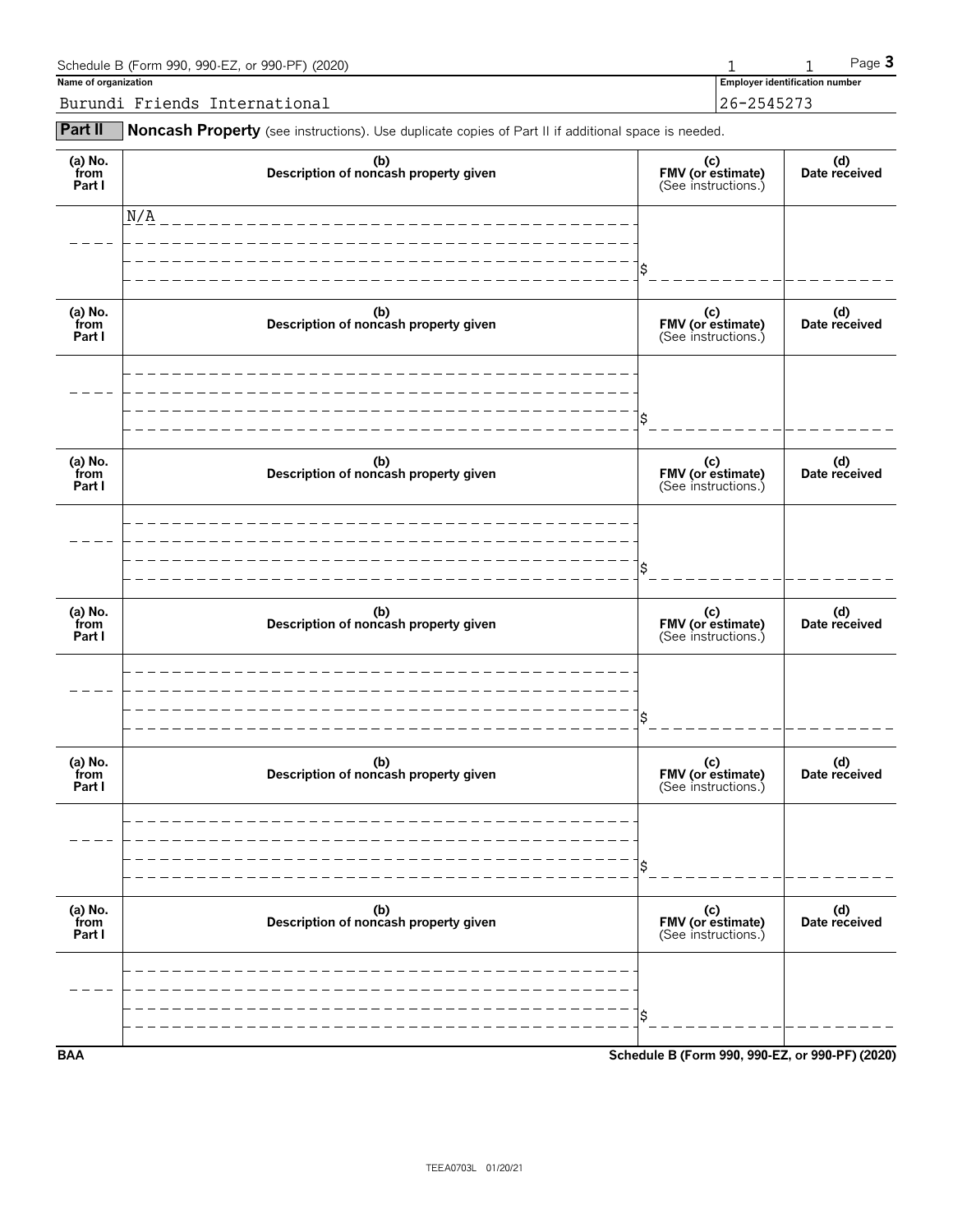|                           | Schedule B (Form 990, 990-EZ, or 990-PF) (2020)                                                                                                                                                                                                  |                       | Page 4                                                                                                       |  |  |  |
|---------------------------|--------------------------------------------------------------------------------------------------------------------------------------------------------------------------------------------------------------------------------------------------|-----------------------|--------------------------------------------------------------------------------------------------------------|--|--|--|
| Name of organization      | Burundi Friends International                                                                                                                                                                                                                    |                       | <b>Employer identification number</b><br>26-2545273                                                          |  |  |  |
| Part III                  |                                                                                                                                                                                                                                                  |                       | Exclusively religious, charitable, etc., contributions to organizations described in section 501(c)(7), (8), |  |  |  |
|                           | or (10) that total more than \$1,000 for the year from any one contributor. Complete columns (a) through (e) and<br>the following line entry. For organizations completing Part III, enter the total of exclusively religious, charitable, etc., |                       |                                                                                                              |  |  |  |
|                           | contributions of \$1,000 or less for the year. (Enter this information once. See instructions.)<br>Use duplicate copies of Part III if additional space is needed.                                                                               |                       | $\blacktriangleright$ \$<br>M/A                                                                              |  |  |  |
| (a)<br>No. from<br>Part I | (b) Purpose of gift                                                                                                                                                                                                                              | (c) Use of gift       | (d) Description of how gift is held                                                                          |  |  |  |
|                           | N/A<br>_________________                                                                                                                                                                                                                         | _____________________ |                                                                                                              |  |  |  |
|                           |                                                                                                                                                                                                                                                  |                       |                                                                                                              |  |  |  |
|                           |                                                                                                                                                                                                                                                  |                       |                                                                                                              |  |  |  |
|                           |                                                                                                                                                                                                                                                  | (e) Transfer of gift  |                                                                                                              |  |  |  |
|                           | Transferee's name, address, and ZIP + 4                                                                                                                                                                                                          |                       | Relationship of transferor to transferee                                                                     |  |  |  |
|                           |                                                                                                                                                                                                                                                  |                       |                                                                                                              |  |  |  |
|                           |                                                                                                                                                                                                                                                  |                       |                                                                                                              |  |  |  |
|                           |                                                                                                                                                                                                                                                  |                       |                                                                                                              |  |  |  |
| (a)<br>No. from<br>Part I | (b) Purpose of gift                                                                                                                                                                                                                              | (c) Use of gift       | (d) Description of how gift is held                                                                          |  |  |  |
|                           |                                                                                                                                                                                                                                                  |                       |                                                                                                              |  |  |  |
|                           |                                                                                                                                                                                                                                                  |                       |                                                                                                              |  |  |  |
|                           | (e) Transfer of gift                                                                                                                                                                                                                             |                       |                                                                                                              |  |  |  |
|                           | Transferee's name, address, and ZIP + 4                                                                                                                                                                                                          |                       | Relationship of transferor to transferee                                                                     |  |  |  |
|                           |                                                                                                                                                                                                                                                  |                       |                                                                                                              |  |  |  |
|                           |                                                                                                                                                                                                                                                  |                       |                                                                                                              |  |  |  |
| (a)<br>No. from<br>Part I | (b) Purpose of gift                                                                                                                                                                                                                              | (c) Use of gift       | (d) Description of how gift is held                                                                          |  |  |  |
|                           |                                                                                                                                                                                                                                                  |                       |                                                                                                              |  |  |  |
|                           |                                                                                                                                                                                                                                                  |                       |                                                                                                              |  |  |  |
|                           |                                                                                                                                                                                                                                                  | (e) Transfer of gift  |                                                                                                              |  |  |  |
|                           | Transferee's name, address, and ZIP + 4                                                                                                                                                                                                          |                       | Relationship of transferor to transferee                                                                     |  |  |  |
|                           |                                                                                                                                                                                                                                                  |                       |                                                                                                              |  |  |  |
|                           |                                                                                                                                                                                                                                                  |                       |                                                                                                              |  |  |  |
|                           |                                                                                                                                                                                                                                                  |                       |                                                                                                              |  |  |  |
| (a)<br>No. from<br>Part I | (b) Purpose of gift                                                                                                                                                                                                                              | (c) Use of gift       | (d) Description of how gift is held                                                                          |  |  |  |
|                           |                                                                                                                                                                                                                                                  |                       |                                                                                                              |  |  |  |
|                           |                                                                                                                                                                                                                                                  |                       |                                                                                                              |  |  |  |
|                           |                                                                                                                                                                                                                                                  |                       |                                                                                                              |  |  |  |
|                           |                                                                                                                                                                                                                                                  | (e) Transfer of gift  |                                                                                                              |  |  |  |
|                           | Transferee's name, address, and ZIP + 4                                                                                                                                                                                                          |                       | Relationship of transferor to transferee                                                                     |  |  |  |
|                           |                                                                                                                                                                                                                                                  |                       |                                                                                                              |  |  |  |
|                           |                                                                                                                                                                                                                                                  |                       |                                                                                                              |  |  |  |
| <b>BAA</b>                |                                                                                                                                                                                                                                                  |                       | Schedule B (Form 990, 990-EZ, or 990-PF) (2020)                                                              |  |  |  |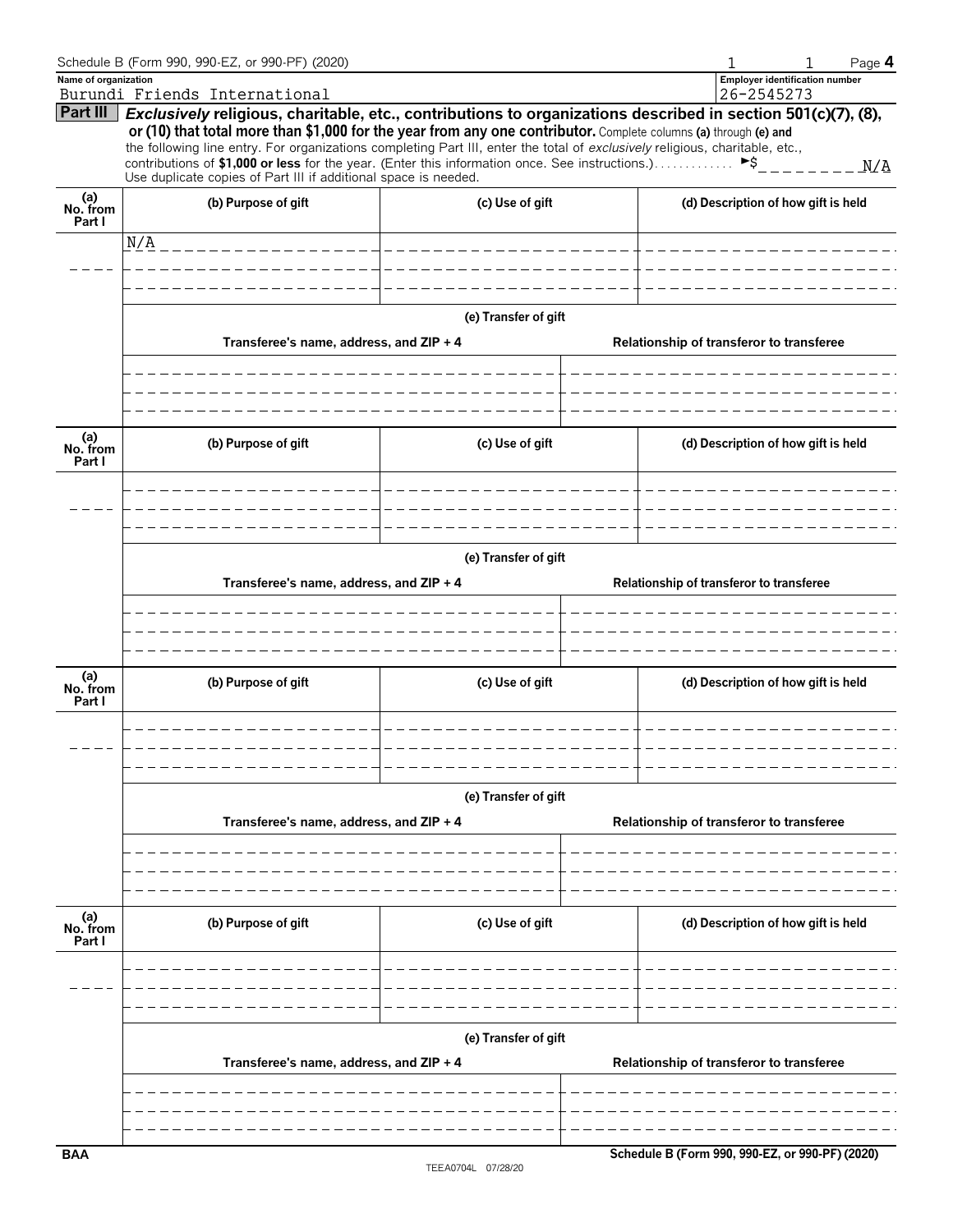| <b>SCHEDULE D</b> |  |
|-------------------|--|
| (Form 990)        |  |

# **SCHEDULE D Supplemental Financial Statements CHEDULE D COOL**

**Part IV, line 6, 7, 8, 9, 10, 11a, 11b, 11c, 11d, 11e, 11f, 12a, or 12b.**<br>
Part IV, line 6, 7, 8, 9, 10, 11a, 11b, 11c, 11d, 11e, 11f, 12a, or 12b.

Attach to Form 990.

Department of the Treasury **Department of the Treasury <b>Department** of the Treasury **Department of the Treasury <b>Inspection**<br>Inspection **Inspection**<br>**Name of the organization Inspection** 

**Kamployer identification number** 

| Part I          | Burundi Friends International<br>Organizations Maintaining Donor Advised Funds or Other Similar Funds or Accounts.<br>Complete if the organization answered 'Yes' on Form 990, Part IV, line 6.                                                                                                                                                                                        |                         |                                                | 26-2545273                                         |
|-----------------|----------------------------------------------------------------------------------------------------------------------------------------------------------------------------------------------------------------------------------------------------------------------------------------------------------------------------------------------------------------------------------------|-------------------------|------------------------------------------------|----------------------------------------------------|
|                 |                                                                                                                                                                                                                                                                                                                                                                                        | (a) Donor advised funds |                                                | (b) Funds and other accounts                       |
|                 | Total number at end of year                                                                                                                                                                                                                                                                                                                                                            |                         |                                                |                                                    |
| 2               | Aggregate value of contributions to (during year)                                                                                                                                                                                                                                                                                                                                      |                         |                                                |                                                    |
| 3               | Aggregate value of grants from (during year)                                                                                                                                                                                                                                                                                                                                           |                         |                                                |                                                    |
| 4               | Aggregate value at end of year                                                                                                                                                                                                                                                                                                                                                         |                         |                                                |                                                    |
| 5               | Did the organization inform all donors and donor advisors in writing that the assets held in donor advised funds<br>are the organization's property, subject to the organization's exclusive legal control?                                                                                                                                                                            |                         |                                                | ∣Yes<br>No                                         |
| 6               | Did the organization inform all grantees, donors, and donor advisors in writing that grant funds can be used only<br>for charitable purposes and not for the benefit of the donor or donor advisor, or for any other purpose conferring                                                                                                                                                |                         |                                                | No<br>Yes                                          |
| Part II         | <b>Conservation Easements.</b><br>Complete if the organization answered 'Yes' on Form 990, Part IV, line 7.                                                                                                                                                                                                                                                                            |                         |                                                |                                                    |
| 1               | Purpose(s) of conservation easements held by the organization (check all that apply).                                                                                                                                                                                                                                                                                                  |                         |                                                |                                                    |
|                 | Preservation of land for public use (for example, recreation or education)                                                                                                                                                                                                                                                                                                             |                         |                                                | Preservation of a historically important land area |
|                 | Protection of natural habitat                                                                                                                                                                                                                                                                                                                                                          |                         | Preservation of a certified historic structure |                                                    |
|                 | Preservation of open space                                                                                                                                                                                                                                                                                                                                                             |                         |                                                |                                                    |
| $\mathbf{2}$    | Complete lines 2a through 2d if the organization held a qualified conservation contribution in the form of a conservation easement on the<br>last day of the tax year.                                                                                                                                                                                                                 |                         |                                                |                                                    |
|                 |                                                                                                                                                                                                                                                                                                                                                                                        |                         | 2a                                             | Held at the End of the Tax Year                    |
|                 |                                                                                                                                                                                                                                                                                                                                                                                        |                         | 2 <sub>b</sub>                                 |                                                    |
|                 | <b>c</b> Number of conservation easements on a certified historic structure included in (a)                                                                                                                                                                                                                                                                                            |                         | 2c                                             |                                                    |
|                 |                                                                                                                                                                                                                                                                                                                                                                                        |                         |                                                |                                                    |
|                 | <b>d</b> Number of conservation easements included in (c) acquired after 7/25/06, and not on a historic                                                                                                                                                                                                                                                                                |                         | 2d                                             |                                                    |
| 3.              | Number of conservation easements modified, transferred, released, extinguished, or terminated by the organization during the<br>tax year $\blacktriangleright$                                                                                                                                                                                                                         |                         |                                                |                                                    |
|                 | Number of states where property subject to conservation easement is located ►                                                                                                                                                                                                                                                                                                          |                         |                                                |                                                    |
| 5               | Does the organization have a written policy regarding the periodic monitoring, inspection, handling of violations,                                                                                                                                                                                                                                                                     |                         |                                                |                                                    |
|                 |                                                                                                                                                                                                                                                                                                                                                                                        |                         |                                                | Yes<br>No                                          |
| 6               | Staff and volunteer hours devoted to monitoring, inspecting, handling of violations, and enforcing conservation easements during the year                                                                                                                                                                                                                                              |                         |                                                |                                                    |
| 7               | Amount of expenses incurred in monitoring, inspecting, handling of violations, and enforcing conservation easements during the year<br>► \$                                                                                                                                                                                                                                            |                         |                                                |                                                    |
|                 | Does each conservation easement reported on line 2(d) above satisfy the requirements of section 170(h)(4)(B)(i)                                                                                                                                                                                                                                                                        |                         |                                                | Yes<br>No                                          |
|                 | In Part XIII, describe how the organization reports conservation easements in its revenue and expense statement and balance sheet, and<br>include, if applicable, the text of the footnote to the organization's financial statements that describes the organization's accounting for<br>conservation easements.                                                                      |                         |                                                |                                                    |
| <b>Part III</b> | Organizations Maintaining Collections of Art, Historical Treasures, or Other Similar Assets.<br>Complete if the organization answered 'Yes' on Form 990, Part IV, line 8.                                                                                                                                                                                                              |                         |                                                |                                                    |
|                 | 1a If the organization elected, as permitted under FASB ASC 958, not to report in its revenue statement and balance sheet works of art,<br>historical treasures, or other similar assets held for public exhibition, education, or research in furtherance of public service, provide in<br>Part XIII the text of the footnote to its financial statements that describes these items. |                         |                                                |                                                    |
|                 | <b>b</b> If the organization elected, as permitted under FASB ASC 958, to report in its revenue statement and balance sheet works of art,<br>historical treasures, or other similar assets held for public exhibition, education, or research in furtherance of public service, provide the<br>following amounts relating to these items:                                              |                         |                                                |                                                    |
|                 |                                                                                                                                                                                                                                                                                                                                                                                        |                         |                                                |                                                    |
|                 |                                                                                                                                                                                                                                                                                                                                                                                        |                         |                                                | $\triangleright$ \$                                |
| 2               | If the organization received or held works of art, historical treasures, or other similar assets for financial gain, provide the following<br>amounts required to be reported under FASB ASC 958 relating to these items:                                                                                                                                                              |                         |                                                |                                                    |
|                 |                                                                                                                                                                                                                                                                                                                                                                                        |                         |                                                | ►\$<br>►Ŝ                                          |
|                 |                                                                                                                                                                                                                                                                                                                                                                                        |                         |                                                |                                                    |
|                 | BAA For Paperwork Reduction Act Notice, see the Instructions for Form 990. TEEA3301L 08/18/20                                                                                                                                                                                                                                                                                          |                         |                                                | Schedule D (Form 990) 2020                         |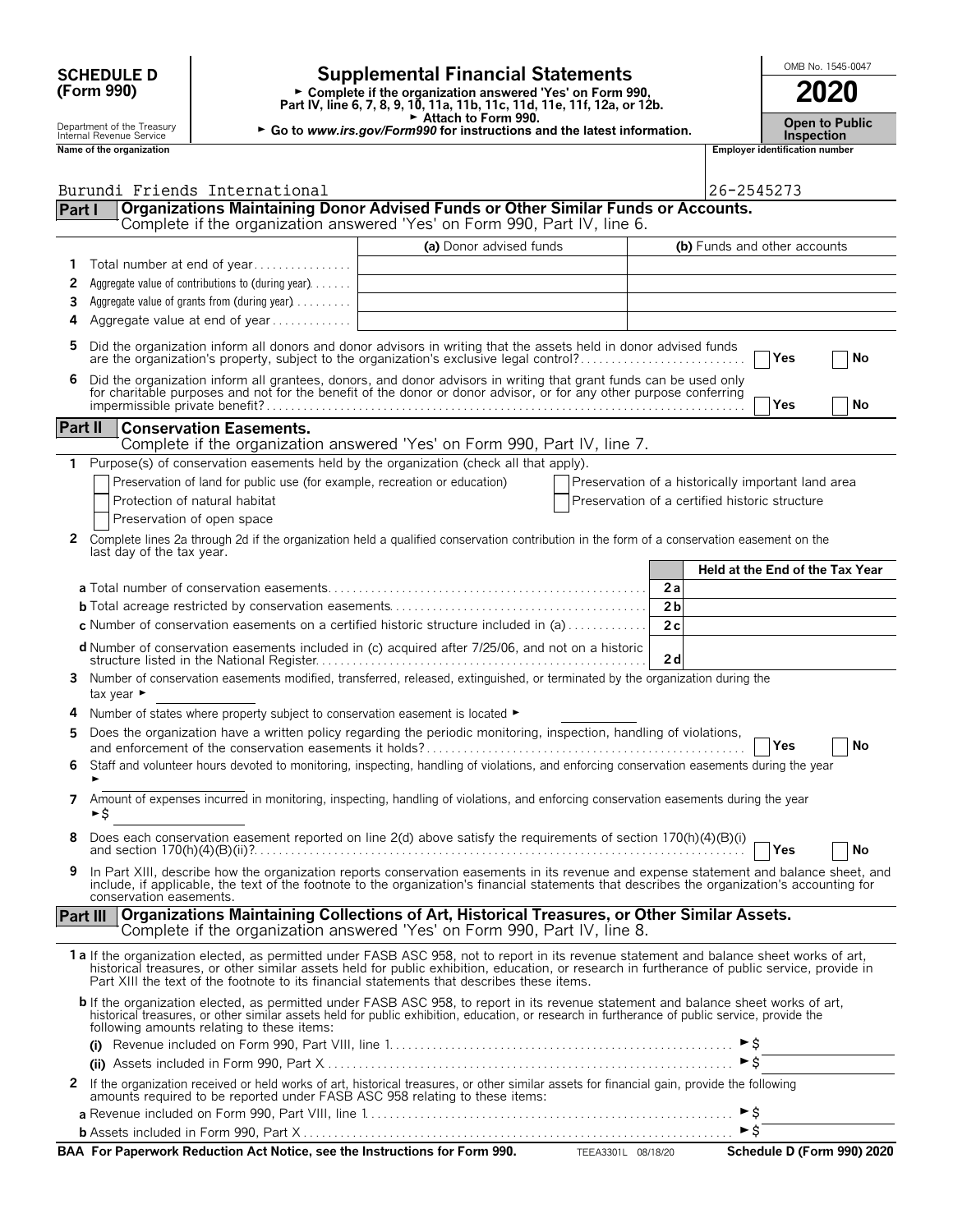| Schedule D (Form 990) 2020 Burundi Friends International                                                                                                                                                                  |                  |        |                                         |                                    | 26-2545273                      |        | Page 2                           |
|---------------------------------------------------------------------------------------------------------------------------------------------------------------------------------------------------------------------------|------------------|--------|-----------------------------------------|------------------------------------|---------------------------------|--------|----------------------------------|
| Organizations Maintaining Collections of Art, Historical Treasures, or Other Similar Assets (continued)<br><b>Part III</b>                                                                                                |                  |        |                                         |                                    |                                 |        |                                  |
| Using the organization's acquisition, accession, and other records, check any of the following that make significant use of its collection<br>3<br>items (check all that apply):                                          |                  |        |                                         |                                    |                                 |        |                                  |
| Public exhibition<br>a                                                                                                                                                                                                    |                  |        | d                                       | Loan or exchange program           |                                 |        |                                  |
| Scholarly research<br>b                                                                                                                                                                                                   |                  |        | Other<br>е                              |                                    |                                 |        |                                  |
| Preservation for future generations<br>С                                                                                                                                                                                  |                  |        |                                         |                                    |                                 |        |                                  |
| Provide a description of the organization's collections and explain how they further the organization's exempt purpose in<br>Part XIII.                                                                                   |                  |        |                                         |                                    |                                 |        |                                  |
| During the year, did the organization solicit or receive donations of art, historical treasures, or other similar assets to be sold to raise funds rather than to be maintained as part of the organization's collection? |                  |        |                                         |                                    |                                 | Yes    | <b>No</b>                        |
| Escrow and Custodial Arrangements. Complete if the organization answered 'Yes' on Form 990, Part IV,<br><b>Part IV</b>                                                                                                    |                  |        |                                         |                                    |                                 |        |                                  |
| line 9, or reported an amount on Form 990, Part X, line 21.                                                                                                                                                               |                  |        |                                         |                                    |                                 |        |                                  |
| 1 a Is the organization an agent, trustee, custodian or other intermediary for contributions or other assets not included                                                                                                 |                  |        |                                         |                                    |                                 |        |                                  |
| <b>b</b> If 'Yes,' explain the arrangement in Part XIII and complete the following table:                                                                                                                                 |                  |        |                                         |                                    |                                 | Yes    | l No                             |
|                                                                                                                                                                                                                           |                  |        |                                         |                                    |                                 | Amount |                                  |
|                                                                                                                                                                                                                           |                  |        |                                         |                                    | 1 с                             |        |                                  |
|                                                                                                                                                                                                                           |                  |        |                                         |                                    | 1 <sub>d</sub>                  |        |                                  |
|                                                                                                                                                                                                                           |                  |        |                                         |                                    | 1е                              |        |                                  |
|                                                                                                                                                                                                                           |                  |        |                                         |                                    | 1f                              |        |                                  |
| 2a Did the organization include an amount on Form 990, Part X, line 21, for escrow or custodial account liability?                                                                                                        |                  |        |                                         |                                    |                                 | Yes    | No                               |
|                                                                                                                                                                                                                           |                  |        |                                         |                                    |                                 |        |                                  |
| <b>Part V</b>                                                                                                                                                                                                             |                  |        |                                         |                                    |                                 |        |                                  |
| <b>Endowment Funds.</b> Complete if the organization answered 'Yes' on Form 990, Part IV, line 10.                                                                                                                        | (a) Current year |        | (b) Prior year                          | (c) Two years back                 | (d) Three years back            |        | (e) Four years back              |
| <b>1a</b> Beginning of year balance                                                                                                                                                                                       |                  | 8,231. | 8,231.                                  | 8,231.                             | 8,231.                          |        | $0$ .                            |
| <b>b</b> Contributions $\ldots \ldots \ldots \ldots \ldots$                                                                                                                                                               |                  |        |                                         |                                    |                                 |        |                                  |
| c Net investment earnings, gains,                                                                                                                                                                                         |                  |        |                                         |                                    |                                 |        |                                  |
| and losses<br><b>d</b> Grants or scholarships $\ldots$                                                                                                                                                                    |                  |        |                                         |                                    |                                 |        |                                  |
| <b>e</b> Other expenditures for facilities                                                                                                                                                                                |                  |        |                                         |                                    |                                 |        |                                  |
| and programs                                                                                                                                                                                                              |                  |        |                                         |                                    | 0.                              |        |                                  |
| f Administrative expenses                                                                                                                                                                                                 |                  |        |                                         |                                    |                                 |        |                                  |
| <b>q</b> End of year balance $\dots\dots\dots\dots$                                                                                                                                                                       |                  | 8,231. | 8,231.                                  | 8,231.                             | 8,231.                          |        | $0$ .                            |
| 2 Provide the estimated percentage of the current year end balance (line 1g, column (a)) held as:                                                                                                                         |                  |        |                                         |                                    |                                 |        |                                  |
| a Board designated or quasi-endowment ►                                                                                                                                                                                   | န္               |        |                                         |                                    |                                 |        |                                  |
| <b>b</b> Permanent endowment ►<br>c Term endowment ►                                                                                                                                                                      | ৽                |        |                                         |                                    |                                 |        |                                  |
| The percentages on lines 2a, 2b, and 2c should equal 100%.                                                                                                                                                                |                  |        |                                         |                                    |                                 |        |                                  |
|                                                                                                                                                                                                                           |                  |        |                                         |                                    |                                 |        |                                  |
| 3a Are there endowment funds not in the possession of the organization that are held and administered for the<br>organization by:                                                                                         |                  |        |                                         |                                    |                                 |        | Yes<br>No                        |
|                                                                                                                                                                                                                           |                  |        |                                         |                                    |                                 | 3a(i)  | Χ                                |
|                                                                                                                                                                                                                           |                  |        |                                         |                                    |                                 | 3a(ii) | Χ                                |
|                                                                                                                                                                                                                           |                  |        |                                         |                                    |                                 | 3b     |                                  |
| 4 Describe in Part XIII the intended uses of the organization's endowment funds.                                                                                                                                          |                  |        |                                         |                                    |                                 |        |                                  |
| <b>Part VI</b> Land, Buildings, and Equipment.                                                                                                                                                                            |                  |        |                                         |                                    |                                 |        |                                  |
| Complete if the organization answered 'Yes' on Form 990, Part IV, line 11a. See Form 990, Part X, line 10.                                                                                                                |                  |        |                                         |                                    |                                 |        |                                  |
| Description of property                                                                                                                                                                                                   |                  |        | (a) Cost or other basis<br>(investment) | (b) Cost or other<br>basis (other) | (c) Accumulated<br>depreciation |        | (d) Book value                   |
|                                                                                                                                                                                                                           |                  |        |                                         |                                    |                                 |        |                                  |
|                                                                                                                                                                                                                           |                  |        |                                         |                                    |                                 |        |                                  |
| c Leasehold improvements                                                                                                                                                                                                  |                  |        |                                         |                                    |                                 |        |                                  |
|                                                                                                                                                                                                                           |                  |        |                                         |                                    |                                 |        |                                  |
|                                                                                                                                                                                                                           |                  |        |                                         |                                    | ►                               |        |                                  |
| <b>BAA</b>                                                                                                                                                                                                                |                  |        |                                         |                                    |                                 |        | 0.<br>Schedule D (Form 990) 2020 |
|                                                                                                                                                                                                                           |                  |        |                                         |                                    |                                 |        |                                  |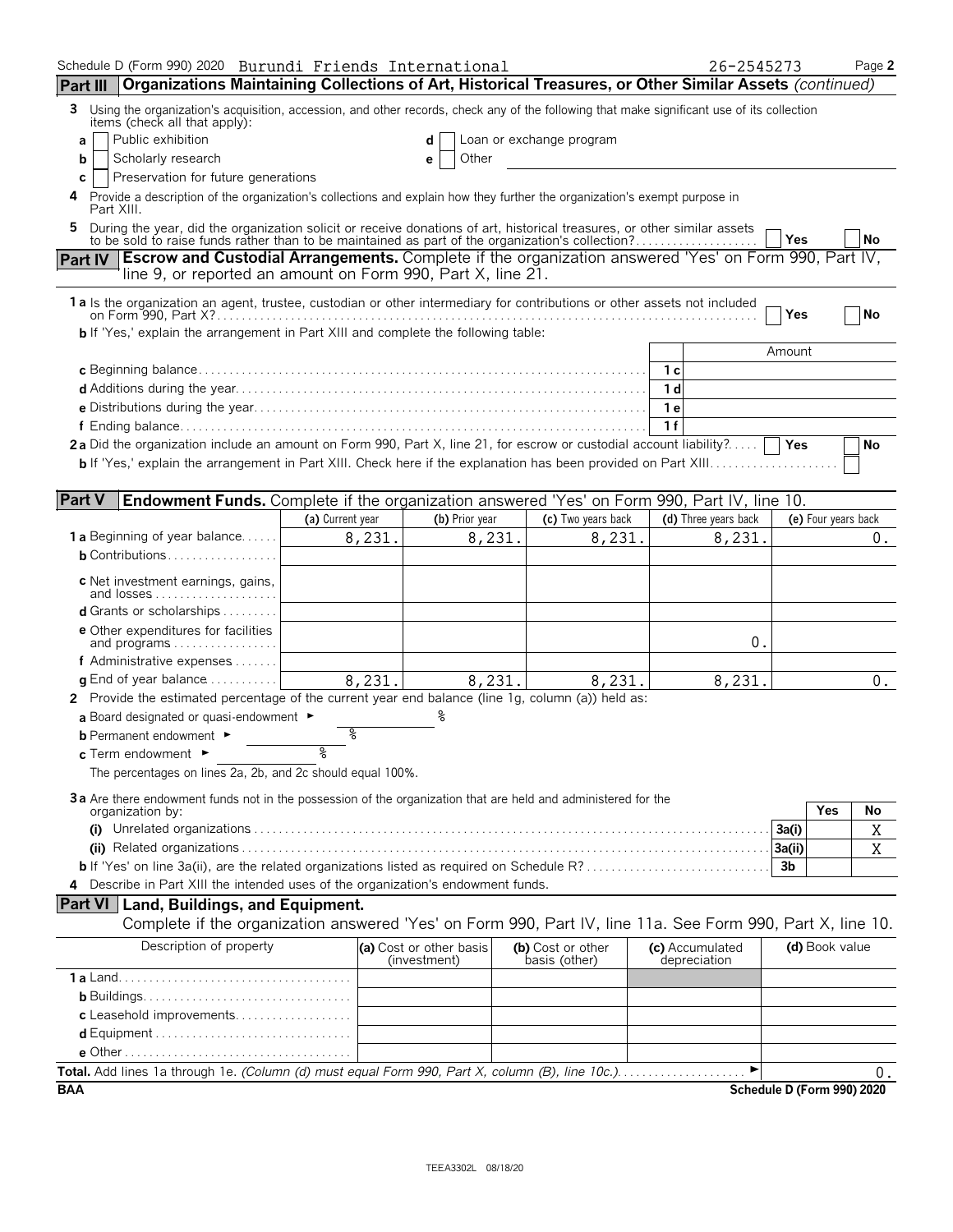|                                                                                                                     | Part VII Investments - Other Securities.                                                                                                       |                              | N/A                                                                                                                                                                     |  |
|---------------------------------------------------------------------------------------------------------------------|------------------------------------------------------------------------------------------------------------------------------------------------|------------------------------|-------------------------------------------------------------------------------------------------------------------------------------------------------------------------|--|
|                                                                                                                     | (a) Description of security or category (including name of security)                                                                           | (b) Book value               | Complete if the organization answered 'Yes' on Form 990, Part IV, line 11b. See Form 990, Part X, line 12.<br>(c) Method of valuation: Cost or end-of-year market value |  |
|                                                                                                                     | (1) Financial derivatives                                                                                                                      |                              |                                                                                                                                                                         |  |
|                                                                                                                     |                                                                                                                                                |                              |                                                                                                                                                                         |  |
| (3) Other                                                                                                           |                                                                                                                                                |                              |                                                                                                                                                                         |  |
|                                                                                                                     |                                                                                                                                                |                              |                                                                                                                                                                         |  |
| $\frac{(A)}{(B)}$                                                                                                   |                                                                                                                                                |                              |                                                                                                                                                                         |  |
|                                                                                                                     |                                                                                                                                                |                              |                                                                                                                                                                         |  |
| $\frac{1}{1}$<br>$\frac{1}{1}$<br>$\frac{1}{1}$<br>$\frac{1}{1}$<br>$\frac{1}{1}$<br>$\frac{1}{1}$<br>$\frac{1}{1}$ |                                                                                                                                                |                              |                                                                                                                                                                         |  |
|                                                                                                                     |                                                                                                                                                |                              |                                                                                                                                                                         |  |
| (F)                                                                                                                 |                                                                                                                                                |                              |                                                                                                                                                                         |  |
| (G)                                                                                                                 |                                                                                                                                                |                              |                                                                                                                                                                         |  |
| (H)                                                                                                                 |                                                                                                                                                |                              |                                                                                                                                                                         |  |
| (1)                                                                                                                 |                                                                                                                                                |                              |                                                                                                                                                                         |  |
|                                                                                                                     | Total. (Column (b) must equal Form 990, Part X, column (B) line 12.). $\blacktriangleright$                                                    |                              |                                                                                                                                                                         |  |
|                                                                                                                     |                                                                                                                                                |                              | <b>Part VIII</b> Investments – Program Related.<br>Complete if the organization answered 'Yes' on Form 990, Part IV, line 11c. See Form 990, Part X, line 13.           |  |
|                                                                                                                     | (a) Description of investment                                                                                                                  | (b) Book value               | (c) Method of valuation: Cost or end-of-year market value                                                                                                               |  |
| (1)                                                                                                                 |                                                                                                                                                |                              |                                                                                                                                                                         |  |
| (2)                                                                                                                 |                                                                                                                                                |                              |                                                                                                                                                                         |  |
| (3)                                                                                                                 |                                                                                                                                                |                              |                                                                                                                                                                         |  |
| (4)                                                                                                                 |                                                                                                                                                |                              |                                                                                                                                                                         |  |
| (5)                                                                                                                 |                                                                                                                                                |                              |                                                                                                                                                                         |  |
| (6)                                                                                                                 |                                                                                                                                                |                              |                                                                                                                                                                         |  |
| (7)<br>(8)                                                                                                          |                                                                                                                                                |                              |                                                                                                                                                                         |  |
| (9)                                                                                                                 |                                                                                                                                                |                              |                                                                                                                                                                         |  |
| (10)                                                                                                                |                                                                                                                                                |                              |                                                                                                                                                                         |  |
|                                                                                                                     | Total. (Column (b) must equal Form 990, Part X, column (B) line 13.)<br>E                                                                      |                              |                                                                                                                                                                         |  |
| <b>Part IX</b>                                                                                                      | <b>Other Assets.</b>                                                                                                                           | N/A                          | Complete if the organization answered 'Yes' on Form 990, Part IV, line 11d. See Form 990, Part X, line 15.                                                              |  |
|                                                                                                                     |                                                                                                                                                | (a) Description              | (b) Book value                                                                                                                                                          |  |
| (1)                                                                                                                 |                                                                                                                                                |                              |                                                                                                                                                                         |  |
| (2)                                                                                                                 |                                                                                                                                                |                              |                                                                                                                                                                         |  |
| (3)                                                                                                                 |                                                                                                                                                |                              |                                                                                                                                                                         |  |
| (4)<br>$\overline{(5)}$                                                                                             |                                                                                                                                                |                              |                                                                                                                                                                         |  |
| (6)                                                                                                                 |                                                                                                                                                |                              |                                                                                                                                                                         |  |
| (7)                                                                                                                 |                                                                                                                                                |                              |                                                                                                                                                                         |  |
| (8)                                                                                                                 |                                                                                                                                                |                              |                                                                                                                                                                         |  |
| (9)                                                                                                                 |                                                                                                                                                |                              |                                                                                                                                                                         |  |
| (10)                                                                                                                |                                                                                                                                                |                              |                                                                                                                                                                         |  |
|                                                                                                                     |                                                                                                                                                |                              | ▶                                                                                                                                                                       |  |
| Part X                                                                                                              | <b>Other Liabilities.</b><br>Complete if the organization answered 'Yes' on Form 990, Part IV, line 11e or 11f. See Form 990, Part X, line 25. |                              |                                                                                                                                                                         |  |
| 1.                                                                                                                  |                                                                                                                                                | (a) Description of liability | (b) Book value                                                                                                                                                          |  |
|                                                                                                                     | (1) Federal income taxes                                                                                                                       |                              |                                                                                                                                                                         |  |
| (2)                                                                                                                 |                                                                                                                                                |                              |                                                                                                                                                                         |  |
| (3)<br>(4)                                                                                                          |                                                                                                                                                |                              |                                                                                                                                                                         |  |
| (5)                                                                                                                 |                                                                                                                                                |                              |                                                                                                                                                                         |  |
| (6)                                                                                                                 |                                                                                                                                                |                              |                                                                                                                                                                         |  |
| (7)                                                                                                                 |                                                                                                                                                |                              |                                                                                                                                                                         |  |
| $\overline{(\mathcal{S})}$                                                                                          |                                                                                                                                                |                              |                                                                                                                                                                         |  |
| (9)                                                                                                                 |                                                                                                                                                |                              |                                                                                                                                                                         |  |
| (10)<br>(11)                                                                                                        |                                                                                                                                                |                              |                                                                                                                                                                         |  |
|                                                                                                                     |                                                                                                                                                |                              |                                                                                                                                                                         |  |
|                                                                                                                     |                                                                                                                                                |                              |                                                                                                                                                                         |  |

**2.** Liability for uncertain tax positions. In Part XIII, provide the text of the footnote to the organization's financial statements that reports the organization's liability for uncertain tax positions under FASB ASC 740. Check here if the text of the footnote has been provided in Part XIII. . . . . . . . . . . . . . . . . . . . . . . . . . . . . . . . . . . . . . . . . . . . . . . . . . . . . . . .

 $\Box$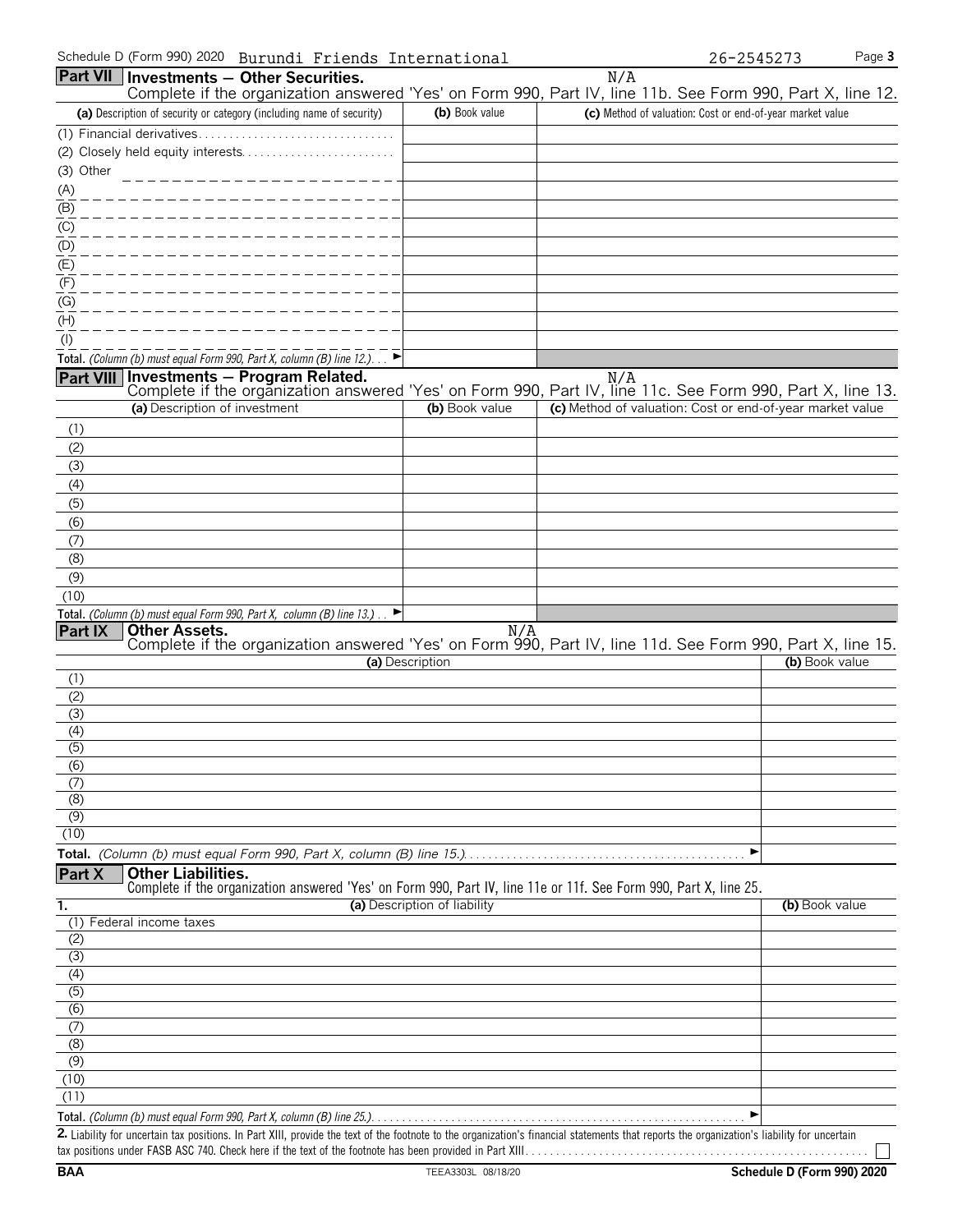| Schedule D (Form 990) 2020 Burundi Friends International                                                 | 26-2545273     | Page 4 |
|----------------------------------------------------------------------------------------------------------|----------------|--------|
| <b>Part XI</b> Reconciliation of Revenue per Audited Financial Statements With Revenue per Return. $N/A$ |                |        |
| Complete if the organization answered 'Yes' on Form 990, Part IV, line 12a.                              |                |        |
| 1 Total revenue, gains, and other support per audited financial statements                               | $\mathbf{1}$   |        |
| Amounts included on line 1 but not on Form 990, Part VIII, line 12:<br>2                                 |                |        |
|                                                                                                          |                |        |
| 2 <sub>h</sub>                                                                                           |                |        |
|                                                                                                          |                |        |
|                                                                                                          |                |        |
|                                                                                                          | 2e             |        |
| 3.                                                                                                       | $\overline{3}$ |        |
| Amounts included on Form 990, Part VIII, line 12, but not on line 1:<br>4                                |                |        |
|                                                                                                          |                |        |
|                                                                                                          |                |        |
|                                                                                                          | 4 c            |        |
| 5 Total revenue. Add lines 3 and 4c. (This must equal Form 990, Part I, line 12.)                        | 5              |        |
| Part XII   Reconciliation of Expenses per Audited Financial Statements With Expenses per Return. N/A     |                |        |
| Complete if the organization answered 'Yes' on Form 990, Part IV, line 12a.                              |                |        |
|                                                                                                          | -1             |        |
| 2 Amounts included on line 1 but not on Form 990, Part IX, line 25:                                      |                |        |
|                                                                                                          |                |        |
| 2 <sub>h</sub>                                                                                           |                |        |
|                                                                                                          |                |        |
|                                                                                                          |                |        |
|                                                                                                          | 2e             |        |
| 3.                                                                                                       | 3              |        |
| Amounts included on Form 990, Part IX, line 25, but not on line 1:<br>4                                  |                |        |
| <b>a</b> Investment expenses not included on Form 990, Part VIII, line 7b. 4a                            |                |        |
|                                                                                                          |                |        |
|                                                                                                          | 4 c            |        |
| 5 Total expenses. Add lines 3 and 4c. (This must equal Form 990, Part I, line 18.)                       | $\overline{5}$ |        |
| Part XIII Supplemental Information.                                                                      |                |        |

Provide the descriptions required for Part II, lines 3, 5, and 9; Part III, lines 1a and 4; Part IV, lines 1b and 2b; Part V,

line 4; Part X, line 2; Part XI, lines 2d and 4b; and Part XII, lines 2d and 4b. Also complete this part to provide any additional information.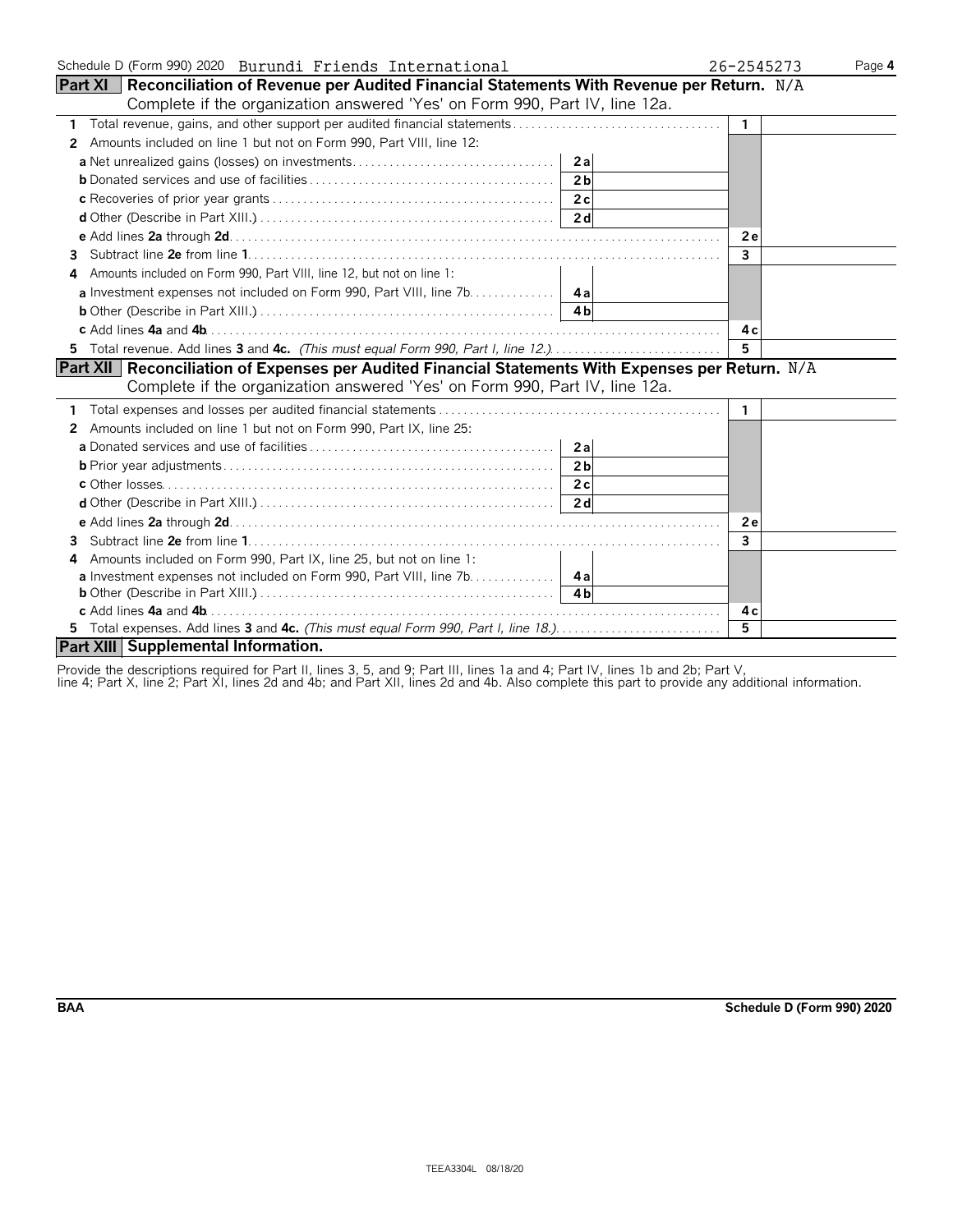| <b>SCHEDULE F</b> |  |
|-------------------|--|
| (Form 990)        |  |

# **Statement of Activities Outside the United States Letter MB No. 1545-0047**

**(Form 990)** G **Complete if the organization answered 'Yes' on Form 990, Part IV, line 14b, 15, or 16.** <sup>G</sup>**Attach to Form 990. 2020** Department of the Treasury **Open to Public** <sup>G</sup>**Go to** *www.irs.gov/Form990* **for instructions and the latest information***.* Internal Revenue Service **Inspection**

X<sub>Yes</sub>

Name of the organization **Employer identification number Employer identification number Part I General Information on Activities Outside the United States.** Complete if the organization answered 'Yes' on Form 990, Part IV, line 14b. **1 For grantmakers.** Does the organization maintain records to substantiate the amount of its grants and other assistance, the grantees' eligibility for the grants or assistance, and the selection criteria used to award the grants or assistance?. . . . **Yes No 2 For grantmakers.** Describe in Part V the organization's procedures for monitoring the use of its grants and other assistance outside the United States. Burundi Friends International 26-2545273

**3** Activities per Region. (The following Part I, line 3 table can be duplicated if additional space is needed.)

| (a) Region                                           | (b) Number of<br>offices in the<br>region | (c) Number of<br>employees,<br>agents, and<br>independent<br>contractors<br>in the region | (d) Activities conducted in<br>the region (by type) (such<br>as, fundraising, program<br>services, investments,<br>grants to recipients<br>located in the region) | (e) If activity listed in<br>(d) is a program<br>service, describe<br>specific type of<br>service(s) in<br>the region | (f) Total<br>expenditures for<br>and investments<br>in the region |
|------------------------------------------------------|-------------------------------------------|-------------------------------------------------------------------------------------------|-------------------------------------------------------------------------------------------------------------------------------------------------------------------|-----------------------------------------------------------------------------------------------------------------------|-------------------------------------------------------------------|
| (1) Sub-Saharan Africa                               | $\mathbf{1}$                              |                                                                                           | 3 Program Services                                                                                                                                                | See Form 990<br>Part III                                                                                              | 175,811.                                                          |
| (2)                                                  |                                           |                                                                                           |                                                                                                                                                                   |                                                                                                                       |                                                                   |
| (3)                                                  |                                           |                                                                                           |                                                                                                                                                                   |                                                                                                                       |                                                                   |
| (4)                                                  |                                           |                                                                                           |                                                                                                                                                                   |                                                                                                                       |                                                                   |
| (5)                                                  |                                           |                                                                                           |                                                                                                                                                                   |                                                                                                                       |                                                                   |
| (6)                                                  |                                           |                                                                                           |                                                                                                                                                                   |                                                                                                                       |                                                                   |
| (7)                                                  |                                           |                                                                                           |                                                                                                                                                                   |                                                                                                                       |                                                                   |
| (8)                                                  |                                           |                                                                                           |                                                                                                                                                                   |                                                                                                                       |                                                                   |
| (9)                                                  |                                           |                                                                                           |                                                                                                                                                                   |                                                                                                                       |                                                                   |
| (10)                                                 |                                           |                                                                                           |                                                                                                                                                                   |                                                                                                                       |                                                                   |
| (11)                                                 |                                           |                                                                                           |                                                                                                                                                                   |                                                                                                                       |                                                                   |
| (12)                                                 |                                           |                                                                                           |                                                                                                                                                                   |                                                                                                                       |                                                                   |
| (13)                                                 |                                           |                                                                                           |                                                                                                                                                                   |                                                                                                                       |                                                                   |
| (14)                                                 |                                           |                                                                                           |                                                                                                                                                                   |                                                                                                                       |                                                                   |
| (15)                                                 |                                           |                                                                                           |                                                                                                                                                                   |                                                                                                                       |                                                                   |
| (16)                                                 |                                           |                                                                                           |                                                                                                                                                                   |                                                                                                                       |                                                                   |
| (17)                                                 |                                           |                                                                                           |                                                                                                                                                                   |                                                                                                                       |                                                                   |
| $3a$ Subtotal                                        | $\overline{1}$                            | 3                                                                                         |                                                                                                                                                                   |                                                                                                                       | 175,811.                                                          |
| <b>b</b> Total from continuation<br>sheets to Part I |                                           |                                                                                           |                                                                                                                                                                   |                                                                                                                       |                                                                   |
| c Totals (add lines 3a and 3b)                       | $\mathbf{1}$                              | $\mathbf{3}$                                                                              |                                                                                                                                                                   |                                                                                                                       | 175,811.                                                          |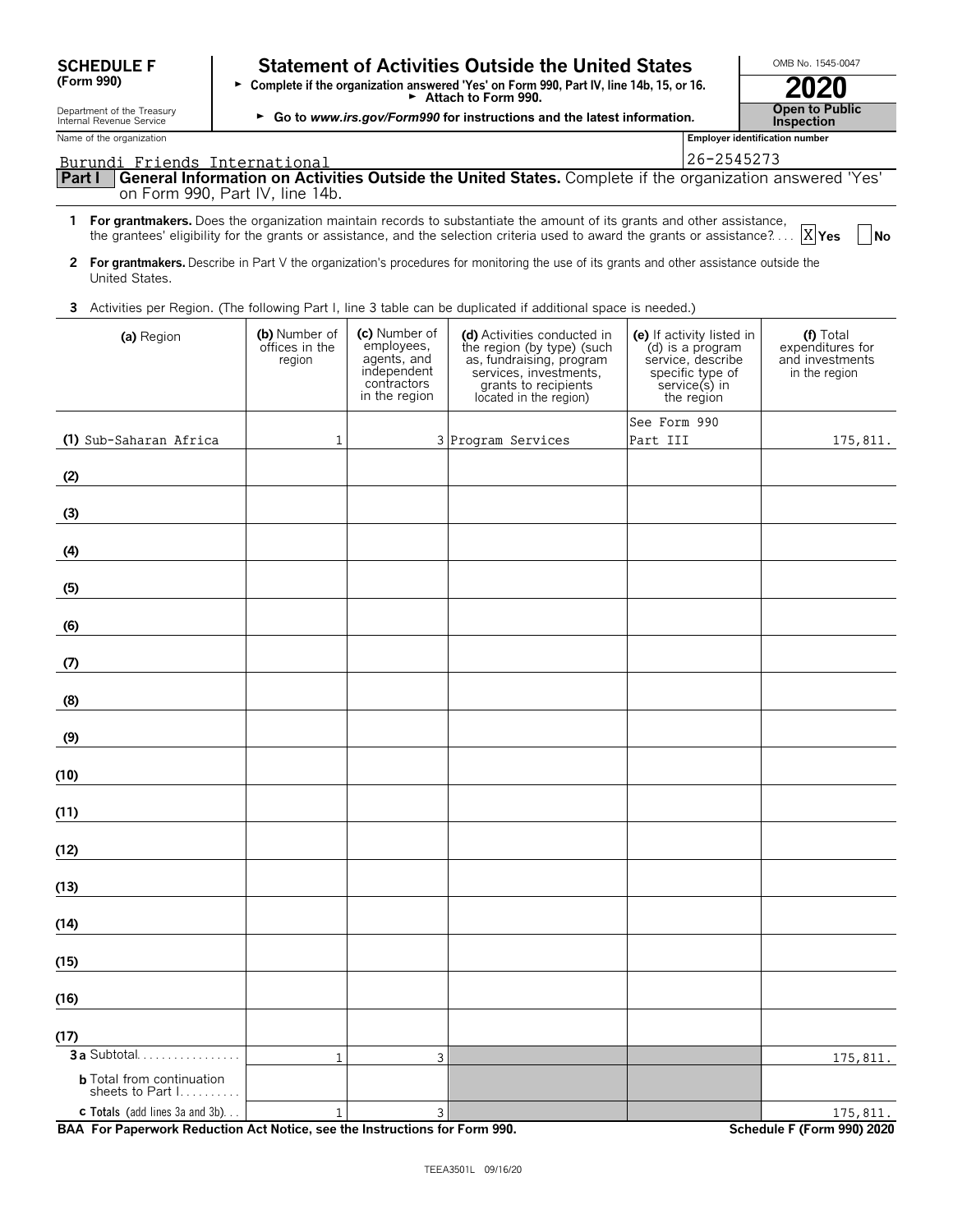**Part II Grants and Other Assistance to Organizations or Entities Outside the United States.** Complete if the organization answered 'Yes' on Form 990, Part IV, line 15, for any recipient who received more than \$5,000. Part II can be duplicated if additional space is needed.

| $\mathbf{1}$ | (a) Name of organization                                                                                                                                                                                                       | (b) IRS code<br>section and EIN<br>(if applicable) | (c) Region | (d) Purpose<br>of grant | (e) Amount of<br>cash grant | (f) Manner of<br>cash<br>disbursement | (g) Amount of<br>noncash<br>assistance | (h) Description of<br>noncash<br>assistance | (i) Method of<br>valuation (book,<br>FMV, appraisal,<br>other) |
|--------------|--------------------------------------------------------------------------------------------------------------------------------------------------------------------------------------------------------------------------------|----------------------------------------------------|------------|-------------------------|-----------------------------|---------------------------------------|----------------------------------------|---------------------------------------------|----------------------------------------------------------------|
|              |                                                                                                                                                                                                                                |                                                    |            |                         |                             |                                       |                                        |                                             |                                                                |
|              |                                                                                                                                                                                                                                |                                                    |            |                         |                             |                                       |                                        |                                             |                                                                |
|              |                                                                                                                                                                                                                                |                                                    |            |                         |                             |                                       |                                        |                                             |                                                                |
|              |                                                                                                                                                                                                                                |                                                    |            |                         |                             |                                       |                                        |                                             |                                                                |
|              |                                                                                                                                                                                                                                |                                                    |            |                         |                             |                                       |                                        |                                             |                                                                |
|              |                                                                                                                                                                                                                                |                                                    |            |                         |                             |                                       |                                        |                                             |                                                                |
|              |                                                                                                                                                                                                                                |                                                    |            |                         |                             |                                       |                                        |                                             |                                                                |
|              |                                                                                                                                                                                                                                |                                                    |            |                         |                             |                                       |                                        |                                             |                                                                |
|              |                                                                                                                                                                                                                                |                                                    |            |                         |                             |                                       |                                        |                                             |                                                                |
|              |                                                                                                                                                                                                                                |                                                    |            |                         |                             |                                       |                                        |                                             |                                                                |
|              |                                                                                                                                                                                                                                |                                                    |            |                         |                             |                                       |                                        |                                             |                                                                |
|              |                                                                                                                                                                                                                                |                                                    |            |                         |                             |                                       |                                        |                                             |                                                                |
|              |                                                                                                                                                                                                                                |                                                    |            |                         |                             |                                       |                                        |                                             |                                                                |
|              |                                                                                                                                                                                                                                |                                                    |            |                         |                             |                                       |                                        |                                             |                                                                |
|              |                                                                                                                                                                                                                                |                                                    |            |                         |                             |                                       |                                        |                                             |                                                                |
|              |                                                                                                                                                                                                                                |                                                    |            |                         |                             |                                       |                                        |                                             |                                                                |
|              | 2 Enter total number of recipient organizations listed above that are recognized as charities by the foreign country, recognized as a tax exempt 501(c)(3) organization by the IRS, or for which the grantee or counsel has pr |                                                    |            |                         |                             |                                       |                                        |                                             | 0                                                              |
| <b>BAA</b>   | $\mathbf{0}$<br>Schedule F (Form 990) 2020                                                                                                                                                                                     |                                                    |            |                         |                             |                                       |                                        |                                             |                                                                |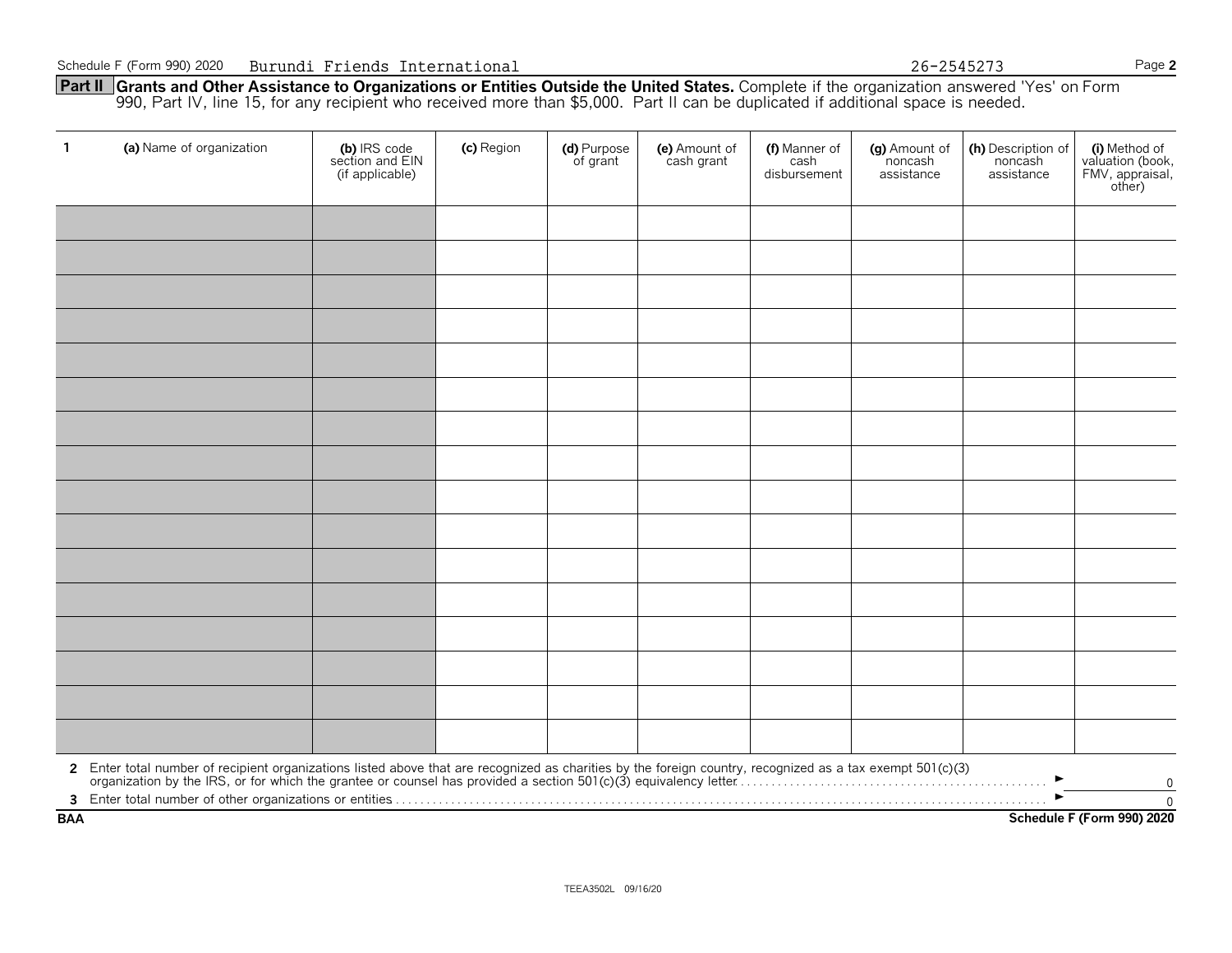**Part III Grants and Other Assistance to Individuals Outside the United States.** Complete if the organization answered 'Yes' on Form 990, Part IV, line 16. Part III can be duplicated if additional space is needed.

| (a) Type of grant or assistance                                                                                                                                                                                                             | (b) Region | (c) Number<br>of recipients | (d) Amount of<br>cash grant | (e) Manner of<br>cash<br>disbursement | (f) Amount of<br>noncash assistance | (g) Description of<br>noncash assistance | (h) Method of<br>valuation (book,<br>FMV, appraisal,<br>other) |
|---------------------------------------------------------------------------------------------------------------------------------------------------------------------------------------------------------------------------------------------|------------|-----------------------------|-----------------------------|---------------------------------------|-------------------------------------|------------------------------------------|----------------------------------------------------------------|
| (1)                                                                                                                                                                                                                                         |            |                             |                             |                                       |                                     |                                          |                                                                |
| (2)                                                                                                                                                                                                                                         |            |                             |                             |                                       |                                     |                                          |                                                                |
| (3)                                                                                                                                                                                                                                         |            |                             |                             |                                       |                                     |                                          |                                                                |
| (4)<br><u> The Community of the Community of the Community of the Community of the Community of the Community of the Community of the Community of the Community of the Community of the Community of the Community of the Community of</u> |            |                             |                             |                                       |                                     |                                          |                                                                |
| (5)                                                                                                                                                                                                                                         |            |                             |                             |                                       |                                     |                                          |                                                                |
| (6)                                                                                                                                                                                                                                         |            |                             |                             |                                       |                                     |                                          |                                                                |
| (7)                                                                                                                                                                                                                                         |            |                             |                             |                                       |                                     |                                          |                                                                |
| (8)<br><u> 1980 - Jan Jawa Barat, president populație de la pre</u>                                                                                                                                                                         |            |                             |                             |                                       |                                     |                                          |                                                                |
| (9)                                                                                                                                                                                                                                         |            |                             |                             |                                       |                                     |                                          |                                                                |
| (10)                                                                                                                                                                                                                                        |            |                             |                             |                                       |                                     |                                          |                                                                |
| (11)                                                                                                                                                                                                                                        |            |                             |                             |                                       |                                     |                                          |                                                                |
| (12)                                                                                                                                                                                                                                        |            |                             |                             |                                       |                                     |                                          |                                                                |
| (13)                                                                                                                                                                                                                                        |            |                             |                             |                                       |                                     |                                          |                                                                |
| (14)                                                                                                                                                                                                                                        |            |                             |                             |                                       |                                     |                                          |                                                                |
| (15)                                                                                                                                                                                                                                        |            |                             |                             |                                       |                                     |                                          |                                                                |
| (16)                                                                                                                                                                                                                                        |            |                             |                             |                                       |                                     |                                          |                                                                |
| (17)                                                                                                                                                                                                                                        |            |                             |                             |                                       |                                     |                                          |                                                                |
| (18)<br><b>BAA</b>                                                                                                                                                                                                                          |            |                             |                             |                                       |                                     |                                          | Schedule F (Form 990) 2020                                     |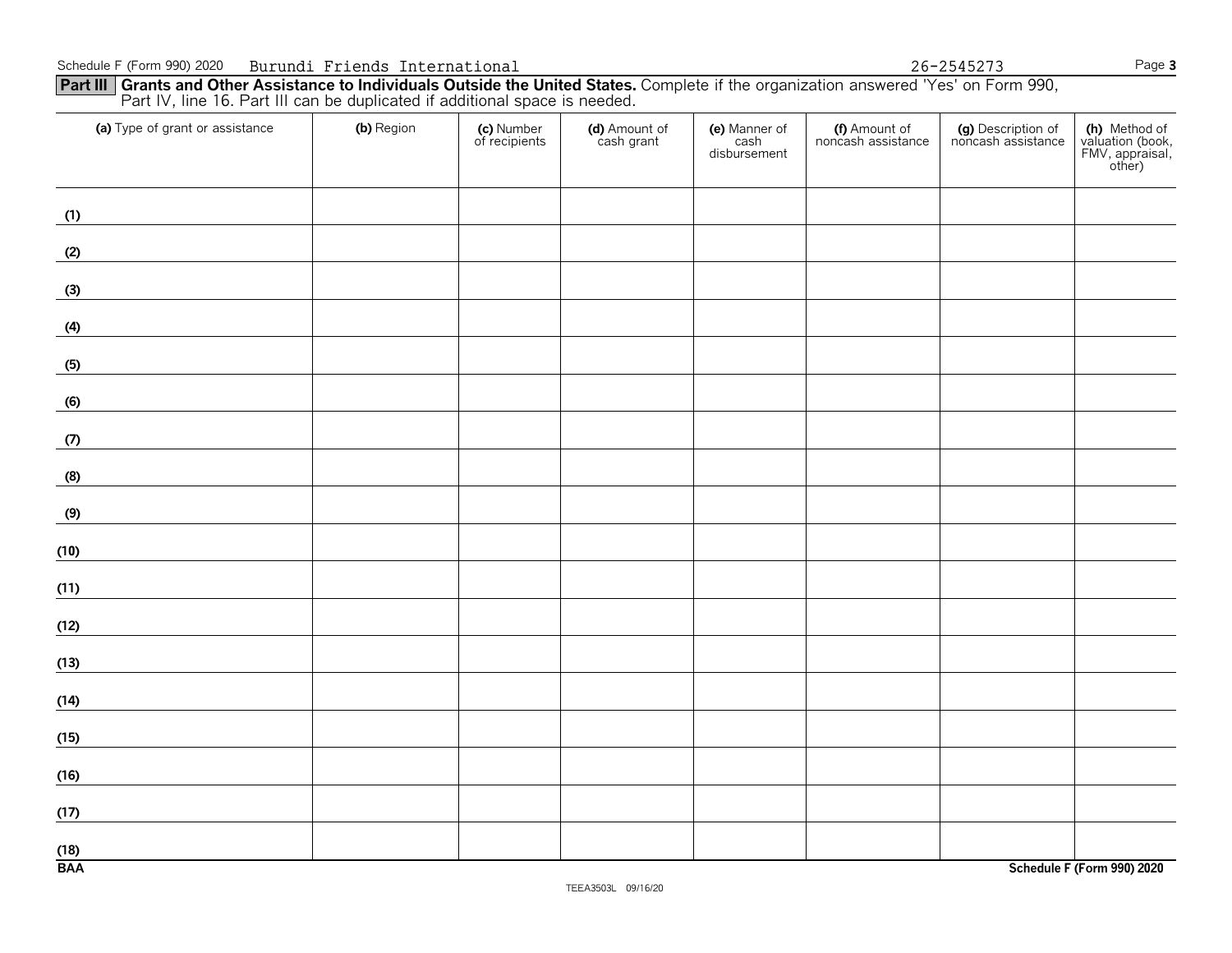|    | Was the organization a U.S. transferor of property to a foreign corporation during the tax year? If 'Yes,' the<br>organization may be required to file Form 926, Return by a U.S. Transferor of Property to a Foreign                                                                                                                                                                                                  | Yes        | X No   |
|----|------------------------------------------------------------------------------------------------------------------------------------------------------------------------------------------------------------------------------------------------------------------------------------------------------------------------------------------------------------------------------------------------------------------------|------------|--------|
|    | Did the organization have an interest in a foreign trust during the tax year? If 'Yes,' the organization may be<br>required to separately file Form 3520, Annual Return To Report Transactions With Foreign Trusts and Receipt<br>of Certain Foreign Gifts, and/or Form 3520-A, Annual Information Return of Foreign Trust With a U.S.<br>Owner (see Instructions for Forms 3520 and 3520-A; don't file with Form 990) | Yes        | X No   |
| 3. | Did the organization have an ownership interest in a foreign corporation during the tax year? If 'Yes,' the<br>organization may be required to file Form 5471, Information Return of U.S. Persons With Respect to Certain                                                                                                                                                                                              | Yes        | X No   |
|    | Was the organization a direct or indirect shareholder of a passive foreign investment company or a qualified<br>electing fund during the tax year? If 'Yes,' the organization may be required to file Form 8621, Information<br>Return by a Shareholder of a Passive Foreign Investment Company or Qualified Electing Fund (see                                                                                        | Yes        | $X$ No |
| 5. | Did the organization have an ownership interest in a foreign partnership during the tax year? If 'Yes,' the<br>organization may be required to file Form 8865, Return of U.S. Persons With Respect to Certain Foreign                                                                                                                                                                                                  | <b>Yes</b> | X No   |
| 6. | Did the organization have any operations in or related to any boycotting countries during the tax year?<br>If 'Yes,' the organization may be required to separately file Form 5713, International Boycott Report (see                                                                                                                                                                                                  | <b>Yes</b> | X No   |

**BAA** TEEA3505L 09/16/20 **Schedule F (Form 990) 2020**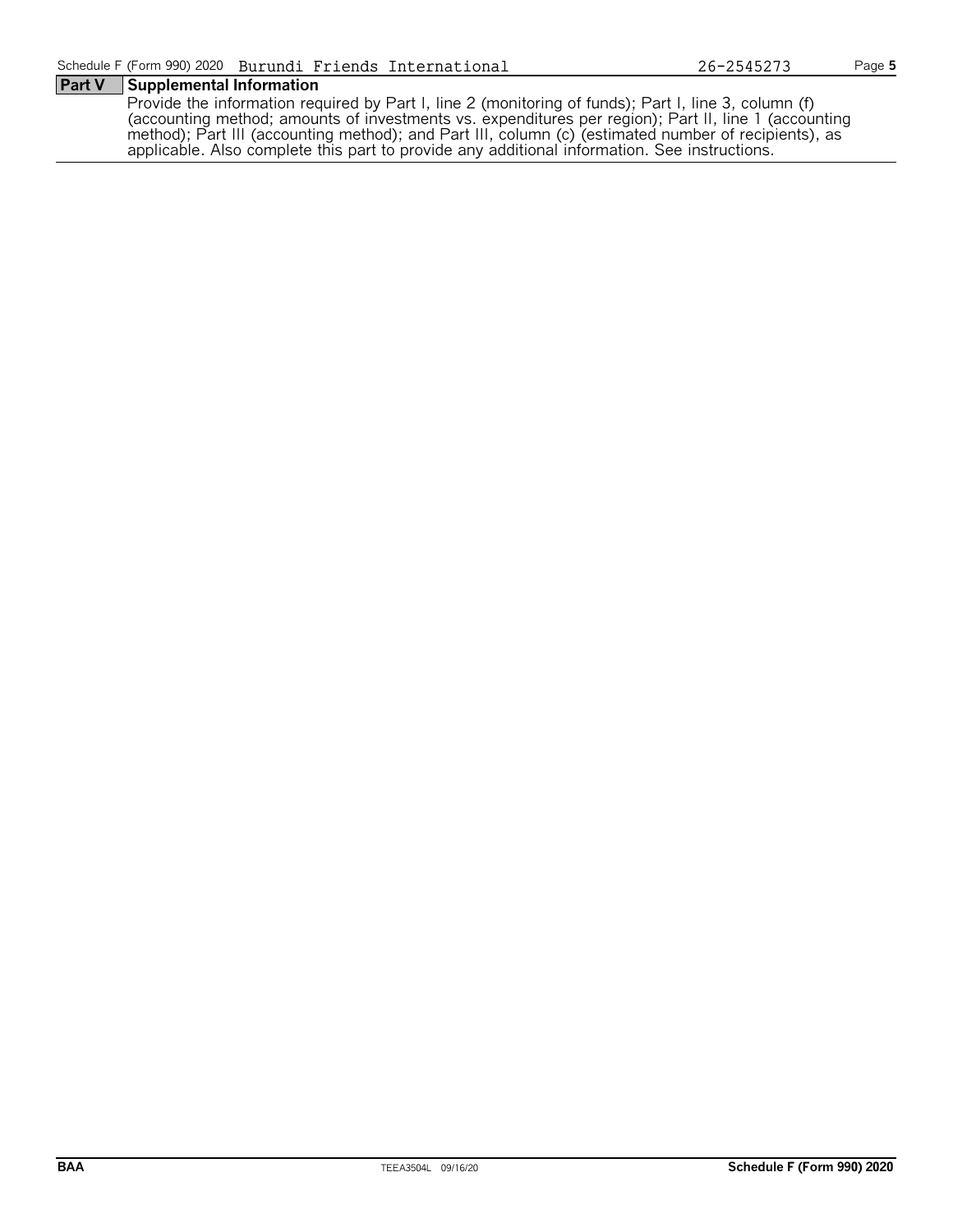Department of the Treasury<br>Internal Revenue Service Name of the organization **Employer identification number Employer identification number** 

#### Burundi Friends International 26-2545273

#### **Form 990, Part I, Line 1 - Organization Mission or Significant Activities**

In education, BFI continued supporting the government of Burundi?s National Plan of Development. BFI created four information Technology (IT) Centers, trained IT instructors, and trained youth in IT education. BFI's English curriculum and teacher training significantly improved, allowing students who completed the coursework to graduate with certificated recognized by the education system in Burundi. With guidance from a Burundian physician, BFI provided educational material on COVID-19 to contractors, classroom teachers, and students. BFI offered financial training and support to over 3,000 participants in economic empowerment, primarily women.

#### **Form 990, Part VI, Line 11b - Form 990 Review Process**

BFI's executive committee and legal team are intricately involved in preparing form 990 alongside the executive director. Program and field directors are consulted and given time for review. All data is reviewed by the governance committee before submission.

#### **Form 990, Part VI, Line 12c - Explanation of Monitoring and Enforcement of Conflicts**

Annually, the board of directors reviews and signs BFIs Conflict of Interest Policy. The policy enforces the duty of each board member to proactively disclose any actual or possible conflict of interest After disclosure of the financial interest and all material facts, and after any discussion with the interested person, he/she shall leave the governing board or committee meeting while the determination of a conflict of interest is discussed and voted upon. The remaining board or committee members shall decide if a conflict of interest exist An interested person may make a presentation at the governing board or committee meeting, but after the presentation, he/she shall leave the meeting during the discussion of, and the vote on, the transaction or arrangement involving the possible conflict of interest. The